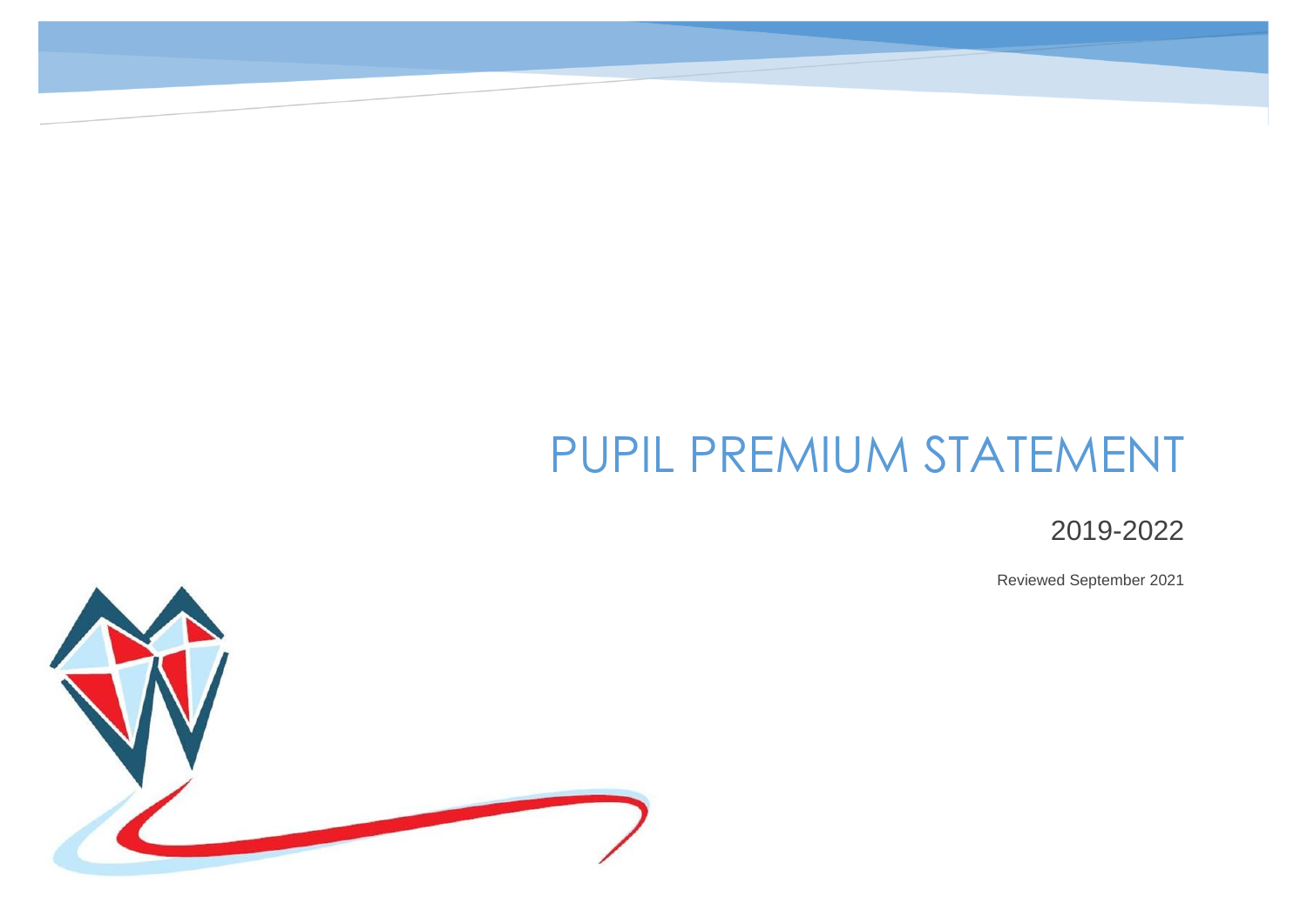#### **School overview**

| Number of pupils and pupil premium grant (PPG) received |                          |  |  |  |  |
|---------------------------------------------------------|--------------------------|--|--|--|--|
| Total number of pupils on roll                          | 382 - 191 boys/191 girls |  |  |  |  |
| Total number of pupils eligible for PPG                 | 125                      |  |  |  |  |
| Amount of PPG received per pupil                        | £1348                    |  |  |  |  |
| <b>Total amount of PPG received</b>                     | £180,000                 |  |  |  |  |
| <b>Pupil premium lead</b>                               | Mrs Catronia Wilby       |  |  |  |  |
| <b>Governor lead</b>                                    | Mrs Gemma Hague          |  |  |  |  |

# **Disadvantaged pupil attainment and progress scores for 2019 (no results in 2020/2021 due to COVID 19)**

|                                    | Score                           |
|------------------------------------|---------------------------------|
| <b>Reading Progress</b>            | $-2.7$ (Cohort $-2.9$ )         |
| <b>Writing Progress</b>            | $-1.9$ (Cohort $-2.2$ )         |
| <b>Maths Progress</b>              | $-1.6$ (Cohort $-1.1$ )         |
| % Meeting expected standard at KS2 | 26% (48% 2020 TA) (40% 2021 TA) |
| % Achieving high standard at KS2   | 4% (0% 2020 TA) (0% 2021 TA)    |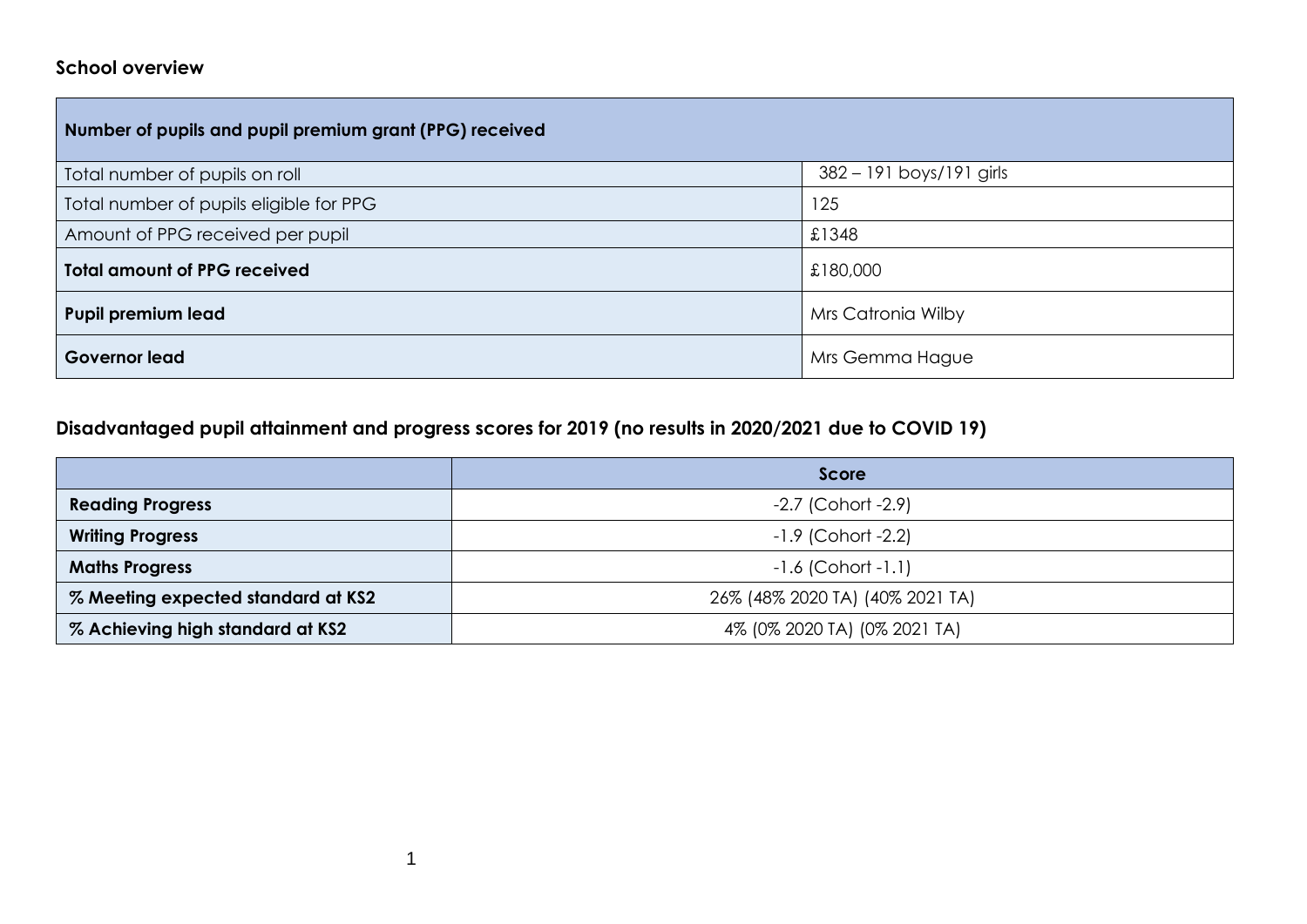|               | Barriers to future attainment (for pupils eligible for PP including high ability)                                                                                                                                                                 |  |  |  |  |
|---------------|---------------------------------------------------------------------------------------------------------------------------------------------------------------------------------------------------------------------------------------------------|--|--|--|--|
|               | In-school barriers                                                                                                                                                                                                                                |  |  |  |  |
| А.            | There is a variability between cohorts for the attainment and progress of Disadvantaged pupils compared to their peers. Disadvantaged children<br>do not achieve at least in line with National at KS1 and throughout KS2.                        |  |  |  |  |
| <b>B.</b>     | Pupils have personal social and emotional barriers, which inhibit their readiness to learn when coming into school. Pupils carry low aspirations and<br>appear less motivated to do well in all subjects                                          |  |  |  |  |
| $\mathsf{C}.$ | Most children have a limited awareness of how skills learned will support them in the workplace / future. Children do not understand how the<br>curriculum may impact on their future.                                                            |  |  |  |  |
| D.            | Language and literacy skills are lower on entry to school for pupils eligible for PP than for other pupils. This impacts on EYFS Literacy outcomes and<br>slows reading progress in subsequent years.                                             |  |  |  |  |
|               | <b>External barriers</b>                                                                                                                                                                                                                          |  |  |  |  |
| Е.            | Some parents have had negative experiences of school themselves so this means that parental engagement of the most vulnerable pupils is low.                                                                                                      |  |  |  |  |
| F.            | Children have limited opportunities of out of school activities/experiences. This impacts on their knowledge and understanding of the world, their<br>general knowledge, imagination and vocabulary. This impacts directly on Reading attainment. |  |  |  |  |

#### **Tiered Approach –**

In order to enable our disadvantaged pupils to overcome the identified barriers and make progress in line with their peers, we identify a small number of priorities, set within three tiers of intervention, in order to ensure that they impact on pupil's outcomes. Through the three tiers of intervention we address the barriers through are based on those identified through the work of the Education Endowment Foundation. Within each of these tiers we will identify a small number of priorities which will address our identified barriers to progress:

**High Quality teaching for all** – ensuring every child, including disadvantaged children, have access to consistently high-quality teaching and learning which promotes good progress.

**Targeted academic support** – Providing disadvantaged children with the additional academic support they may need to make the progress which is attained by their peers who do not have the barriers to progress of this cohort.

Wider strategies – Enrichment and support which helps disadvantaged pupils overcome the barriers they may face in their wider lives when compared to other children.

We believe in the value of high quality teaching, complemented by evidence-based interventions and experiential learning, which is why our actions are led by the impact they have and are adjusted through light touch annual reviews across the three year course of the plan. This ensures that any actions which are not having the required impact can be ceased or amended.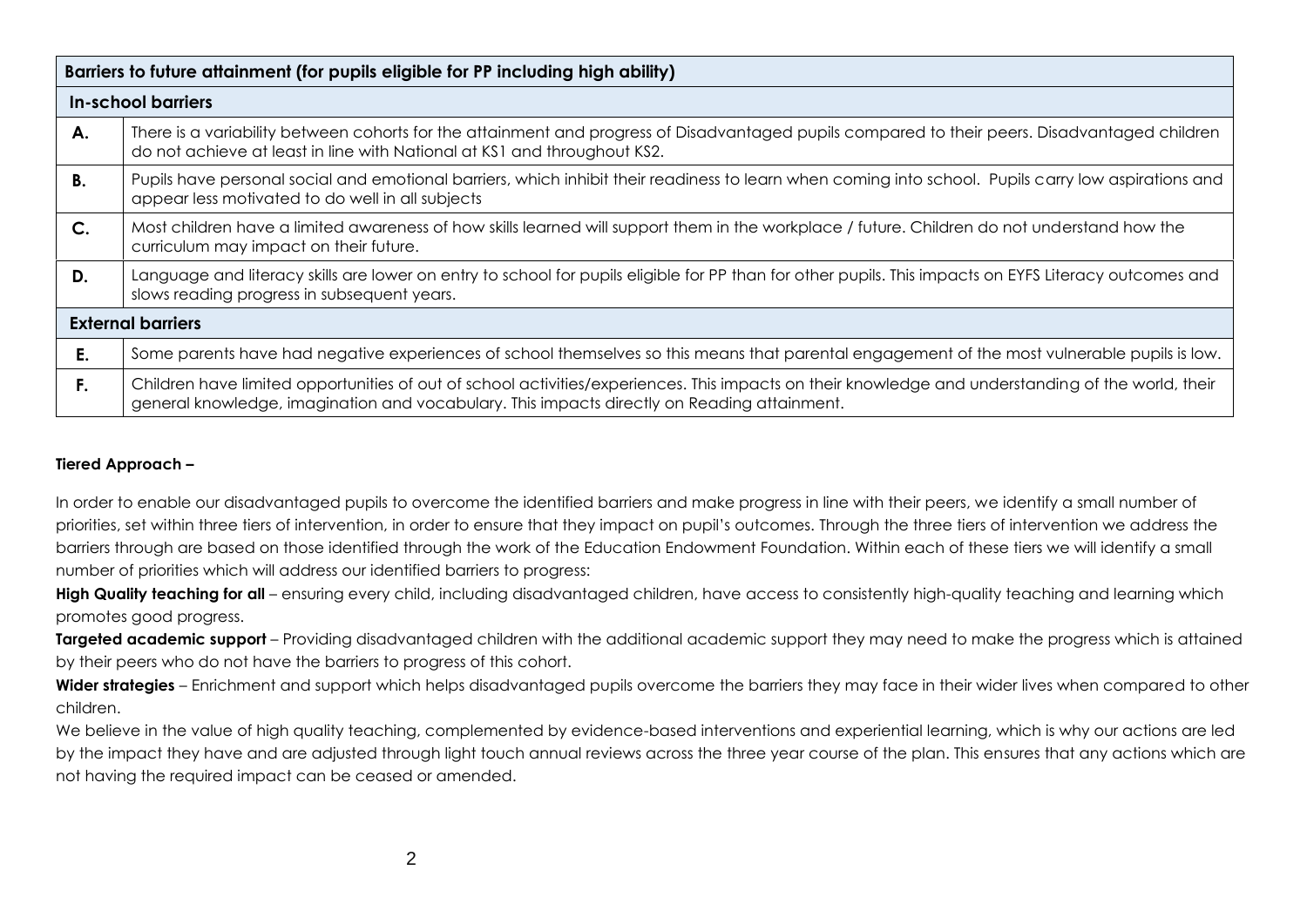# **Tier 1 – High quality teaching for all**

| 2019-22                                                                                                                                                                                                                           | <b>Barrier</b><br><b>Addressed</b> | What are our key actions to<br>effect improvement?                                                                                                                                                                                                       | What is the evidence and<br>rationale for this choice?                                                                                                                                                                                                                                                                                                                                                                                                                                                                                                                                                                                                                                                                                                                                                                                                    | <b>Success criteria</b>                                                                                                                                                                                                                                           |                                                                                                 |
|-----------------------------------------------------------------------------------------------------------------------------------------------------------------------------------------------------------------------------------|------------------------------------|----------------------------------------------------------------------------------------------------------------------------------------------------------------------------------------------------------------------------------------------------------|-----------------------------------------------------------------------------------------------------------------------------------------------------------------------------------------------------------------------------------------------------------------------------------------------------------------------------------------------------------------------------------------------------------------------------------------------------------------------------------------------------------------------------------------------------------------------------------------------------------------------------------------------------------------------------------------------------------------------------------------------------------------------------------------------------------------------------------------------------------|-------------------------------------------------------------------------------------------------------------------------------------------------------------------------------------------------------------------------------------------------------------------|-------------------------------------------------------------------------------------------------|
| <b>Priority 1:</b><br>A greater propor-<br>tion of disadvan-<br>taged children will<br>the<br>reach<br>$ex-$<br>pected standard<br>at EYFS, KS1 and<br>KS2 and disadvan-<br>taged pupils' pro-<br>gress will be accel-<br>erated. | A, D                               | Increase the percentage of<br>Disadvantaged children reaching the<br>expected standard at KS1 and KS2<br>and GLD in EYFS.                                                                                                                                | Holding teachers to account has proven<br>successful in ensuring individuals meet their<br>personalised targets. This is built into the<br>appraisal cycle and gives teachers the<br>ownership over their own performance.<br>Reading comprehension intervention and<br>small group tuition has been found by the<br>Sutton Trust to add 5 months of learning.<br>Children who access RWI and Fresh Start<br>gain on average 3 months reading age.<br>Developing a love of reading is a priority<br>for the school. Evidence suggests that<br>there is a positive relationship between<br>reading frequency, reading enjoyment<br>and attainment (Clark 2011; Clark and<br>Douglas 2011). Reading enjoyment has<br>been reported as more important for<br>children's educational success than their<br>family's socio-economic status (OECD,<br>$2002$ ). | and Non-Disadvantaged.                                                                                                                                                                                                                                            | There will be no significant difference between<br>the attainment and progress of Disadvantaged |
|                                                                                                                                                                                                                                   |                                    | Narrow the attainment gap between<br>Disadvantaged and Non-<br>disadvantaged pupils in every year<br>group by planning for teaching which<br>builds on prior knowledge and<br>attainment for all children, ensuring<br>that gaps in learning are secure. |                                                                                                                                                                                                                                                                                                                                                                                                                                                                                                                                                                                                                                                                                                                                                                                                                                                           |                                                                                                                                                                                                                                                                   |                                                                                                 |
|                                                                                                                                                                                                                                   |                                    | Hold teachers to account for the<br>performance of All pupils, including<br>Disadvantaged pupils.                                                                                                                                                        |                                                                                                                                                                                                                                                                                                                                                                                                                                                                                                                                                                                                                                                                                                                                                                                                                                                           | All Disadvantaged pupils achieve at least good<br>progress in all year groups and classes.                                                                                                                                                                        |                                                                                                 |
|                                                                                                                                                                                                                                   |                                    | Further enhance SALT provision as an<br>early intervention to develop<br>children's communication and<br>language within the Foundation<br>Stage.                                                                                                        | Overall, studies of oral language<br>interventions consistently show positive<br>benefits on learning, including oral<br>language skills and reading<br>comprehension. On average, pupils who<br>participate in oral language interventions<br>make approximately five months'<br>additional progress over the course of a<br>year. All pupils appear to benefit from oral<br>language interventions, but some studies<br>show slightly larger effects for younger<br>children and pupils from disadvantaged<br>backgrounds (up to six months' benefit).                                                                                                                                                                                                                                                                                                  | Children in EYFS are developing their communi-<br>$\bullet$<br>cation and language skills which impact on GLD<br>being above national.<br>Listening and attention at EYFS is at least in line<br>with National Average and is not a limiting fac-<br>tor for GLD. |                                                                                                 |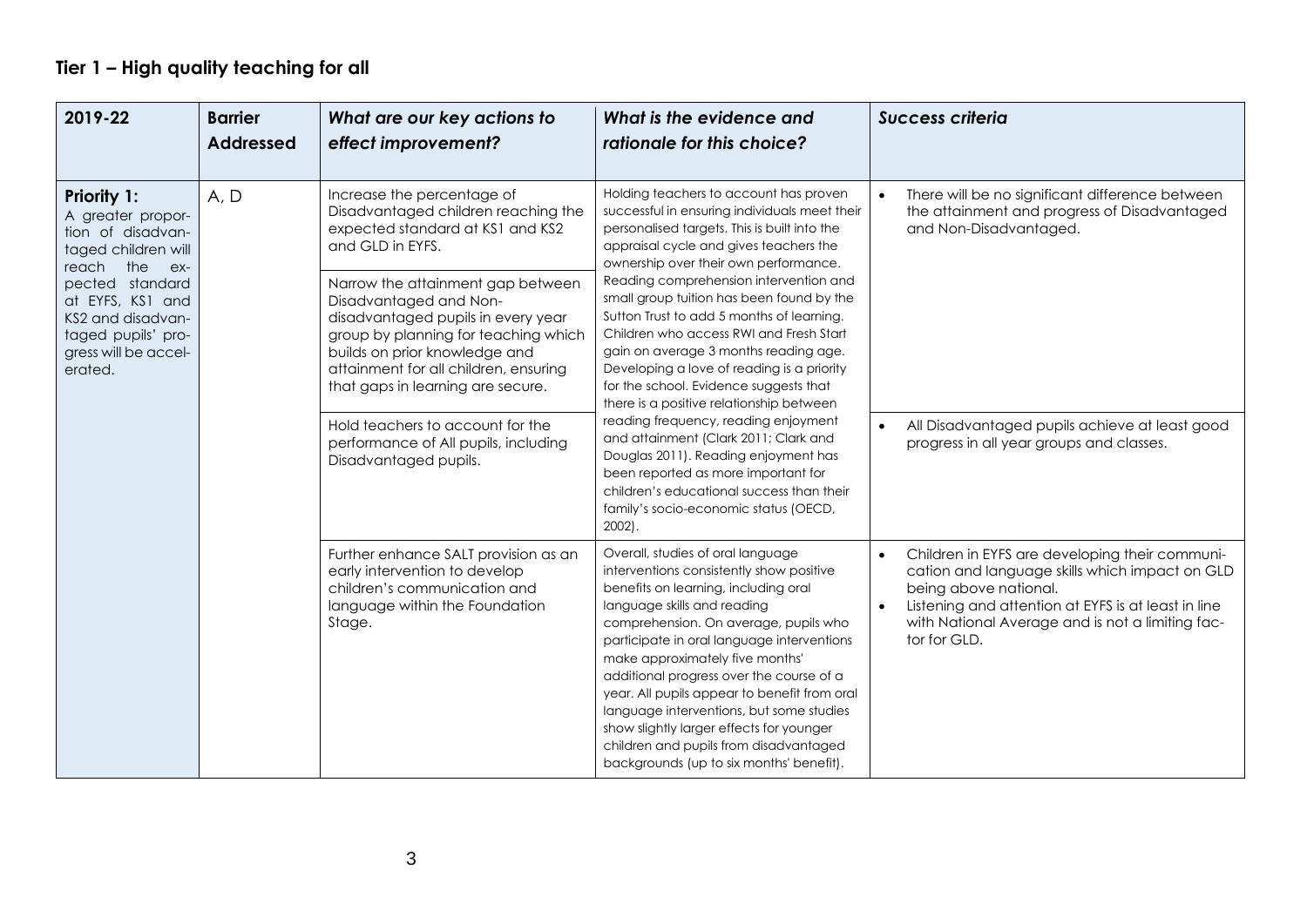| 2019-22                                                                                        | <b>Barrier</b><br><b>Addressed</b> | What are our key actions to<br>effect improvement?                                                                                                    | What is the evidence and<br>rationale for this choice?                                                                                                                                      | Success criteria                                                                                                                                                                       |
|------------------------------------------------------------------------------------------------|------------------------------------|-------------------------------------------------------------------------------------------------------------------------------------------------------|---------------------------------------------------------------------------------------------------------------------------------------------------------------------------------------------|----------------------------------------------------------------------------------------------------------------------------------------------------------------------------------------|
| <b>Priority 2:</b><br>To<br>engage<br>- all<br>teachers in high<br>quality CPD<br>and          | A, B, D, F                         | Provision of targeted Teacher Im-<br>provement Plans which are respon-<br>sive to the outcomes of monitoring<br>the quality of teaching and learning. | The Sutton Trust research shows that the<br>effects of high-quality teaching are<br>especially significant for pupils from<br>disadvantaged backgrounds: over a                             | Quality of provision is at least good or better<br>across all phases/ classes.<br>Teachers are accountable for the quality of<br>$\bullet$<br>teaching and learning in own classrooms. |
| utilise highly effec-<br>tive coaching to<br>develop teaching<br>and learning strat-<br>egies. |                                    | Provision of individualised coaching<br>and mentor support through phase<br>leaders.                                                                  | school year, these pupils gain 1.5 years'<br>worth of learning with very effective<br>teachers, compared with 0.5 years with<br>poorly performing teachers.                                 |                                                                                                                                                                                        |
|                                                                                                |                                    |                                                                                                                                                       | Provision of a tailored package of<br>external CPD support and enable<br>teachers to address identified<br>weaknesses in their practice and<br>improve the overall quality of<br>provision. | Warwick University has researched and<br>found that schools rated as "high" in terms<br>of evaluation of CPD were able to<br>evaluate the impact on pupil learning<br>outcomes         |

| <b>PPG Outcomes</b>                          | Target 2020 | Target 2021 | Target 2022 |
|----------------------------------------------|-------------|-------------|-------------|
| <b>Progress in KS2</b><br>Reading            |             |             |             |
| <b>Progress in KS2</b><br>Writing            |             |             |             |
| <b>Progress in KS2</b><br><b>Mathematics</b> |             |             |             |
| % Phonics                                    | 88%         | 88%         | 86%         |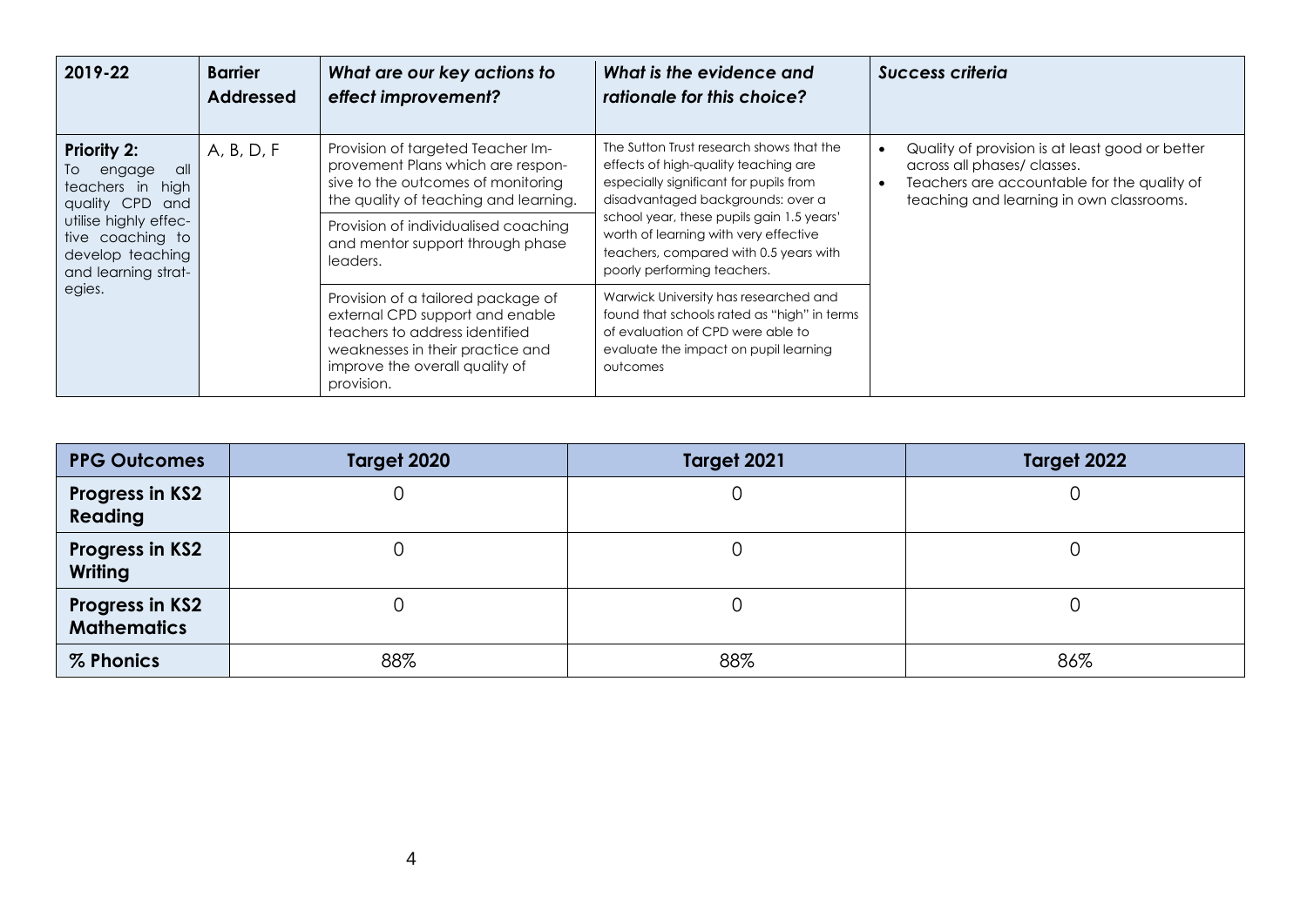### **Tier 2 – Targeted academic support**

| 2019-22                                                                                                                                                                                  | <b>Barrier</b><br><b>Addressed</b> | What are our key actions to<br>effect improvement?                                                                                                                    | What is the evidence and<br>rationale for this choice?                                                                                                                                                                                                                                                                                                                                                                                                                    | <b>Success criteria</b>                                                                                                                                                                                                        |                                                                                                                                                                           |
|------------------------------------------------------------------------------------------------------------------------------------------------------------------------------------------|------------------------------------|-----------------------------------------------------------------------------------------------------------------------------------------------------------------------|---------------------------------------------------------------------------------------------------------------------------------------------------------------------------------------------------------------------------------------------------------------------------------------------------------------------------------------------------------------------------------------------------------------------------------------------------------------------------|--------------------------------------------------------------------------------------------------------------------------------------------------------------------------------------------------------------------------------|---------------------------------------------------------------------------------------------------------------------------------------------------------------------------|
| <b>Priority 1:</b><br>Disadvantaged<br>children will show<br>greater engage-<br>ment and confi-<br>dence in lessons,<br>ensuring that they<br>make good pro-<br>gress.                   | A, B, D, F                         | Support and challenge disadvantage<br>pupils in lessons so their engagement<br>levels are high.                                                                       | Evidence from the EEF consistently shows<br>the positive impact that targeted<br>academic support can have, including on<br>those who are not making good progress<br>across the curriculum. Considering how<br>classroom teachers and teaching<br>assistants can provide targeted academic<br>support, including how to link structured<br>one-to-one or small group intervention to<br>classroom teaching, is likely to be a key<br>component of accelerating progress. |                                                                                                                                                                                                                                | Lower attaining pupils, including disadvantaged<br>$\bullet$<br>pupils, will make accelerated progress so that<br>they are achieving at least in line with their<br>peers |
|                                                                                                                                                                                          |                                    | Embed tracking systems which closely<br>monitor the impact of interventions<br>and support for Disadvantaged<br>children                                              |                                                                                                                                                                                                                                                                                                                                                                                                                                                                           | Increase the percentage of the lowest 20% dis-<br>advantaged children achieving EXS by the end<br>of each year across the academy.                                                                                             |                                                                                                                                                                           |
|                                                                                                                                                                                          |                                    | Implement structured programmes of<br>intervention and quality first teaching<br>in order to raise the attainment and<br>aspirations of pupils in key year<br>groups. | Teaching assistants that are deployed<br>effectively add 1 month to children's<br>learning. However, action research at<br>Maltby Manor has shown that with quality<br>training, support and effective monitoring,<br>a child can make accelerated progress<br>through triage and personalised<br>interventions. Reading comprehension<br>and small group tuition can add up-to 8<br>months learning.                                                                     | School audit processes demonstrate that APs<br>$\bullet$<br>are highly effective and impacting on the pro-<br>gress of/enabling teacher to impact on the pro-<br>gress of Disadvantaged pupils.                                |                                                                                                                                                                           |
| <b>Priority 2:</b><br>To ensure attend-<br>ance/ punctuality<br>of children in re-<br>ceipt of PPG is<br>monitored and in-<br>line with other chil-<br>dren in school and<br>nationally. | B, C, E                            | Monitor and action initiatives to<br>improve the attendance and<br>punctuality of Disadvantaged pupils.                                                               | There is a clear link between poor<br>attendance at school and lower<br>academic achievement. In primary<br>schools, less than 65% of children get good<br>results in Maths and English in schools<br>when they have an average of 15 days<br>absence, compared to around 90% in<br>schools where the average is less than 8<br>days.<br>The association between parental<br>involvement and a child's academic<br>success is well established. Effective                 | Attendance of the Disadvantaged cohort con-<br>tinues to improve and gaps to the national at-<br>tendance figures close.<br>The number of Disadvantaged pupils arriving<br>$\bullet$<br>late for school reduces significantly. |                                                                                                                                                                           |
|                                                                                                                                                                                          |                                    | Specific tracking/targeting of<br>Disadvantaged pupils to ensure that<br>rates of PA amongst Disadvantaged<br>pupils are comparable to numbers<br>nationally.         |                                                                                                                                                                                                                                                                                                                                                                                                                                                                           | PA rates amongst Disadvantaged pupils<br>reduces to inline or below national levels.                                                                                                                                           |                                                                                                                                                                           |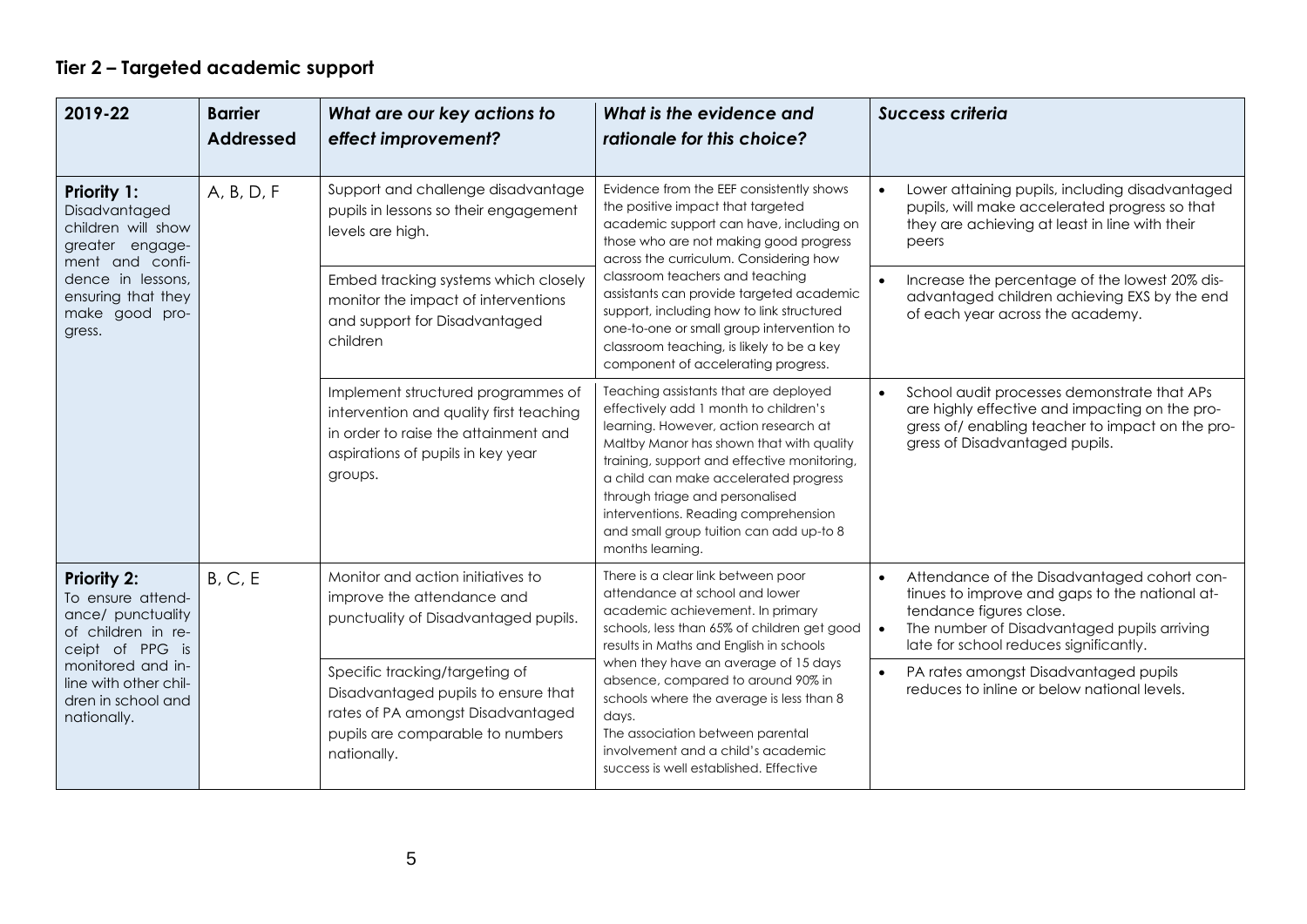| 2019-22 | <b>Barrier</b><br><b>Addressed</b> | What are our key actions to<br>effect improvement?                                                      | What is the evidence and<br>rationale for this choice?                      | <b>Success criteria</b>                                                                                                  |
|---------|------------------------------------|---------------------------------------------------------------------------------------------------------|-----------------------------------------------------------------------------|--------------------------------------------------------------------------------------------------------------------------|
|         |                                    | Provision of MLT Attendance Lead in<br>order to research best practice and<br>implement new strategies. | partnership between parents and school<br>can gain up-to 3 months learning. | Attendance of the Disadvantaged cohort con-<br>tinues to improve and gaps to the national at-<br>tendance figures close. |

# **Tier 3 - Wider strategies**

| 2019-22                                                                                                                                                  | <b>Barrier</b><br><b>Addressed</b> | What are our key actions to<br>effect improvement?                                                                                                | What is the evidence and<br>rationale for this choice?                                                                                                                                                                                                                                                                                                                                                                                                                                | <b>Success criteria</b>                                                                                                                                                                                                                         |
|----------------------------------------------------------------------------------------------------------------------------------------------------------|------------------------------------|---------------------------------------------------------------------------------------------------------------------------------------------------|---------------------------------------------------------------------------------------------------------------------------------------------------------------------------------------------------------------------------------------------------------------------------------------------------------------------------------------------------------------------------------------------------------------------------------------------------------------------------------------|-------------------------------------------------------------------------------------------------------------------------------------------------------------------------------------------------------------------------------------------------|
| <b>Priority 1:</b><br>Intervention and<br>other wider op-<br>portunities will im-<br>prove access to<br>the curriculum for<br>disadvantaged<br>children. | A, D, F                            | Enable a number of wider<br>opportunities for Disadvantaged<br>pupils so that they have improved<br>access to the curriculum.                     | Raising aspirations is an effective way to<br>motivate pupils to work harder so as to<br>achieve the steps necessary for later<br>success. After conducting pupil interviews<br>as part of the review, it was found that<br>some children in Y5/6 cannot make links<br>between their learning and future careers.<br>At Maltby Manor we believe in creating<br>life-long learners with high aspirations.                                                                              | Curriculum provision is highly engaging and the<br>children are experiencing immersion into high<br>quality literature; taking it beyond Reading and<br>Writing.                                                                                |
|                                                                                                                                                          |                                    | Teachers develop the curriculum to<br>engage and hook learners through<br>visits, 'Wow' experiences and quality<br>resourcing                     |                                                                                                                                                                                                                                                                                                                                                                                                                                                                                       |                                                                                                                                                                                                                                                 |
|                                                                                                                                                          |                                    | Increase the opportunities for<br>Disadvantaged pupils to engage<br>in quality music teaching through<br>the First Access Programme and<br>choir. | EEF suggests that participation in music<br>lessons improve outcomes in English,<br>mathematics and science learning.<br>Specific arts activities have been linked<br>with benefits on particular outcomes. For<br>example, there is some evidence of a<br>positive link between music and spatial<br>awareness. Wider benefits on attitudes to<br>learning and well-being have also<br>consistently been reported. With children<br>on average adding 2 months to their<br>learning. | Children are able to widen and broaden oppor-<br>$\bullet$<br>tunities beyond the core curriculum.<br>Increase in the number of Disadvantaged pupils<br>$\bullet$<br>learning to play musical instrument and involved<br>in Musical Activities. |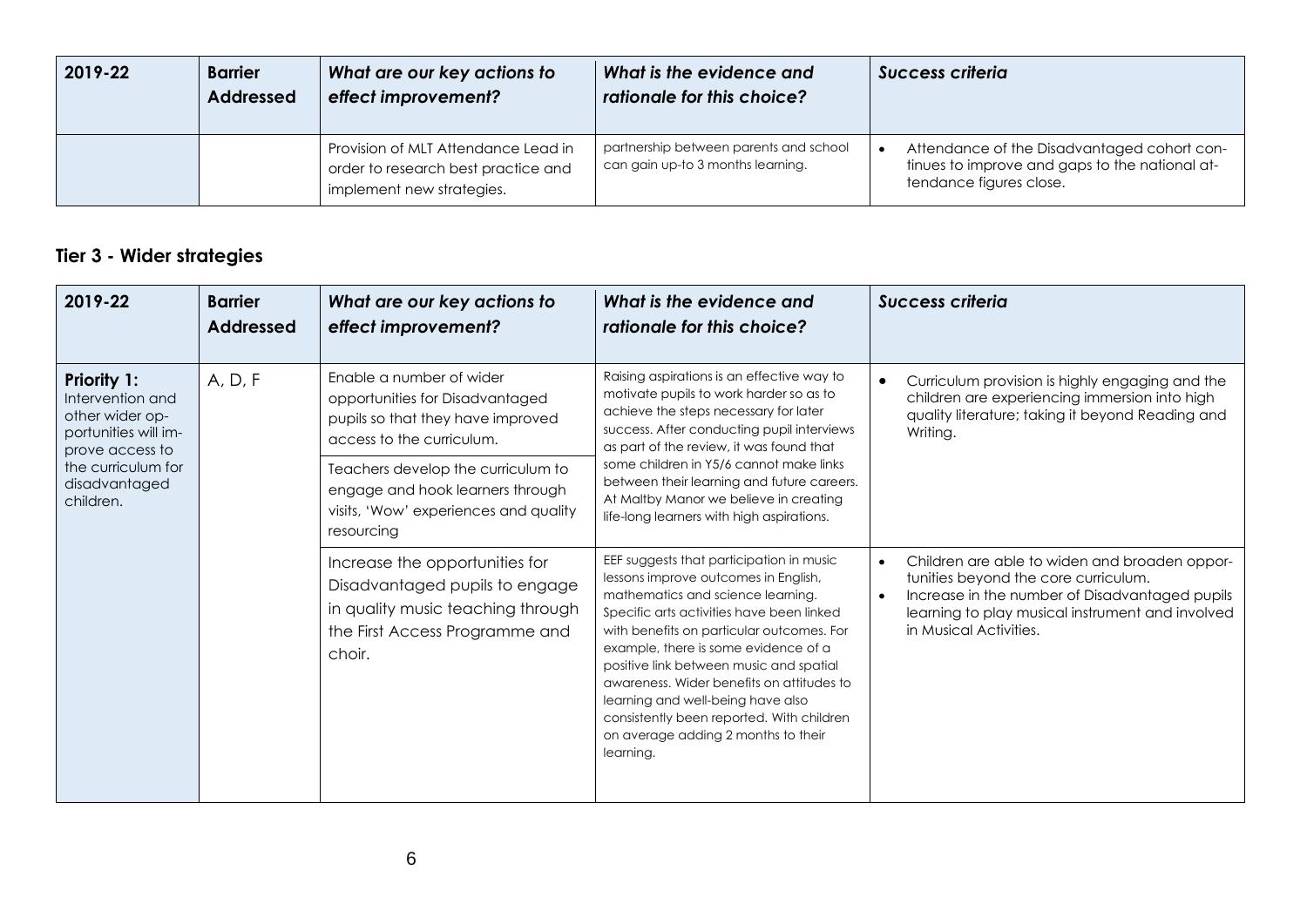| 2019-22                                                                                                                                                       | <b>Barrier</b><br><b>Addressed</b> | What are our key actions to<br>effect improvement?                                                                                                                                                               | What is the evidence and<br>rationale for this choice?                                                                                                                                                                                                                                                                                                                                                                                                                                                                                                                                     | <b>Success criteria</b>                                                                                                                                                                                                                                                                           |
|---------------------------------------------------------------------------------------------------------------------------------------------------------------|------------------------------------|------------------------------------------------------------------------------------------------------------------------------------------------------------------------------------------------------------------|--------------------------------------------------------------------------------------------------------------------------------------------------------------------------------------------------------------------------------------------------------------------------------------------------------------------------------------------------------------------------------------------------------------------------------------------------------------------------------------------------------------------------------------------------------------------------------------------|---------------------------------------------------------------------------------------------------------------------------------------------------------------------------------------------------------------------------------------------------------------------------------------------------|
| <b>Priority 2:</b><br>To ensure<br>that<br>children have high<br>aspirations for their<br>attainment<br>and<br>strive to achieve<br>targets.                  | B, C, F                            | Raise aspirations of children's futures<br>through career and jobs education<br>for targeted children. Make links with<br>local businesses to provide wider<br>experiences.                                      | Wider strategies relate to the most<br>significant non-academic barriers to<br>success in school, including attendance,<br>behaviour and social and emotional<br>support.                                                                                                                                                                                                                                                                                                                                                                                                                  | Children can explain how their learning will link<br>$\bullet$<br>to future jobs and careers.<br>Children's aspirations for their own futures are<br>$\bullet$<br>beyond the local community.<br>Increase in number of Disadvantaged children<br>attending visits and extra-curricular opportuni- |
|                                                                                                                                                               |                                    | Personalised support and coaching<br>put in place as identified on Triple E<br>document.                                                                                                                         |                                                                                                                                                                                                                                                                                                                                                                                                                                                                                                                                                                                            | ties.                                                                                                                                                                                                                                                                                             |
| <b>Priority 3:</b><br>To promote self-es-<br>teem and levels of<br><b>of</b><br>engagement<br>Disadvantaged<br>children.                                      | B, E                               | MAST mental health support in place<br>to meet the needs of most complex<br>pupils.                                                                                                                              | On average, Social and Emotional<br>learning interventions have an identifiable<br>and significant impact on attitudes to<br>learning, social relationships in school, and<br>attainment itself (four months' additional<br>progress on average). SEL programmes<br>appear to benefit disadvantaged or low-<br>attaining pupils more than other pupils,<br>though all pupils benefit on average. EEF<br>evidence suggests that, on average,<br>behaviour interventions can produce<br>moderate improvements in academic<br>performance along with a decrease in<br>problematic behaviours. | The mental health of Disadvantaged pupils is<br>proactively addressed and support put in place<br>through effective services.                                                                                                                                                                     |
|                                                                                                                                                               |                                    | Ensure that a strategic approach is<br>managing the emotional well-being<br>of disadvantaged pupils through<br>supporting both parents and the<br>child.                                                         |                                                                                                                                                                                                                                                                                                                                                                                                                                                                                                                                                                                            | Number of incidences of poor behaviour<br>$\bullet$<br>amongst the most vulnerable Disadvantaged<br>pupils reduced.<br>Wellbeing of Disadvantaged pupils/ Attitudes to<br>$\bullet$<br>school improves on PASS survey.                                                                            |
|                                                                                                                                                               |                                    | Comprehensive programme of<br>pastoral support in place to support<br>the emotional needs of<br>Disadvantaged pupils.                                                                                            |                                                                                                                                                                                                                                                                                                                                                                                                                                                                                                                                                                                            |                                                                                                                                                                                                                                                                                                   |
| <b>Priority 4:</b><br>actively<br>To<br>engage parents in<br>school life so that<br>they are<br>more<br>effective<br>when<br>their<br>supporting<br>children. | E                                  | Develop parental engagement<br>through a range of informal and<br>formal strategies including; coffee<br>morning, specific parents targeted for<br>aspirational discussions and<br>promotion of PP MLT document. | The association between parental<br>involvement and a child's academic<br>success is well established. Effective<br>partnership between parents and school<br>can gain up-to 3 months learning.                                                                                                                                                                                                                                                                                                                                                                                            | Parental survey shows parents of Disadvantaged<br>pupils are supportive of school and actions<br>taken<br>Parental surveys indicate increasingly high<br>$\bullet$<br>proportions of pupils are happy at school                                                                                   |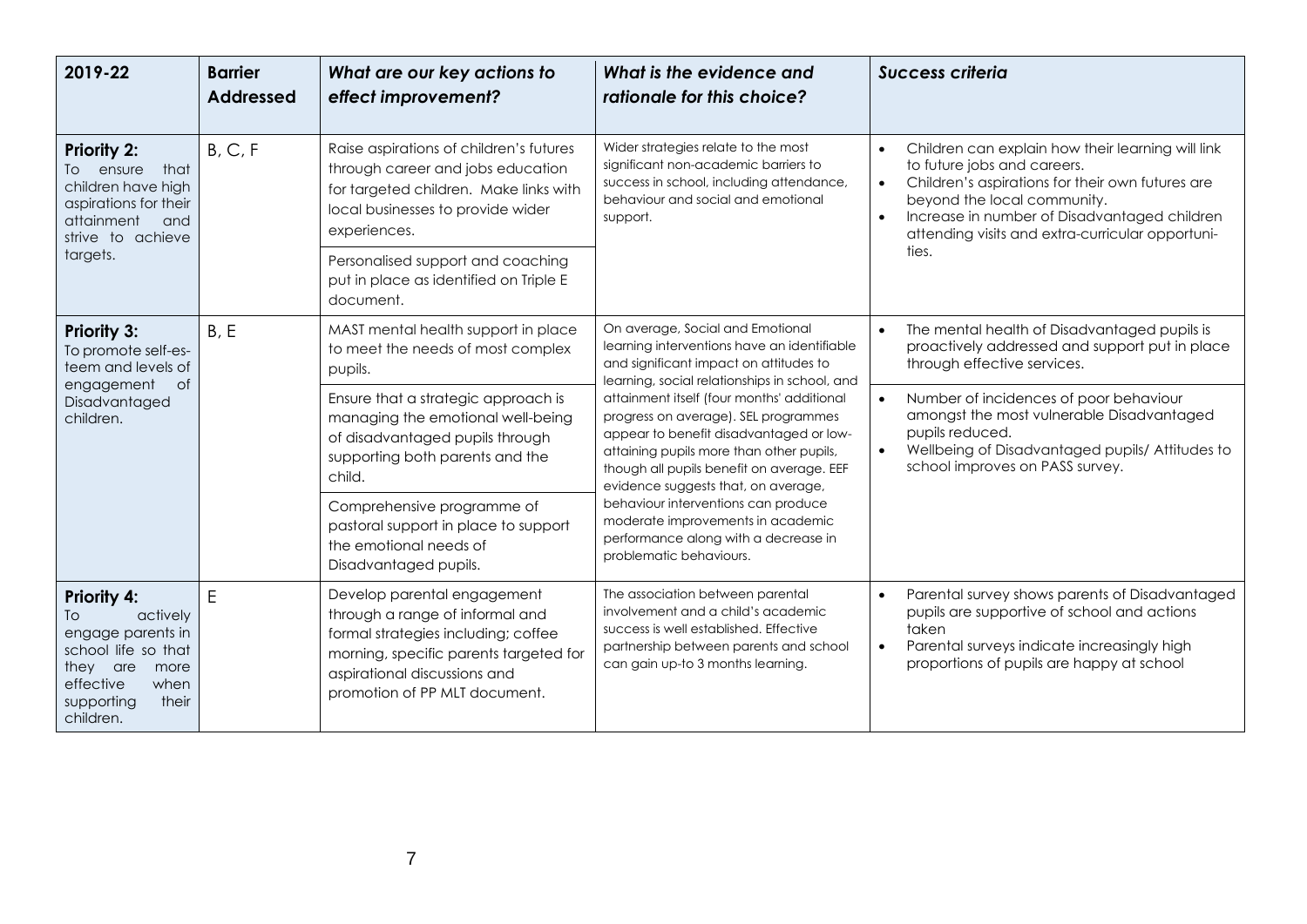#### **Detailed plans and costings 2019-20**

The three headings below enable schools to demonstrate how they are using the pupil premium to improve classroom pedagogy, provide targeted support and support whole school strategies.

| Tier 1 - Quality of teaching for all (2019/2020)                                                                          |                                                                                                                                                                        |                                                                                                                                                                                                                                      |                      |                                                                                                                                     |                                                                                                                                                                                                                                                                                                                                                         |
|---------------------------------------------------------------------------------------------------------------------------|------------------------------------------------------------------------------------------------------------------------------------------------------------------------|--------------------------------------------------------------------------------------------------------------------------------------------------------------------------------------------------------------------------------------|----------------------|-------------------------------------------------------------------------------------------------------------------------------------|---------------------------------------------------------------------------------------------------------------------------------------------------------------------------------------------------------------------------------------------------------------------------------------------------------------------------------------------------------|
| <b>Priority</b>                                                                                                           | Chosen action / approach                                                                                                                                               | How will you ensure it is<br>implemented well?                                                                                                                                                                                       | <b>Staff</b><br>lead | When will you<br>review<br>implementation?                                                                                          | <b>Review Notes</b>                                                                                                                                                                                                                                                                                                                                     |
| Priority 1:<br>A greater proportion<br>of disadvantaged<br>children will reach                                            | Increase the percentage of<br>Disadvantaged children reaching the<br>expected standard at KS1 and KS2 and<br>GLD in EYFS.                                              | Ensure the quality of provision is at<br>least good or better across all<br>phases/classes.                                                                                                                                          | RBe<br>SHa           | Termly monitoring of<br>standard in teaching<br>and Learning.<br><b>External DLR Provision</b>                                      | OTrack data shows that<br>Disadvantaged pupils<br>are out performing Non-<br>disadvantaged in all                                                                                                                                                                                                                                                       |
| the expected stand-<br>ard at EYFS, KS1 and<br>KS2 and disadvan-<br>taged pupils' pro-<br>gress will be accel-<br>erated. | Narrow the attainment gap between<br>Disadvantaged and Non-disadvantaged<br>in every year group.                                                                       | Half termly pupil progress meetings<br>will focus on the progress and<br>attainment of all pupils and focus<br>on identifying the gaps in learning<br>so that purposeful intervention can<br>be planned for.                         | CWi                  | Audits                                                                                                                              | subjects in two year<br>groups and in writing in<br>Year 6.<br>Due to COVID 19, no<br>$\bullet$<br>statutory results<br>however Y6 teacher<br>assessments show 48%<br>PPG achieved EXS<br>combined.<br>Pupil Progress meeting<br>$\bullet$<br>and EEE documents<br>outline the provision<br>and interventions being<br>delivered to ensure<br>progress. |
|                                                                                                                           | Hold teachers to account for the<br>performance of All pupils, including<br>Disadvantaged pupils through rigorous<br>monitoring of standards across the<br>curriculum. | Teachers are accountable for the<br>quality of teaching and learning in<br>own classrooms and challenged<br>about poor performance during<br>drop ins, internal and external<br>audits, work samples and pupil<br>progress meetings. | <b>SLT</b>           | Termly monitoring of<br>standard in teaching<br>and Learning.<br><b>External DLR Provision</b><br>Audits<br><b>Appraisal Review</b> | DLR into reading and<br>$\bullet$<br>art showed that the<br>quality of teaching and<br>learning in the majority<br>of classes was high (Nov<br>20)                                                                                                                                                                                                      |
|                                                                                                                           | Further enhance SALT provision as an early<br>intervention to develop children's<br>communication and language within the<br>Foundation Stage.                         | Children achieving above national<br>in Communication, Language and<br>Literacy from low baseline.                                                                                                                                   | RBe<br>EDa           | Termly during pupil<br>progress meetings.<br>Individual pupil<br>reports.                                                           | SALT provision weekly<br>$\bullet$<br>for children in need. FS2<br>- Y6. Children work on<br>individual programmes                                                                                                                                                                                                                                      |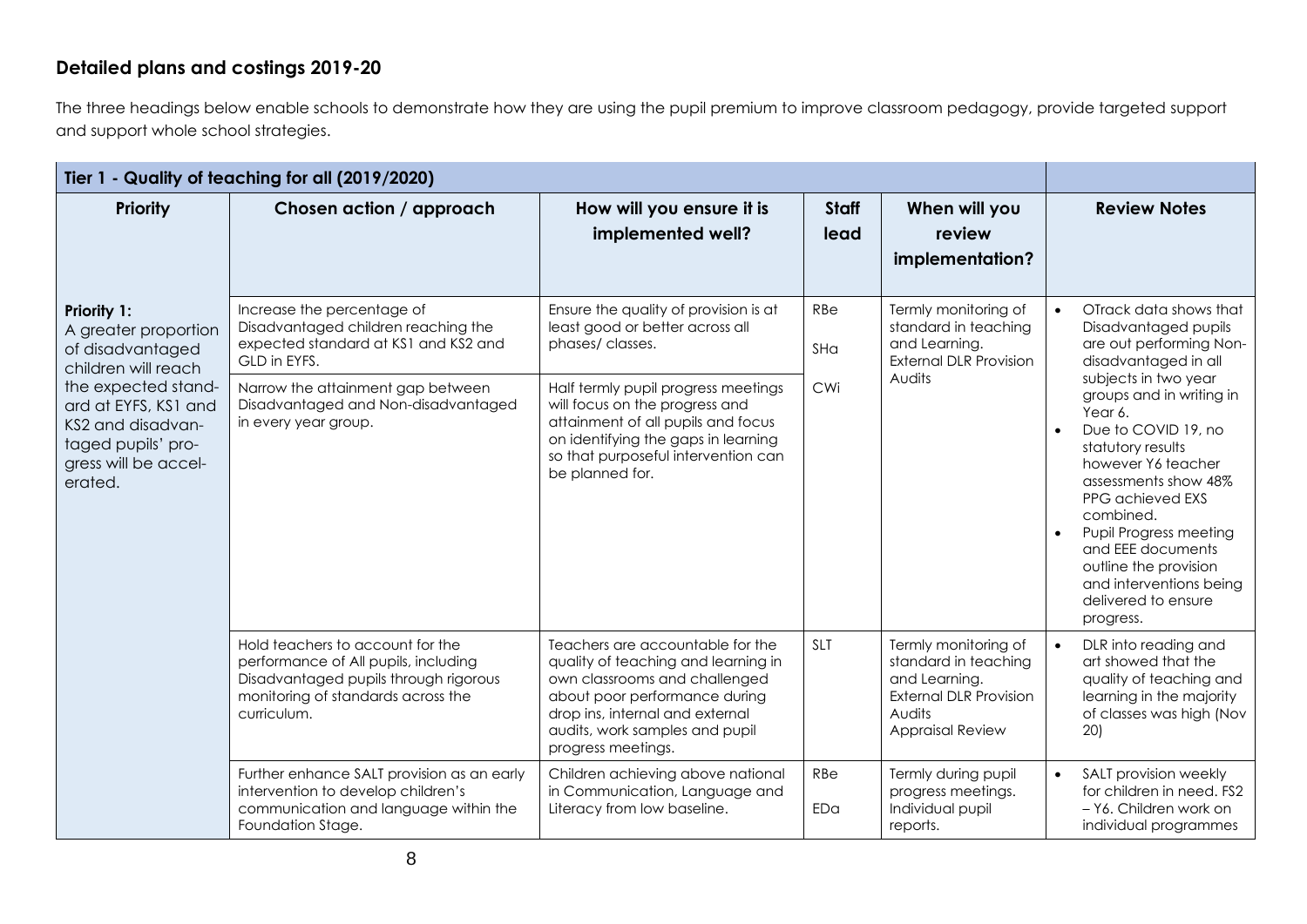| Tier 1 - Quality of teaching for all (2019/2020)                                                                                                                               |                                                                                                                                                                                      |                                                                                                                                                                                           |                      |                                                                                                                                                               |                                                                                                                                                                                                                             |
|--------------------------------------------------------------------------------------------------------------------------------------------------------------------------------|--------------------------------------------------------------------------------------------------------------------------------------------------------------------------------------|-------------------------------------------------------------------------------------------------------------------------------------------------------------------------------------------|----------------------|---------------------------------------------------------------------------------------------------------------------------------------------------------------|-----------------------------------------------------------------------------------------------------------------------------------------------------------------------------------------------------------------------------|
| Priority                                                                                                                                                                       | Chosen action / approach                                                                                                                                                             | How will you ensure it is<br>implemented well?                                                                                                                                            | <b>Staff</b><br>lead | When will you<br>review<br>implementation?                                                                                                                    | <b>Review Notes</b>                                                                                                                                                                                                         |
|                                                                                                                                                                                |                                                                                                                                                                                      |                                                                                                                                                                                           |                      |                                                                                                                                                               | and through some<br>group work. SALT team<br>have shared resources<br>with MMA and<br>provided CPD on<br>vocabulary.                                                                                                        |
|                                                                                                                                                                                | Log book planning ensuring that low<br>attaining pupils secure gaps in learning,<br>building on prior knowledge.                                                                     | Staff CPD focussing on support to<br>ensure all teachers know how to use<br>prior attainment reports to identify<br>gaps in knowledge and plan for<br>appropriate learning opportunities. | SLT                  | Termly monitoring of<br>standard in teaching<br>and Learning.                                                                                                 | Log book audit showed<br>$\bullet$<br>that planning was<br>completed daily and<br>that children with gaps<br>were identified through<br>a range of AfL.<br>Audit planning PP<br>needs were met<br>through named AfL<br>used |
| Priority 2:<br>To engage all teach-<br>ers in high quality<br>CPD<br>and<br>utilise<br>highly<br>effective<br>coaching<br>to de-<br>velop teaching and<br>learning strategies. | Provision of targeted Teacher<br>Improvement Plans which are responsive to<br>the outcomes of monitoring the quality of<br>teaching and learning.                                    | Ensure the quality of provision is at<br>least good or better across all<br>phases/classes.                                                                                               | <b>SLT</b>           | Termly monitoring of<br>standard in teaching<br>and Learning.<br><b>External DLR Provision</b><br>Audits<br><b>Appraisal Review</b><br>T.I.P. review meetings | <b>TIPs reviewed October</b><br>$\bullet$<br>and January showed<br>an improvement in the<br>standard of teaching<br>and learning across the<br>academy.                                                                     |
|                                                                                                                                                                                | Provision of individualised coaching and<br>mentor support through phase leaders.                                                                                                    | All teachers moving strongly<br>towards the next level of<br>performance for quality of teaching                                                                                          | <b>SLT</b>           | Termly monitoring of<br>standard in teaching<br>and Learning.                                                                                                 | 'New to Career'<br>$\bullet$<br>coaching and CPD<br>opportunities in place.<br>NQT, Y3 and AVP<br>$\bullet$<br>supported through<br>mentors and phase<br>leaders.                                                           |
|                                                                                                                                                                                | Provision of a tailored package of external<br>CPD support to enable teachers to address<br>identified weaknesses in their practice and<br>improve the overall quality of provision. | Teachers show rapid improvement<br>as a result of targeted CPD from<br>external consultants.                                                                                              | <b>SLT</b>           | Termly monitoring of<br>standard in teaching<br>and Learning.<br><b>External DLR Provision</b>                                                                | CPD through staff<br>$\bullet$<br>meetings:<br>Curriculum, cultural<br>capital, core learning<br>values (03.09)                                                                                                             |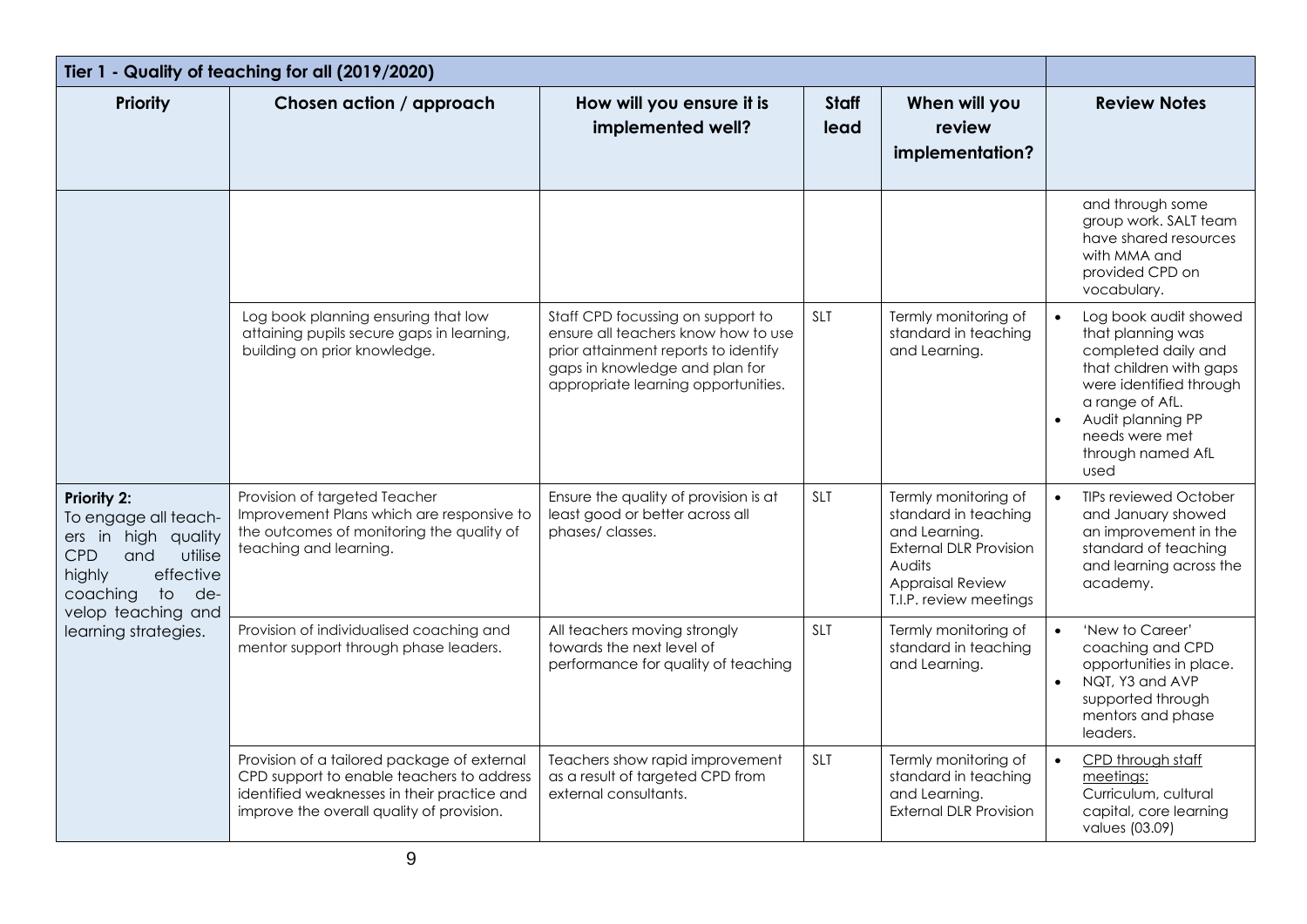| Tier 1 - Quality of teaching for all (2019/2020) |                          |                                                |                      |                                            |                                                                                                                                                                                                                                                                                                                                                                                                                                                                                                                                                                                                                                                                                                                                                                                                                                                                 |
|--------------------------------------------------|--------------------------|------------------------------------------------|----------------------|--------------------------------------------|-----------------------------------------------------------------------------------------------------------------------------------------------------------------------------------------------------------------------------------------------------------------------------------------------------------------------------------------------------------------------------------------------------------------------------------------------------------------------------------------------------------------------------------------------------------------------------------------------------------------------------------------------------------------------------------------------------------------------------------------------------------------------------------------------------------------------------------------------------------------|
| <b>Priority</b>                                  | Chosen action / approach | How will you ensure it is<br>implemented well? | <b>Staff</b><br>lead | When will you<br>review<br>implementation? | <b>Review Notes</b>                                                                                                                                                                                                                                                                                                                                                                                                                                                                                                                                                                                                                                                                                                                                                                                                                                             |
|                                                  |                          |                                                |                      |                                            | <b>Building a curriculum</b><br>(10.09)<br>Vocabulary (17.09)<br>Same Day Intervention -<br>maths mastery (24.09)<br>RWInc Spelling (External<br>Provider) (01.10)<br>Art Twilight (external<br>provider) (02.10)<br>Teaching SEND (05.11)<br>The principals of<br>teaching: supporting<br>the subject leader<br>(19.11)<br>Curriculum, immersive<br>environments and<br>floorbooks (10.01)<br>Word Aware -<br>approach to learning<br>curriculum vocabulary<br>(SALT external provider)<br>(28.01)<br>Computing (04.02)<br>All following internal<br>CPD on hold due to<br>COVID 19. Completion<br>of Educare Online<br>courses completed by<br>all staff.<br>Curriculum audits and<br>$\bullet$<br>DLR show that a wide a<br>varied curriculum is<br>being taught weekly<br>and wow lessons and<br>hooks are impacting on<br>the children's<br>engagement and |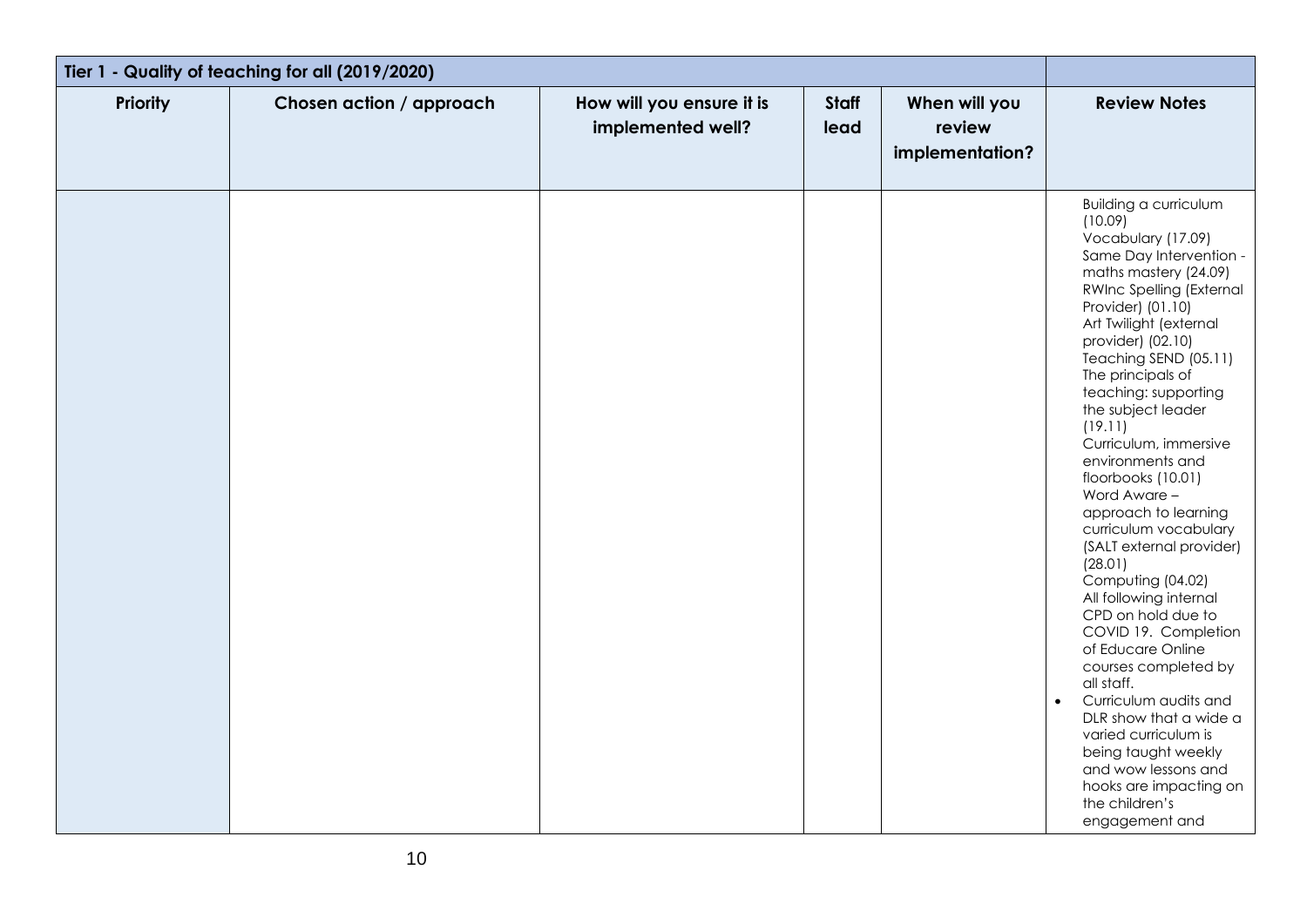| Tier 1 - Quality of teaching for all (2019/2020) |                          |                                                |                      |                                            |                                                                                                                                                                              |
|--------------------------------------------------|--------------------------|------------------------------------------------|----------------------|--------------------------------------------|------------------------------------------------------------------------------------------------------------------------------------------------------------------------------|
| <b>Priority</b>                                  | Chosen action / approach | How will you ensure it is<br>implemented well? | <b>Staff</b><br>lead | When will you<br>review<br>implementation? | <b>Review Notes</b>                                                                                                                                                          |
|                                                  |                          |                                                |                      |                                            | enthusiasm for the<br>subject. There are direct<br>observational<br>connections between<br>CPD and lessons taught<br>- eg. Art curriculum, DT<br>overview. (ART DLR<br>15.11 |
| <b>PROJECTED SPENDING</b>                        |                          |                                                | £15,659.55           |                                            |                                                                                                                                                                              |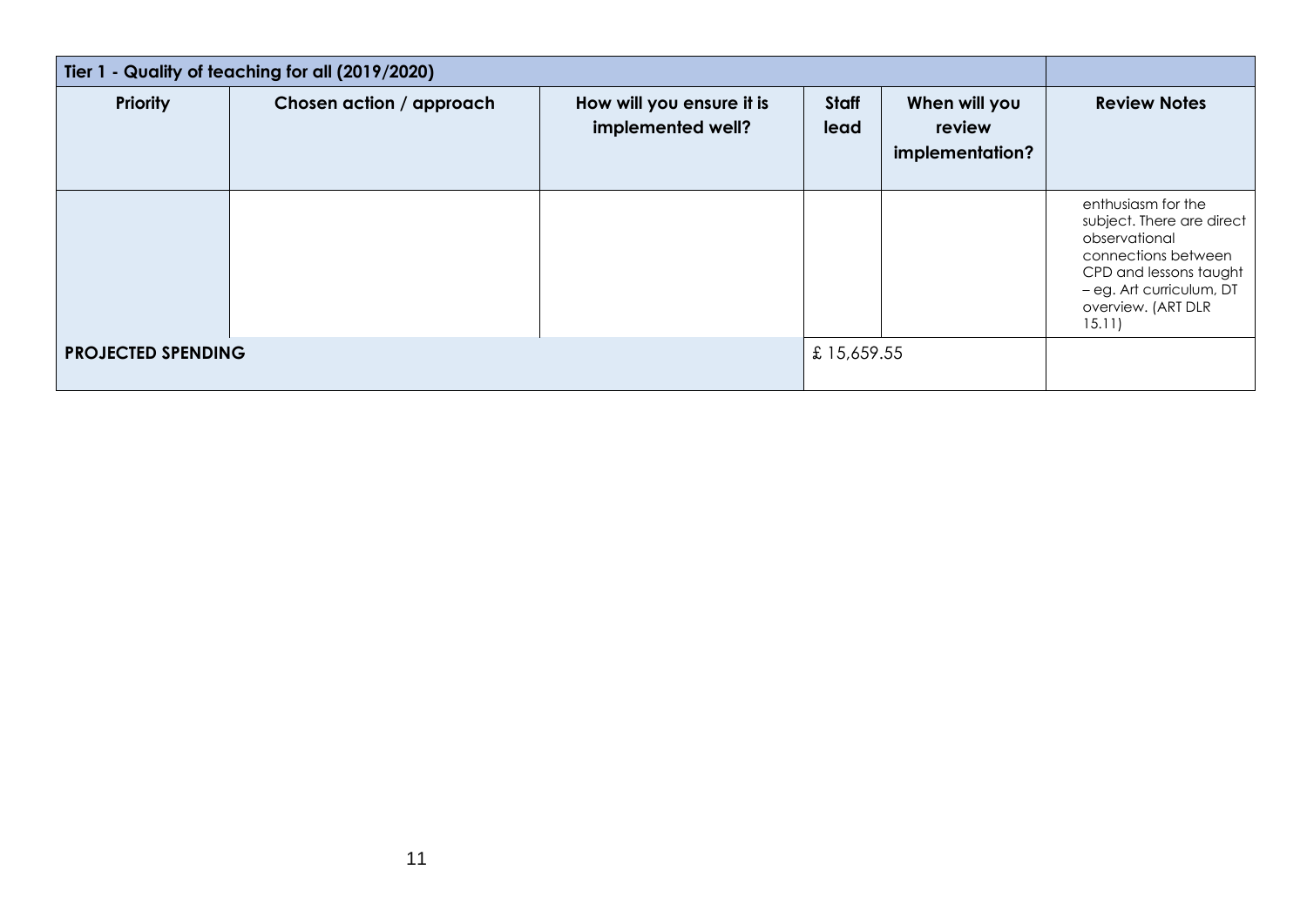| Tier 2 - Targeted academic support (2019/2020)                                                                                                                  |                                                                                               |                                                                                                                       |                      |                                                                                                                                                                                                                                  |                                                                                                                                                                                                                                                                                                                                                                                                                                                                                                                                                                                                                                                                                                                                                                                                                                                                                                                                               |
|-----------------------------------------------------------------------------------------------------------------------------------------------------------------|-----------------------------------------------------------------------------------------------|-----------------------------------------------------------------------------------------------------------------------|----------------------|----------------------------------------------------------------------------------------------------------------------------------------------------------------------------------------------------------------------------------|-----------------------------------------------------------------------------------------------------------------------------------------------------------------------------------------------------------------------------------------------------------------------------------------------------------------------------------------------------------------------------------------------------------------------------------------------------------------------------------------------------------------------------------------------------------------------------------------------------------------------------------------------------------------------------------------------------------------------------------------------------------------------------------------------------------------------------------------------------------------------------------------------------------------------------------------------|
| <b>Priority</b>                                                                                                                                                 | Chosen action / approach                                                                      | How will you ensure it is<br>implemented well?                                                                        | <b>Staff</b><br>lead | When will you<br>review<br>implementation?                                                                                                                                                                                       |                                                                                                                                                                                                                                                                                                                                                                                                                                                                                                                                                                                                                                                                                                                                                                                                                                                                                                                                               |
| Priority 1:<br>Disadvantaged<br>children will show<br>greater engage-<br>ment and confi-<br>dence in lessons,<br>ensuring that they<br>make good pro-<br>gress. | Support and challenge Disadvantaged pupils<br>in lessons so their engagement levels are high. | Comprehensive programme of<br>pastoral support in place to support<br>the emotional needs of<br>Disadvantaged pupils. | Pastoral<br>Team     | Wellbeing of<br>Disadvantaged<br>pupils/ Attitudes to<br>school improves on<br>PASS survey<br>Termly monitoring of<br>the number of<br>incidences of poor<br>behaviour amongst<br>the most vulnerable<br>Disadvantaged<br>pupils | PASS survey (Dec)<br>$\bullet$<br>shows that the<br>percentage of<br>disadvantaged children<br>feeling happy and<br>confident in coming to<br>school and about<br>themselves and asking<br>for support, is in line or<br>greater than whole<br>school figures.<br>$\bullet$<br>We need to continue to<br>engage disadvantaged<br>pupils with home<br>learning and ensuring<br>that they know where<br>adults are in school to<br>talk to as these two<br>areas were slightly lower<br>for this group of children<br>although this has<br>increased from the May<br>2019 survey.<br>Disadvantaged pupils<br>$\bullet$<br>feeling confident to<br>contribute to class<br>discussions has raised<br>from 84% to 96% within<br>a year<br><b>Behaviour incidents</b><br>$\bullet$<br>since September have<br>reduced. 14% of all<br>incidents involving<br>disadvantaged pupils<br>involve behaviour as<br>opposed to 20% of non-<br>disadvantaged |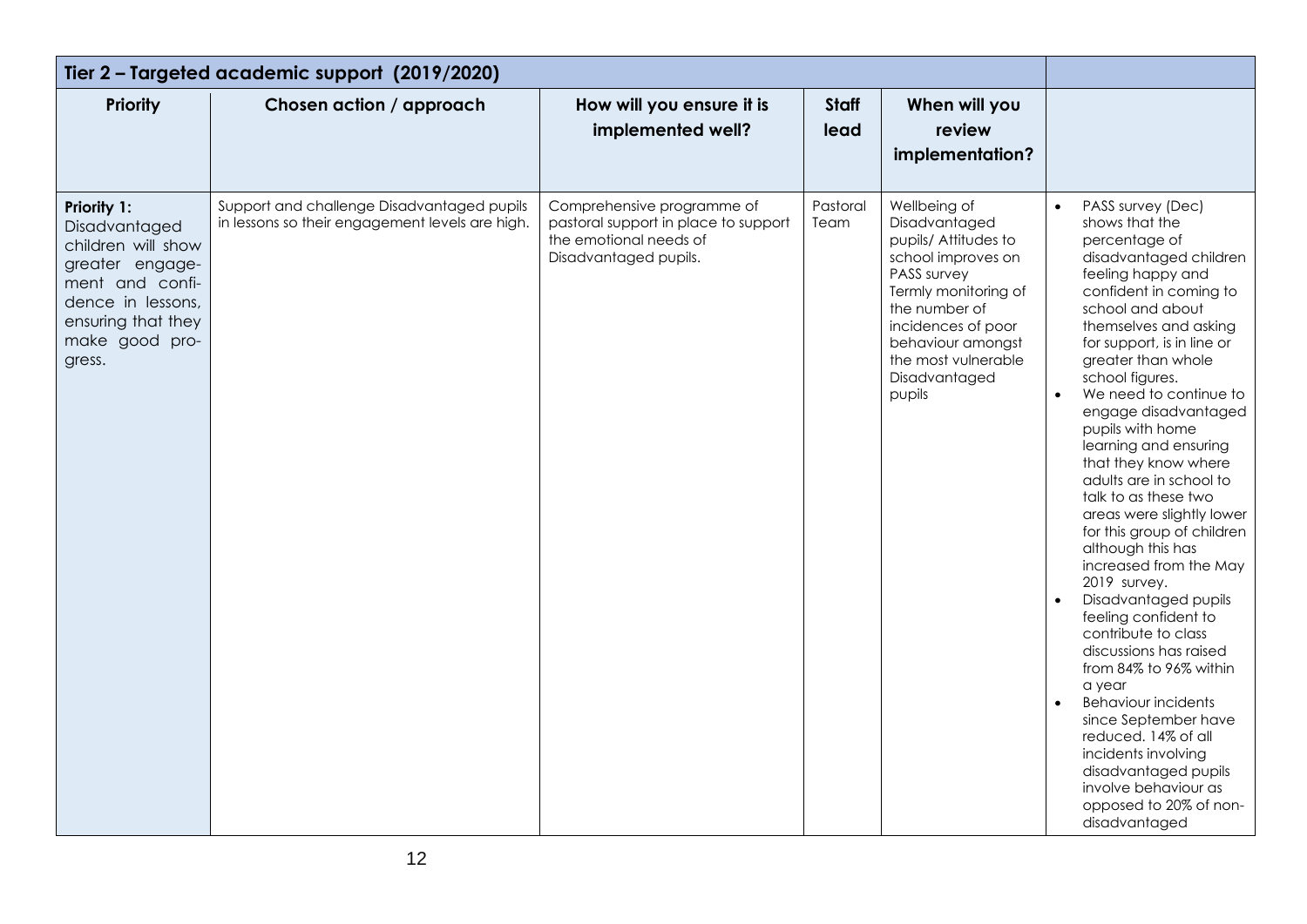| Tier 2 - Targeted academic support (2019/2020)                                                                             |                                                                                                                                                                    |                                                                                                                                                                                                                                                    |                          |                                                                                                                                                |                                                                                                                                                                                                                                                                                                                                                                                                   |
|----------------------------------------------------------------------------------------------------------------------------|--------------------------------------------------------------------------------------------------------------------------------------------------------------------|----------------------------------------------------------------------------------------------------------------------------------------------------------------------------------------------------------------------------------------------------|--------------------------|------------------------------------------------------------------------------------------------------------------------------------------------|---------------------------------------------------------------------------------------------------------------------------------------------------------------------------------------------------------------------------------------------------------------------------------------------------------------------------------------------------------------------------------------------------|
| Priority                                                                                                                   | Chosen action / approach                                                                                                                                           | How will you ensure it is<br>implemented well?                                                                                                                                                                                                     | <b>Staff</b><br>lead     | When will you<br>review<br>implementation?                                                                                                     |                                                                                                                                                                                                                                                                                                                                                                                                   |
|                                                                                                                            | Embed tracking systems which closely monitor<br>the impact of interventions and support for<br>Disadvantaged children                                              | Half termly pupil progress meetings<br>will use Otrack data and gap<br>analysis from tests to focus on the<br>progress and attainment of all<br>pupils; identifying the gaps in<br>learning so that purposeful<br>intervention can be planned for. | RBe<br>SHa<br>CWi<br>EDa | Termly monitoring<br>during pupil progress<br>meetings.<br>AP appraisal reviews                                                                | Tracking systems are in<br>place for each phase<br>to track interventions.<br>Gap analysis used to<br>identify GAPs and<br>interventions planned<br>using this information.<br>Teachers are held to<br>account through pupil<br>progress meetings.<br>APs appraisals<br>$\bullet$<br>completed and were<br>due to be reviewed in<br>March<br>AP performance<br>$\bullet$<br>audited January 2020. |
|                                                                                                                            | Implement structured programmes of<br>intervention and quality first teaching in order<br>to raise the attainment and aspirations of<br>pupils in key year groups. | Personalised support and coaching<br>put in place as identified on Triple E<br>document                                                                                                                                                            | RBe<br>SHa<br>CWi<br>EDa | Termly monitoring<br>during pupil progress<br>meetings.<br>Individual pupil EEE<br>reports                                                     | Every DA child has<br>$\bullet$<br>access to triage in all<br>subjects. 31% of year 6<br>DA pupils access<br>addition booster lessons<br>out of school hours.<br>Children in all year<br>groups have access to<br>reading, maths<br>grammar and phonics<br>interventions.                                                                                                                         |
| <b>Priority 2:</b><br>To ensure attend-<br>ance/ punctuality<br>of children in re-<br>ceipt of PPG is<br>monitored and in- | Monitor and action initiatives to improve the<br>attendance and punctuality of<br>Disadvantaged pupils.                                                            | Ensure that attendance is promoted<br>through rewards in school, leaflet,<br>newsletters and regular attendance<br>updates on website to raise<br>attendance levels.                                                                               | SBa<br><b>JCI</b>        | Termly monitoring of<br>attendance of the<br>Disadvantaged<br>cohort<br>Termly review of<br>number of<br>Disadvantaged<br>pupils arriving late | Attendance Bears<br>$\bullet$<br>awarded weekly in<br>assembly to encourage<br>children.<br>Newsletters remind<br>$\bullet$<br>parents of importance<br>of attendance and<br>punctuality and inform<br>on attendance targets.                                                                                                                                                                     |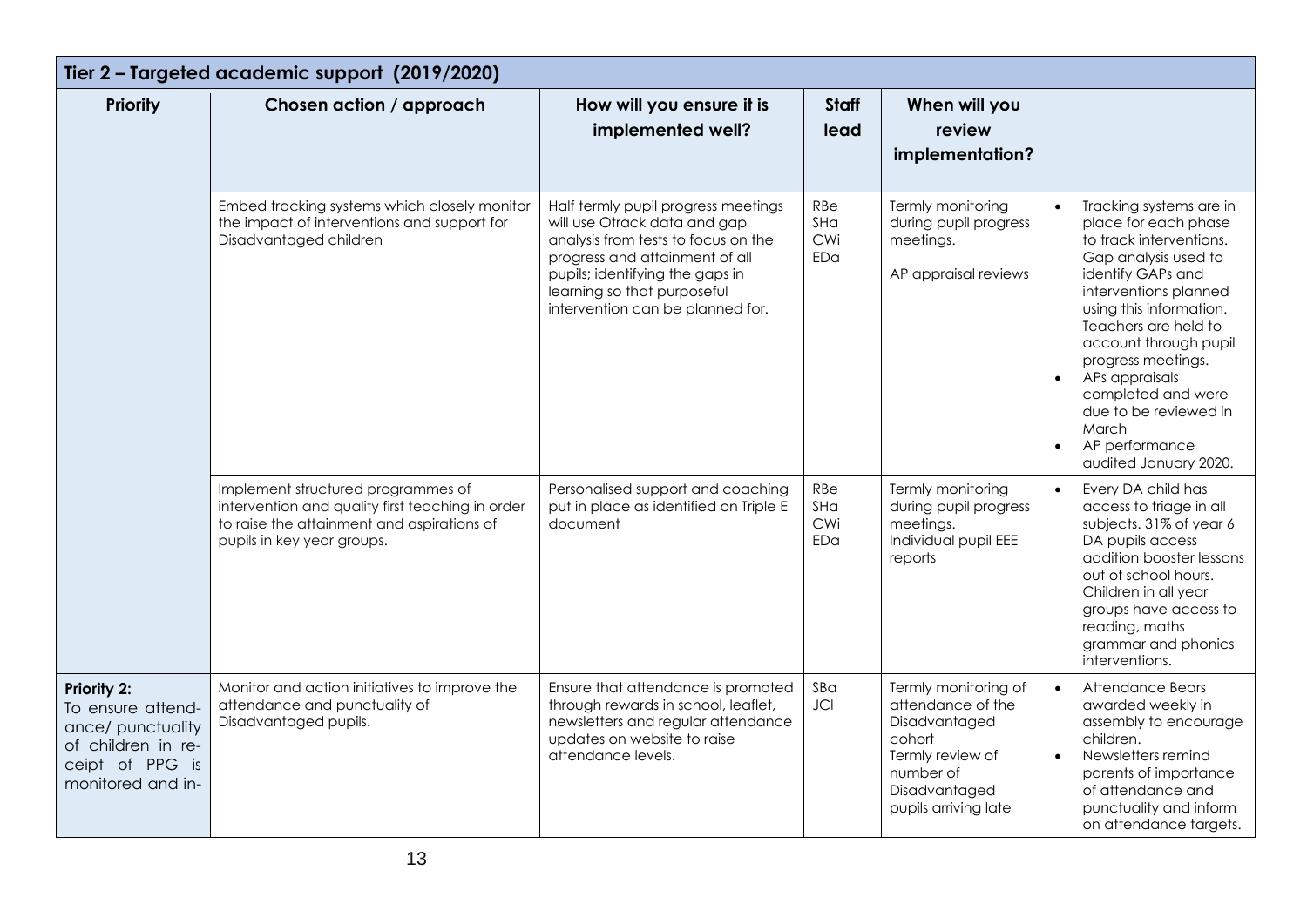| Tier 2 - Targeted academic support (2019/2020) |                                                                                                                                                       |                                                                                                                                                                                                |                      |                                                                                                                                                |                                                                                                                                                            |
|------------------------------------------------|-------------------------------------------------------------------------------------------------------------------------------------------------------|------------------------------------------------------------------------------------------------------------------------------------------------------------------------------------------------|----------------------|------------------------------------------------------------------------------------------------------------------------------------------------|------------------------------------------------------------------------------------------------------------------------------------------------------------|
| <b>Priority</b>                                | Chosen action / approach                                                                                                                              | How will you ensure it is<br>implemented well?                                                                                                                                                 | <b>Staff</b><br>lead | When will you<br>review<br>implementation?                                                                                                     |                                                                                                                                                            |
| line with other chil-<br>dren in school and    |                                                                                                                                                       |                                                                                                                                                                                                |                      |                                                                                                                                                | PP attendance 93.77%<br>Non PP 94.81%                                                                                                                      |
| nationally.                                    | Specific tracking/targeting of Disadvantaged<br>pupils to ensure rates of PA amongst<br>Disadvantaged pupils are comparable to<br>numbers nationally. | Half termly meetings will focus on<br>attendance of pupils ensuring that<br>a programme of support for families<br>of Disadvantaged pupils linked with<br>Early Help where needed is in place. | SBa<br><b>JCI</b>    | Half termly monitoring<br>of attendance of the<br>Disadvantaged<br>cohort                                                                      | Following RMBC<br>$\bullet$<br>Attendance Pathways -<br>accessing Early Help<br>support where<br>necessary.<br>Late letters are sent to<br>target families |
|                                                | Provision of MLT Attendance Lead in order to<br>research best practice and implement new<br>strategies.                                               | Ensure that new initiatives are<br>researched, implemented and<br>monitored throughout the year.                                                                                               | SBa<br><b>JCI</b>    | Termly monitoring of<br>attendance of the<br>Disadvantaged<br>cohort<br>Termly review of<br>number of<br>Disadvantaged<br>pupils arriving late | Scheduled meetings<br>$\bullet$<br>with Nursery and FS2<br>take place with parents<br>to ensure good<br>attendance.                                        |
| <b>PROJECTED SPENDING</b>                      |                                                                                                                                                       |                                                                                                                                                                                                | £105,245.15          |                                                                                                                                                |                                                                                                                                                            |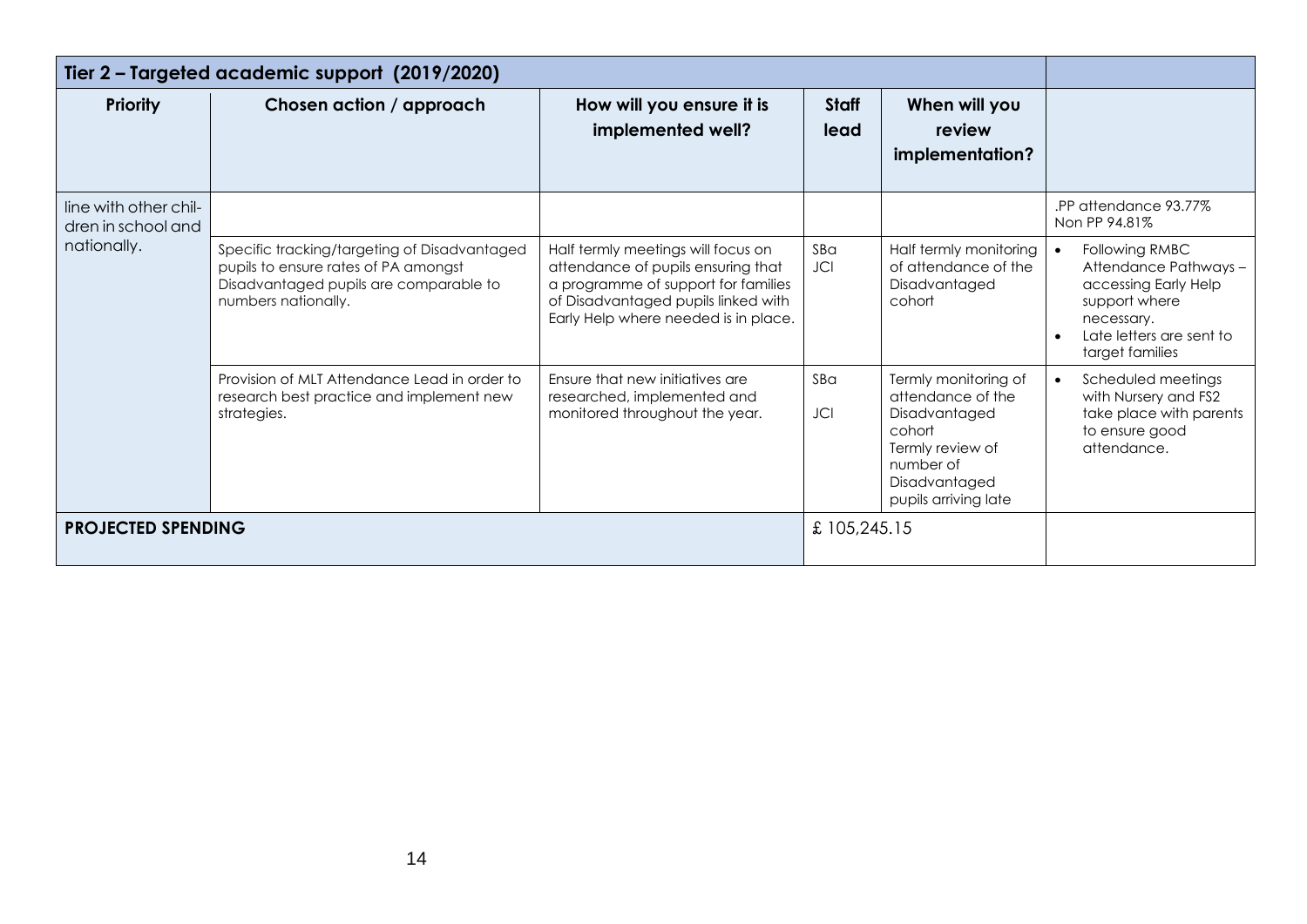| Tier 3 - Wider strategies (2019-2020)                                                                                                                           |                                                                                                                             |                                                                                                                                                                                                                                                                   |                      |                                                                                      |                                                                                                                                                                                                                                                                                                                                                                                                                                                                                                                                                                                    |
|-----------------------------------------------------------------------------------------------------------------------------------------------------------------|-----------------------------------------------------------------------------------------------------------------------------|-------------------------------------------------------------------------------------------------------------------------------------------------------------------------------------------------------------------------------------------------------------------|----------------------|--------------------------------------------------------------------------------------|------------------------------------------------------------------------------------------------------------------------------------------------------------------------------------------------------------------------------------------------------------------------------------------------------------------------------------------------------------------------------------------------------------------------------------------------------------------------------------------------------------------------------------------------------------------------------------|
| <b>Priority</b>                                                                                                                                                 | Chosen action / approach                                                                                                    | How will you ensure it is<br>implemented well?                                                                                                                                                                                                                    | <b>Staff</b><br>lead | When will you review<br>implementation?                                              | <b>Review Notes</b>                                                                                                                                                                                                                                                                                                                                                                                                                                                                                                                                                                |
| <b>Priority 1:</b><br>Intervention and<br>other wider op-<br>portunities will<br>improve access<br>to the curricu-<br>lum for disad-<br>vantaged chil-<br>dren. | Enable a number of wider opportunities for<br>Disadvantaged pupils so that they have<br>improved access to the curriculum.  | Expectation of a range of<br>opportunities to be shown on<br>Curriculum overview planning. Poor<br>performance through lack of<br>engagement will be questioned<br>during drop ins, internal and<br>external audits, work samples and<br>pupil progress meetings. | RBe<br>SHa<br>CWi    | Termly monitoring of<br>curriculum overviews.<br>Pupil voice through PASS<br>Survey. | Curriculum Friday<br>$\bullet$<br>ensures that all<br>children have a wide<br>and varied curriculum<br>through a focus on<br>non-core subjects.<br>Audits show that<br>children are engaged<br>and enthusiastic. Pupil<br>survey shows that 95%<br>felt good about<br>practical lessons.<br>Year 3 children all<br>have access to music<br>lessons through<br>Rotherham Music<br>Services.<br>Selected Y6 PPG<br>children have visited<br>AMRC to experience<br>industry and<br>aspirational careers.<br>AMRC have delivered<br>workshops for all<br>children in Years 5 and<br>6. |
|                                                                                                                                                                 | Teachers develop the curriculum to<br>engage and hook learners through visits,<br>'Wow' experiences and quality resourcing. | Learning hooks to be shown on all<br>curriculum planning, ensuring that<br>the quality of provision is good or<br>better and children are enthused<br>within lessons.                                                                                             | RBe<br>SHa<br>CWi    | Termly monitoring of<br>curriculum overviews.<br>Pupil voice.                        | All children<br>$\bullet$<br>experience 'Wow<br>experiences' through<br>the Friday curriculum<br>days. Trips and visits<br>Y6-Holocaust<br>Museum,<br>Y5-Bamburgh,<br>Planetarium.<br>$YA - York$<br>Y3 - Creswell Crags,<br><b>NCM</b>                                                                                                                                                                                                                                                                                                                                            |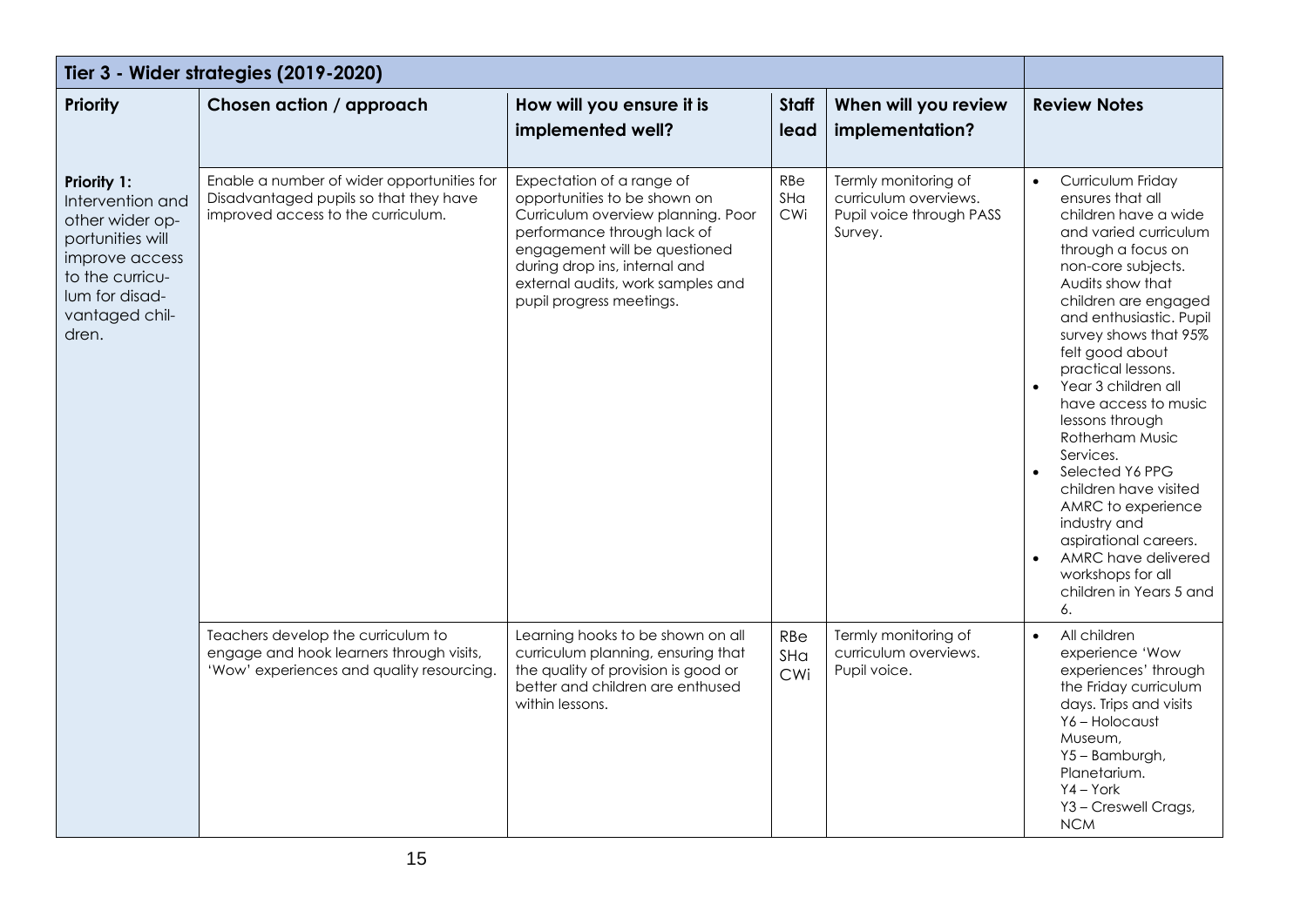| Tier 3 - Wider strategies (2019-2020)                                                                                                 |                                                                                                                                                                          |                                                                                                                                                                           |                          |                                                                                     |                                                                                                                                                                                                                                                                                                                                                                                                                                                         |
|---------------------------------------------------------------------------------------------------------------------------------------|--------------------------------------------------------------------------------------------------------------------------------------------------------------------------|---------------------------------------------------------------------------------------------------------------------------------------------------------------------------|--------------------------|-------------------------------------------------------------------------------------|---------------------------------------------------------------------------------------------------------------------------------------------------------------------------------------------------------------------------------------------------------------------------------------------------------------------------------------------------------------------------------------------------------------------------------------------------------|
| Priority                                                                                                                              | Chosen action / approach                                                                                                                                                 | How will you ensure it is<br>implemented well?                                                                                                                            | <b>Staff</b><br>lead     | When will you review<br>implementation?                                             | <b>Review Notes</b>                                                                                                                                                                                                                                                                                                                                                                                                                                     |
|                                                                                                                                       |                                                                                                                                                                          |                                                                                                                                                                           |                          |                                                                                     | Y2 - Manor Dig,<br>Palaeontologist,<br>Twycross Zoo.<br>Y1 - Nurse, Florence<br>Nightingale Hospital.<br>FS2 - Transport<br>museum, Raptor visit,<br><b>Butterfly House</b><br>Rotherham United<br>work closely with the<br>school to promote<br>literacy and maths<br>skills.<br>Wow experience and<br>$\bullet$<br>school trips deliver a<br>wider experience for<br>the children. 100% of<br>pupils surveyed felt<br>that school trips were<br>good. |
|                                                                                                                                       | Increase the opportunities for<br>Disadvantaged pupils to engage in quality<br>music teaching through the First Access<br>Programme and choir.                           | Offer whole class teaching of an<br>instrument throughout the year to<br>enable engagement.                                                                               | EDa                      | Termly monitoring of the<br>number of children<br>learning to play an<br>instrument | All children in Year 3 have<br>had weekly music lessons<br>from Rotherham Music<br>Services (Brass and Violin).<br>20 choir members took<br>part in Young Voices at<br>Sheffield Arena                                                                                                                                                                                                                                                                  |
| Priority 2:<br>To ensure that<br>children have<br>high aspirations<br>for their attain-<br>ment and strive<br>to achieve tar-<br>gets | Raise aspirations of children's futures<br>through career and jobs education for<br>targeted children. Make links with local<br>businesses to provide wider experiences. | Ensure that links are made through<br>curriculum planning to careers and<br>jobs and, where possible, trips out or<br>key speakers are used to enhance<br>the curriculum. | RBe<br>SHa<br>CWi<br>SBr | Termly monitoring of<br>curriculum overviews.<br>Pupil voice.                       | STEM AMRC visit for<br>$\bullet$<br>targeted children in<br>Year 6<br>AMRC visited school<br>$\bullet$<br>for Years 3, 4, 5 and 6.<br><b>Rotherham University</b><br>$\bullet$<br>offered the<br>experience of their<br>subjects on offer at<br>their campus but put                                                                                                                                                                                    |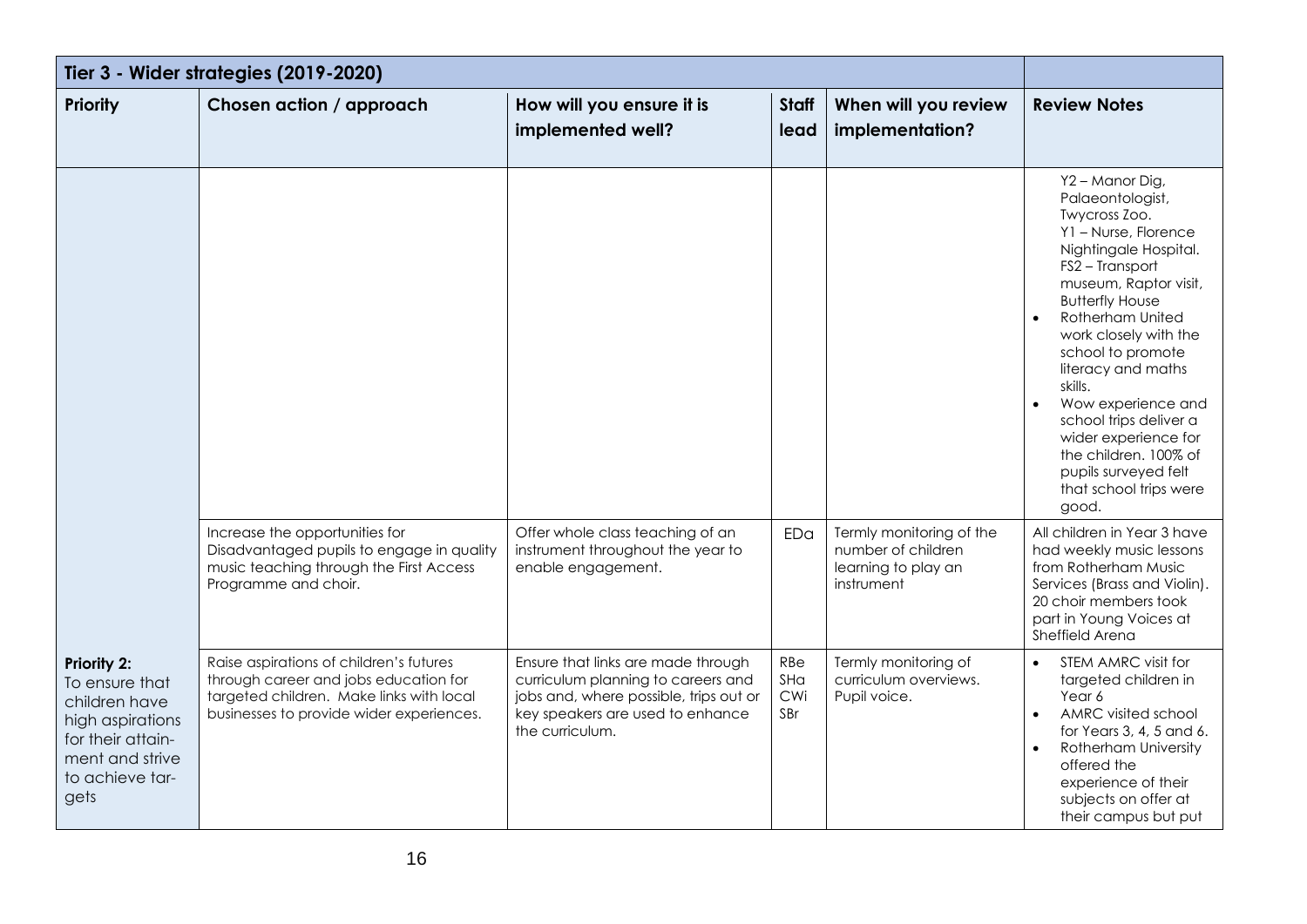| Tier 3 - Wider strategies (2019-2020) |                                                                                       |                                                                                                                                                                                                                |                          |                                                                                                          |                                                                                                                                                                                                                                                                                                                                                                                                                                                                                                                                                                                                                                                                              |
|---------------------------------------|---------------------------------------------------------------------------------------|----------------------------------------------------------------------------------------------------------------------------------------------------------------------------------------------------------------|--------------------------|----------------------------------------------------------------------------------------------------------|------------------------------------------------------------------------------------------------------------------------------------------------------------------------------------------------------------------------------------------------------------------------------------------------------------------------------------------------------------------------------------------------------------------------------------------------------------------------------------------------------------------------------------------------------------------------------------------------------------------------------------------------------------------------------|
| <b>Priority</b>                       | Chosen action / approach                                                              | How will you ensure it is<br>implemented well?                                                                                                                                                                 | <b>Staff</b><br>lead     | When will you review<br>implementation?                                                                  | <b>Review Notes</b>                                                                                                                                                                                                                                                                                                                                                                                                                                                                                                                                                                                                                                                          |
|                                       |                                                                                       |                                                                                                                                                                                                                |                          |                                                                                                          | on hold due to<br>COVID.<br>Links made with<br>$\bullet$<br>Edlounge who wish to<br>provide an<br>aspirational talk.<br>Registered to<br>$\bullet$<br>experience Amazon<br>factory.<br>Yorkshire Wildlife Park<br>$\bullet$<br>have offered to alter<br>their aspiration career<br>opportunity course to<br>suit our needs.<br>Local builder offered<br>$\bullet$<br>workshops for<br>children.<br>A1 precision have<br>$\bullet$<br>offered their services<br>(parent)<br>The Vintage Tea and<br>$\bullet$<br>dress shop owner has<br>offered her services to<br>talk about owning a<br>business. (parent)<br>(All projects put on<br>$\bullet$<br>hold due to COVID<br>19) |
|                                       | Personalised support and coaching put in<br>place as identified on Triple E document. | Half termly pupil progress meetings<br>will focus on the progress and<br>attainment of all pupils and use the<br>Triple E report to identify gaps and<br>personalised support for the<br>Disadvantaged pupils. | RBe<br>SHa<br>CWi<br>SBr | Termly monitoring of<br>standard in teaching and<br>Learning.<br><b>External DLR Provision</b><br>Audits | <b>EEE</b> documents<br>$\bullet$<br>updated to keep<br>track of the provision<br>and intervention<br>provided for the<br>disadvantaged pupils.<br>EEE analysis shows that<br>$\bullet$<br>every child can<br>access triage and                                                                                                                                                                                                                                                                                                                                                                                                                                              |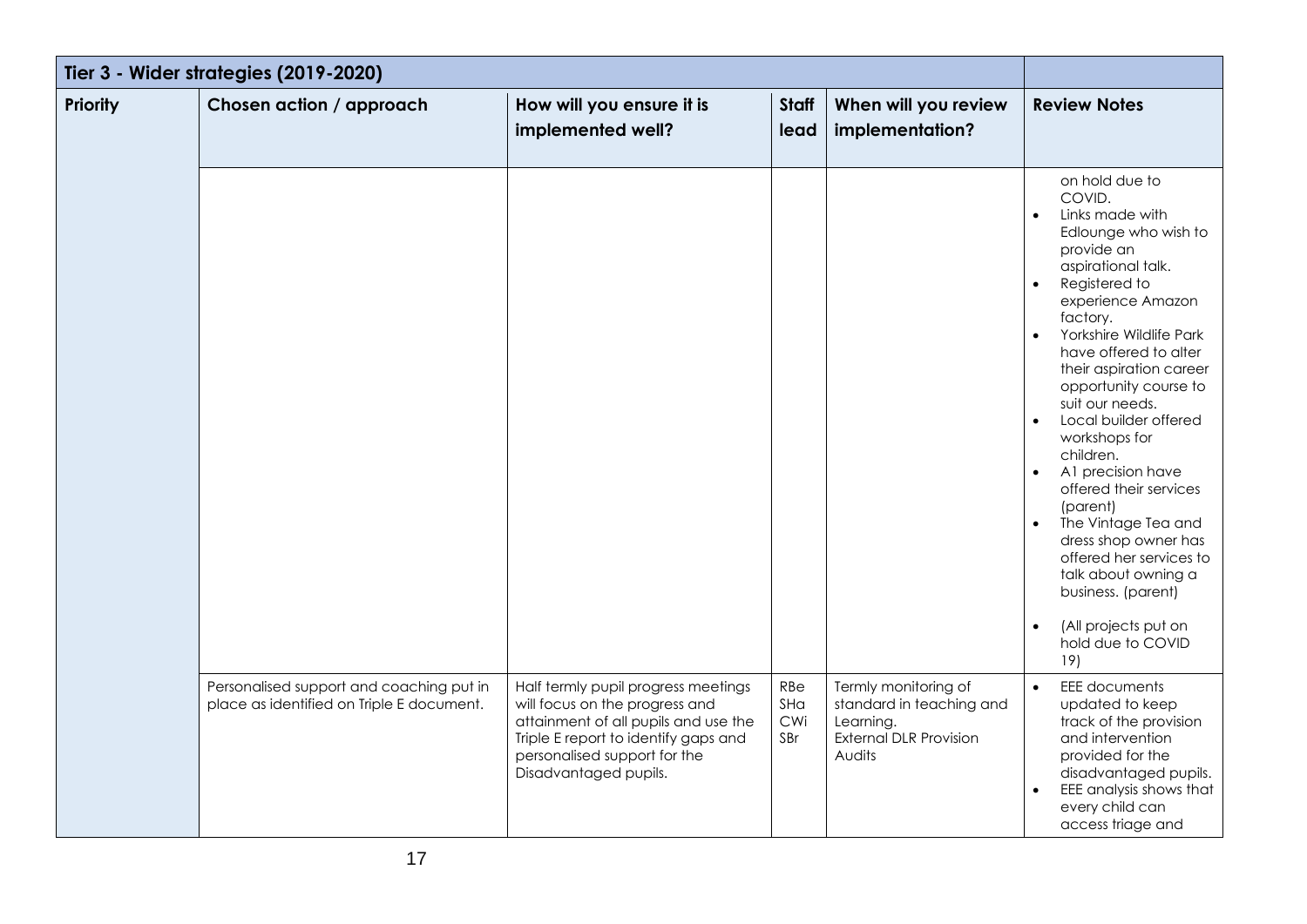| Tier 3 - Wider strategies (2019-2020)                                                                                       |                                                                                                                                                       |                                                                                                                                                                                                                       |                                                |                                                                                                                        |                                                                                                                                                                                                                                                                                                                                                                      |
|-----------------------------------------------------------------------------------------------------------------------------|-------------------------------------------------------------------------------------------------------------------------------------------------------|-----------------------------------------------------------------------------------------------------------------------------------------------------------------------------------------------------------------------|------------------------------------------------|------------------------------------------------------------------------------------------------------------------------|----------------------------------------------------------------------------------------------------------------------------------------------------------------------------------------------------------------------------------------------------------------------------------------------------------------------------------------------------------------------|
| <b>Priority</b>                                                                                                             | Chosen action / approach                                                                                                                              | How will you ensure it is<br>implemented well?                                                                                                                                                                        | <b>Staff</b><br>lead                           | When will you review<br>implementation?                                                                                | <b>Review Notes</b>                                                                                                                                                                                                                                                                                                                                                  |
|                                                                                                                             |                                                                                                                                                       |                                                                                                                                                                                                                       |                                                |                                                                                                                        | have access to a<br>range of academic<br>interventions. 31% of<br>DA pupils regularly<br>access handwriting,<br>maths and reading<br>fluency interventions.<br>DA children have<br>access to support<br>from pastoral, MAST<br>and SALT. They also<br>have enrichment<br>opportunities in the<br>form of music lessons,<br>sports clubs, choir and<br>forest school. |
| <b>Priority 3:</b><br>To promote self-<br>esteem and lev-<br>els of engage-<br>ment of Disad-<br>vantaged<br>chil-<br>dren. | MAST mental health support in place to<br>meet the needs of most complex pupils.                                                                      | The mental health of<br>Disadvantaged pupils is proactively<br>addressed and support put in place<br>through effective services.                                                                                      | <b>NHo</b><br>$\mathsf{J}\mathsf{C}\mathsf{I}$ | Wellbeing of<br>Disadvantaged pupils/<br>Attitudes to school<br>improves on PASS survey                                | Pass survey (Dec)<br>$\bullet$<br>shows an increase in<br>the percentage of<br>disadvantaged<br>children feeling<br>confident to join in<br>(91% 2018, 98% 2019)<br>and feeling good<br>about themselves.<br>96% now feel that<br>they can contribute in<br>lessons (up from 84%)                                                                                    |
|                                                                                                                             | Ensure that a strategic approach is<br>managing the emotional well-being of<br>Disadvantaged pupils through supporting<br>both parents and the child. | The family support worker will<br>promote the well-being and mental<br>health of the Disadvantaged cohort<br>and proactively address issues as<br>they arise - BOXALL profiles show<br>improvement in SEMH over time. | <b>NHO</b><br><b>JCI</b>                       | Wellbeing of<br>Disadvantaged pupils/<br>Attitudes to school<br>improves on PASS survey<br>during December and<br>May. | 97% of disadvantaged<br>pupils feel confident<br>to talk to adults when<br>they need help and<br>96% know there are<br>adults to talk to about<br>things that make them<br>unhappy outside of<br>school.                                                                                                                                                             |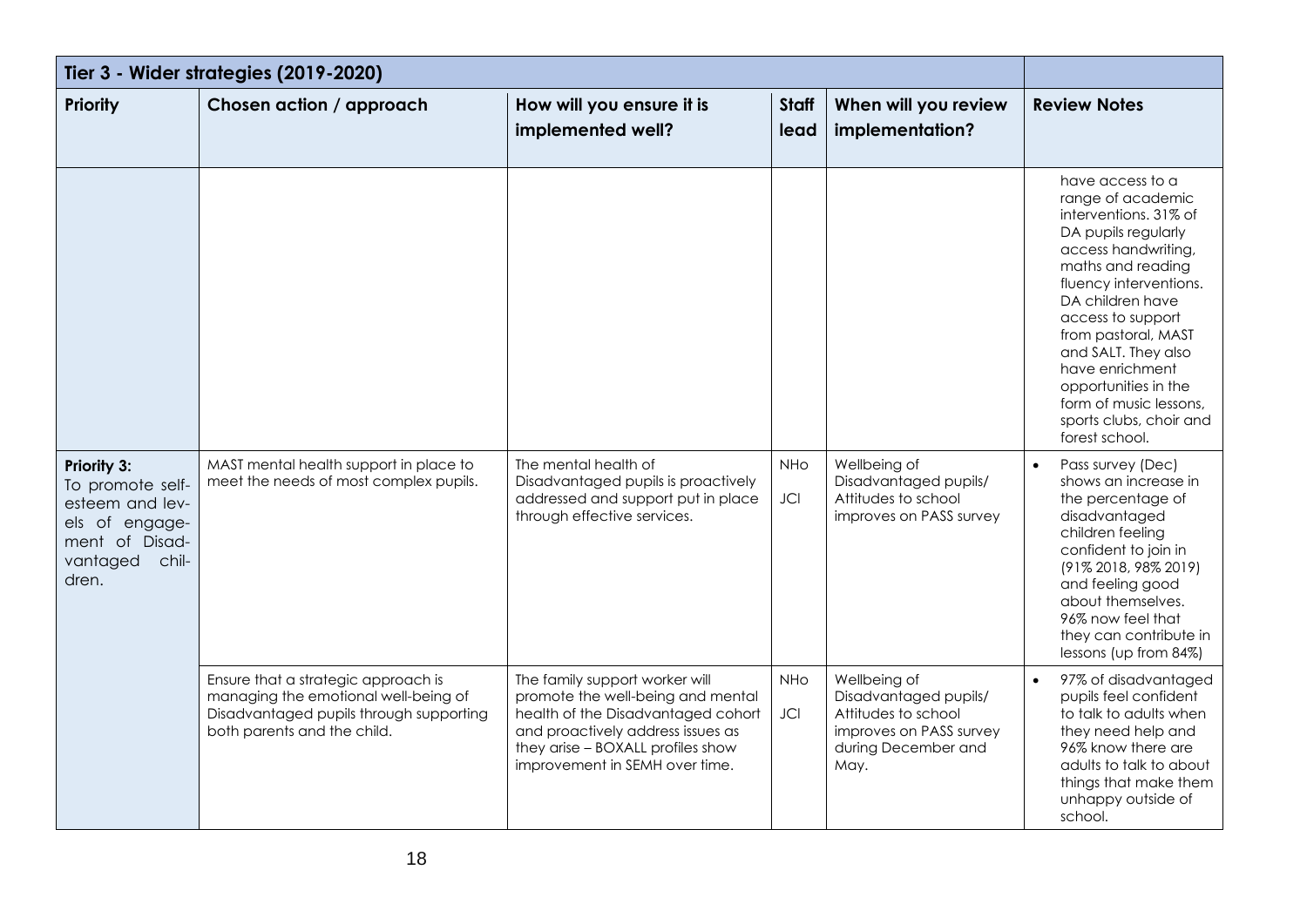| Tier 3 - Wider strategies (2019-2020)                                                                                                                      |                                                                                                                                                                                                                   |                                                                                                                                                               |                          |                                                                                        |                                                                                                                                                                                                                                                                                                                                                    |
|------------------------------------------------------------------------------------------------------------------------------------------------------------|-------------------------------------------------------------------------------------------------------------------------------------------------------------------------------------------------------------------|---------------------------------------------------------------------------------------------------------------------------------------------------------------|--------------------------|----------------------------------------------------------------------------------------|----------------------------------------------------------------------------------------------------------------------------------------------------------------------------------------------------------------------------------------------------------------------------------------------------------------------------------------------------|
| <b>Priority</b>                                                                                                                                            | Chosen action / approach                                                                                                                                                                                          | How will you ensure it is<br>implemented well?                                                                                                                | <b>Staff</b><br>lead     | When will you review<br>implementation?                                                | <b>Review Notes</b>                                                                                                                                                                                                                                                                                                                                |
|                                                                                                                                                            | Comprehensive programme of pastoral<br>support in place to support the emotional<br>needs of Disadvantaged pupils.                                                                                                | The pastoral team use dedicated<br>time to work with the<br>Disadvantaged pupils on their<br>emotional needs.                                                 | <b>NHo</b><br><b>JCI</b> | Termly monitoring of<br>number of exclusions and<br>behaviour incidences.              | <b>Behaviour incidents</b><br>$\bullet$<br>since September have<br>reduced.<br>14% of all incidents<br>$\bullet$<br>involving<br>disadvantaged pupils<br>involve behaviour as<br>opposed to 20% of<br>non-disadvantaged                                                                                                                            |
| <b>Priority 4:</b><br>To actively en-<br>gage parents in<br>school life so<br>that they are<br>more effective<br>when support-<br>ing their chil-<br>dren. | Develop parental engagement through a<br>range of informal and formal strategies<br>including; coffee mornings, specific<br>parents targeted for aspirational<br>discussions and promotion of PP MLT<br>document. | Ensure that parents are more<br>engaged with their children's<br>learning experiences which is<br>impacting on the quality of provision<br>and pupil outcomes | <b>NHO</b><br><b>JCI</b> | Parental surveys in<br>October and February.<br>Parental feedback<br>following events. | Coffee afternoon.<br>$\bullet$<br>Aspiration careers links<br>made with parents.<br>Their views gathered.<br>29.01.20<br>Parental survey<br>showed that the<br>majority did not know<br>what Pupil Premium<br>was or what the<br>school spends the<br>money on. As a result<br>a parent leaflet is<br>being created to help<br>explain. (29.01.20) |
| <b>PROJECTED SPENDING</b>                                                                                                                                  |                                                                                                                                                                                                                   |                                                                                                                                                               |                          | £45,415.30                                                                             |                                                                                                                                                                                                                                                                                                                                                    |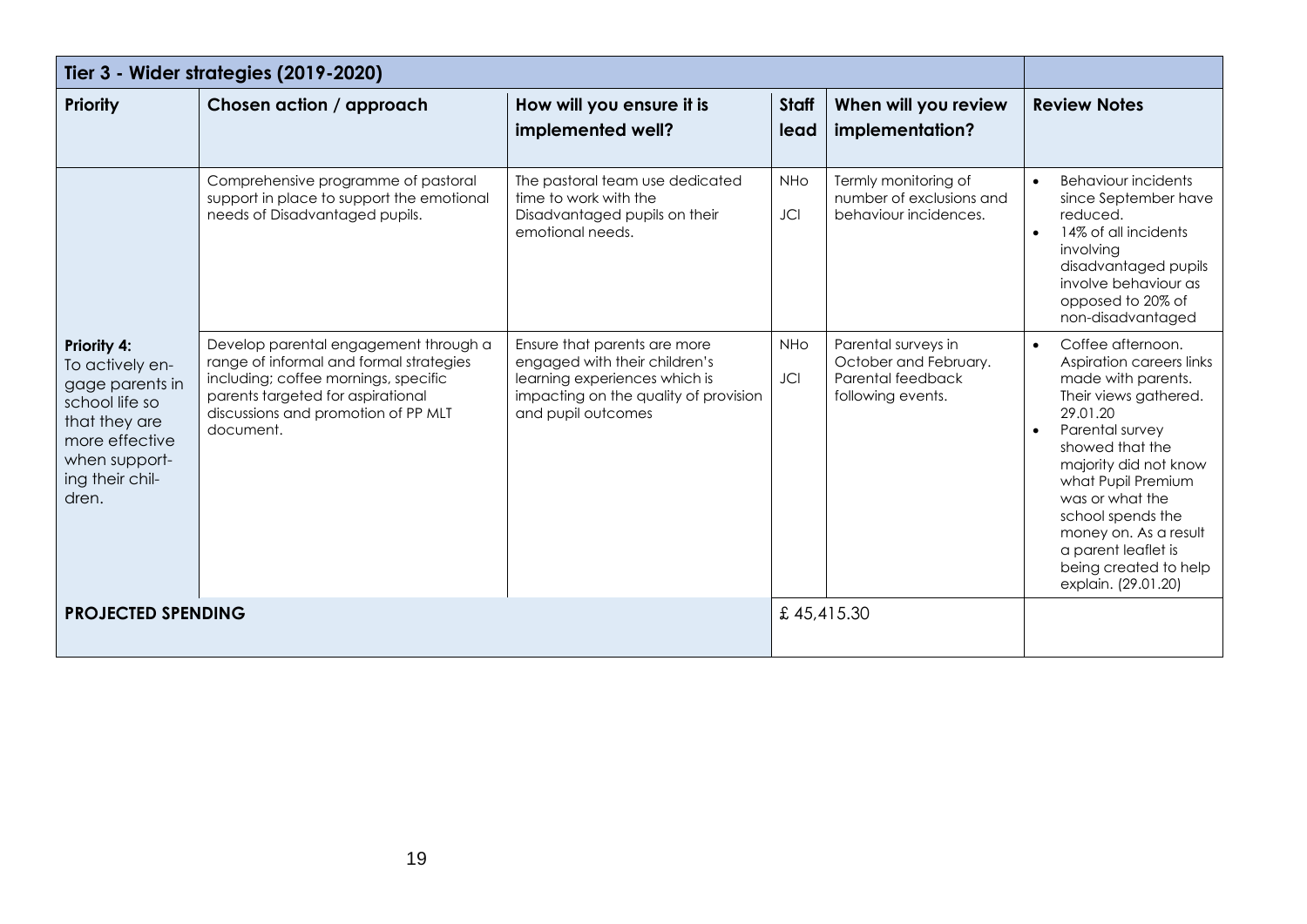#### **Detailed plans and costings 2020-21**

The three headings below enable schools to demonstrate how they are using the pupil premium to improve classroom pedagogy, provide targeted support and support whole school strategies.

| Tier 1 - Quality of teaching for all                                                                                                                 |                                                                                                                            |                                                                                                                                                                                                                       |                                                                                                                                                                                              |                                                                                                                      |                                                                                                                                                                                                                                                                                                                                                                                                                                                                                                                                                         |
|------------------------------------------------------------------------------------------------------------------------------------------------------|----------------------------------------------------------------------------------------------------------------------------|-----------------------------------------------------------------------------------------------------------------------------------------------------------------------------------------------------------------------|----------------------------------------------------------------------------------------------------------------------------------------------------------------------------------------------|----------------------------------------------------------------------------------------------------------------------|---------------------------------------------------------------------------------------------------------------------------------------------------------------------------------------------------------------------------------------------------------------------------------------------------------------------------------------------------------------------------------------------------------------------------------------------------------------------------------------------------------------------------------------------------------|
| <b>Priority</b>                                                                                                                                      | Chosen action / approach                                                                                                   | How will you ensure it is<br>implemented well?                                                                                                                                                                        | <b>Staff</b><br>lead                                                                                                                                                                         | When will you<br>review<br>implementation?                                                                           | <b>Review Notes</b>                                                                                                                                                                                                                                                                                                                                                                                                                                                                                                                                     |
| <b>Priority 1:</b><br>A greater proportion<br>of disadvantaged<br>children will reach<br>the expected stand-<br>ard and greater<br>depth standard at | Increase the percentage of<br>Disadvantaged children achieving the<br>expected standard at KS1 and KS2 and<br>GLD in EYFS. | Ensure the quality of provision is at<br>least good or better across all<br>phases/classes.                                                                                                                           | RBe<br>Termly monitoring of<br>standard in teaching<br>and Learning.<br>SHa<br>Pupil progress<br>meetings to ensure<br>CWi<br>the children are on<br>track.<br><b>External DLR Provision</b> |                                                                                                                      | OTrack data shows that<br>$\bullet$<br>Disadvantaged pupils<br>are not outperforming<br>Non-disadvantaged                                                                                                                                                                                                                                                                                                                                                                                                                                               |
|                                                                                                                                                      | Specifically target children to achieve the<br>GDS at KS1, KS2 and exceeding in EYFS.                                      | Specific target of children so that<br>they achieve their aspirational<br>targets.                                                                                                                                    |                                                                                                                                                                                              | across all subjects. This<br>has been addressed<br>throughout PPM<br>meetings and the use of<br>the EEE document has |                                                                                                                                                                                                                                                                                                                                                                                                                                                                                                                                                         |
| EYFS, KS1 and KS2<br>and disadvantaged<br>pupils' progress will<br>be accelerated.                                                                   | Narrow the attainment gap between<br>Disadvantaged and Non-disadvantaged<br>in every year group.                           | Half termly pupil progress meetings<br>to monitor the progress and<br>attainment of all pupils and focus<br>on identifying the gaps in learning<br>so that purposeful<br>interventions/support can be<br>planned for. |                                                                                                                                                                                              | Audits                                                                                                               | ensured that provision is<br>in place to accelerate<br>progress for those not<br>on track.<br>Due to COVID 19, no<br>$\bullet$<br>statutory results<br>however Y6 teacher<br>assessments show 40%<br>of PPG achieved EXS<br>combined. 60%<br>reading, 40% writing<br>and 68% maths. Writing<br>is the limiting factor.<br>The continuous use of<br>$\bullet$<br>rigorous pupil progress<br>meetings ensures that<br>the provision in place<br>meets the children's<br>needs and ensures<br>progress.<br>The changes to the EEE<br>documents ensure that |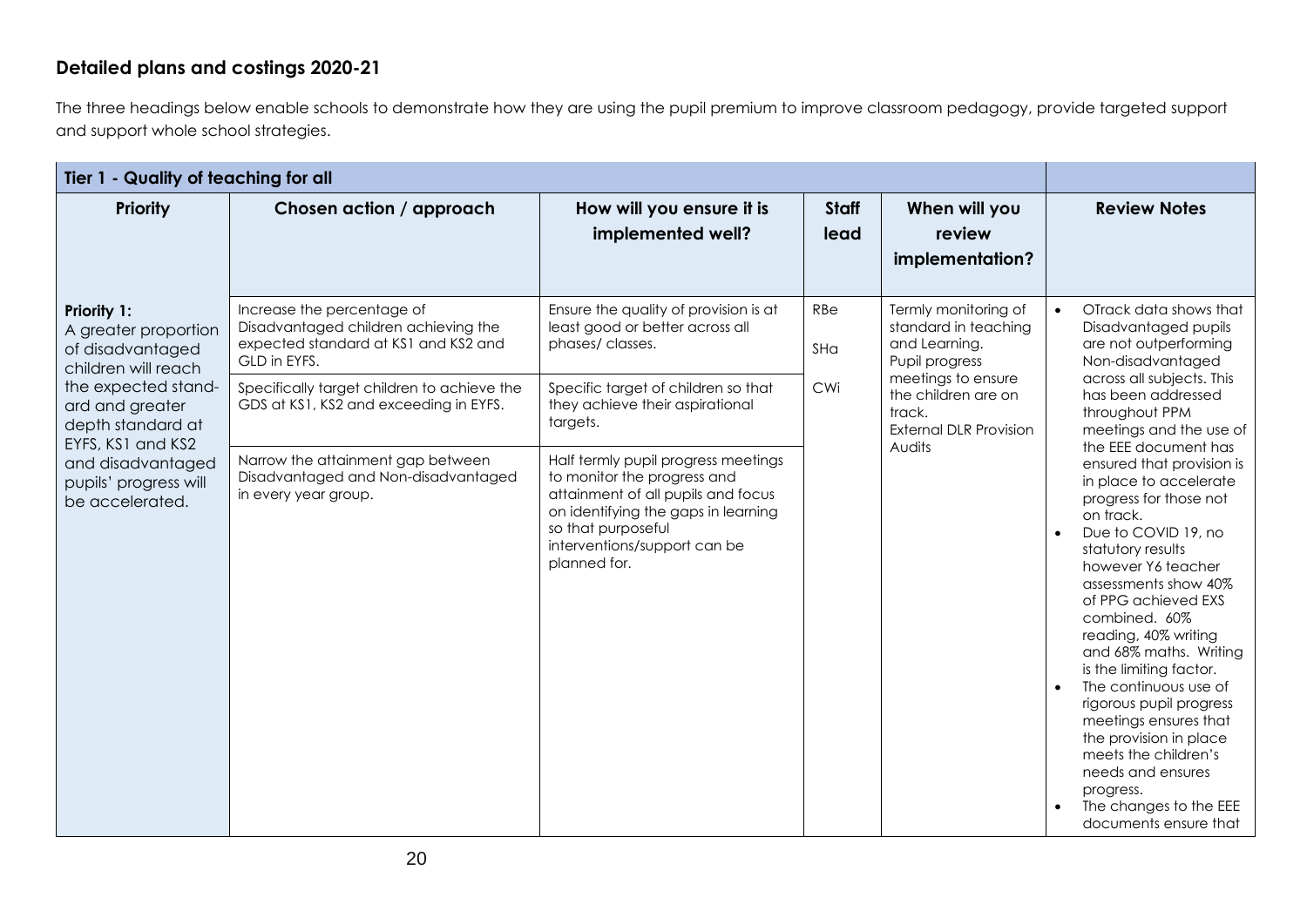| Tier 1 - Quality of teaching for all |                                                                                                                                                                        |                                                                                                                                                                                                                                       |                      |                                                                                                                                     |                                                                                                                                                                                                                                                                                                                                                                                                                                                                                                                                                                                                                                                                                                                                            |
|--------------------------------------|------------------------------------------------------------------------------------------------------------------------------------------------------------------------|---------------------------------------------------------------------------------------------------------------------------------------------------------------------------------------------------------------------------------------|----------------------|-------------------------------------------------------------------------------------------------------------------------------------|--------------------------------------------------------------------------------------------------------------------------------------------------------------------------------------------------------------------------------------------------------------------------------------------------------------------------------------------------------------------------------------------------------------------------------------------------------------------------------------------------------------------------------------------------------------------------------------------------------------------------------------------------------------------------------------------------------------------------------------------|
| Priority                             | Chosen action / approach                                                                                                                                               | How will you ensure it is<br>implemented well?                                                                                                                                                                                        | <b>Staff</b><br>lead | When will you<br>review<br>implementation?                                                                                          | <b>Review Notes</b>                                                                                                                                                                                                                                                                                                                                                                                                                                                                                                                                                                                                                                                                                                                        |
|                                      |                                                                                                                                                                        |                                                                                                                                                                                                                                       |                      |                                                                                                                                     | teachers are aware of<br>the disadvantaged<br>children and a child on<br>a page enables class<br>teachers to identify the<br>provision in place to<br>ensure progress is<br>made.                                                                                                                                                                                                                                                                                                                                                                                                                                                                                                                                                          |
|                                      | Hold teachers to account for the<br>performance of All pupils, including<br>Disadvantaged pupils through rigorous<br>monitoring of standards across the<br>curriculum. | Teachers are accountable for the<br>quality of teaching and learning in<br>own classrooms and challenged<br>about under-performance during<br>drop ins, internal and external<br>audits, work samples and pupil<br>progress meetings. | SLT                  | Termly monitoring of<br>standard in teaching<br>and learning.<br><b>External DLR Provision</b><br>Audits<br><b>Appraisal Review</b> | Termly pupil progress<br>meeting ensure that<br>progress is made and<br>timely interventions are<br>put in place to<br>maximise progress.<br>The use of the EEE<br>$\bullet$<br>documents and the<br>profile being raised has<br>ensured that staff are<br>held accountable for<br>the progress being<br>made.<br>The recent maths audit<br>$\bullet$<br>Summer 2021 shows<br>that opportunities for<br>challenge are planned<br>in all year groups apart<br>from Year 1. It has been<br>identified in Year 1 that<br>the Inspire curriculum<br>does not offer the<br>sufficient amount of<br>challenge so moving<br>into the next academic<br>year the Year 1 cohort<br>will follow the White<br>Rose Scheme of<br>working ensuring there |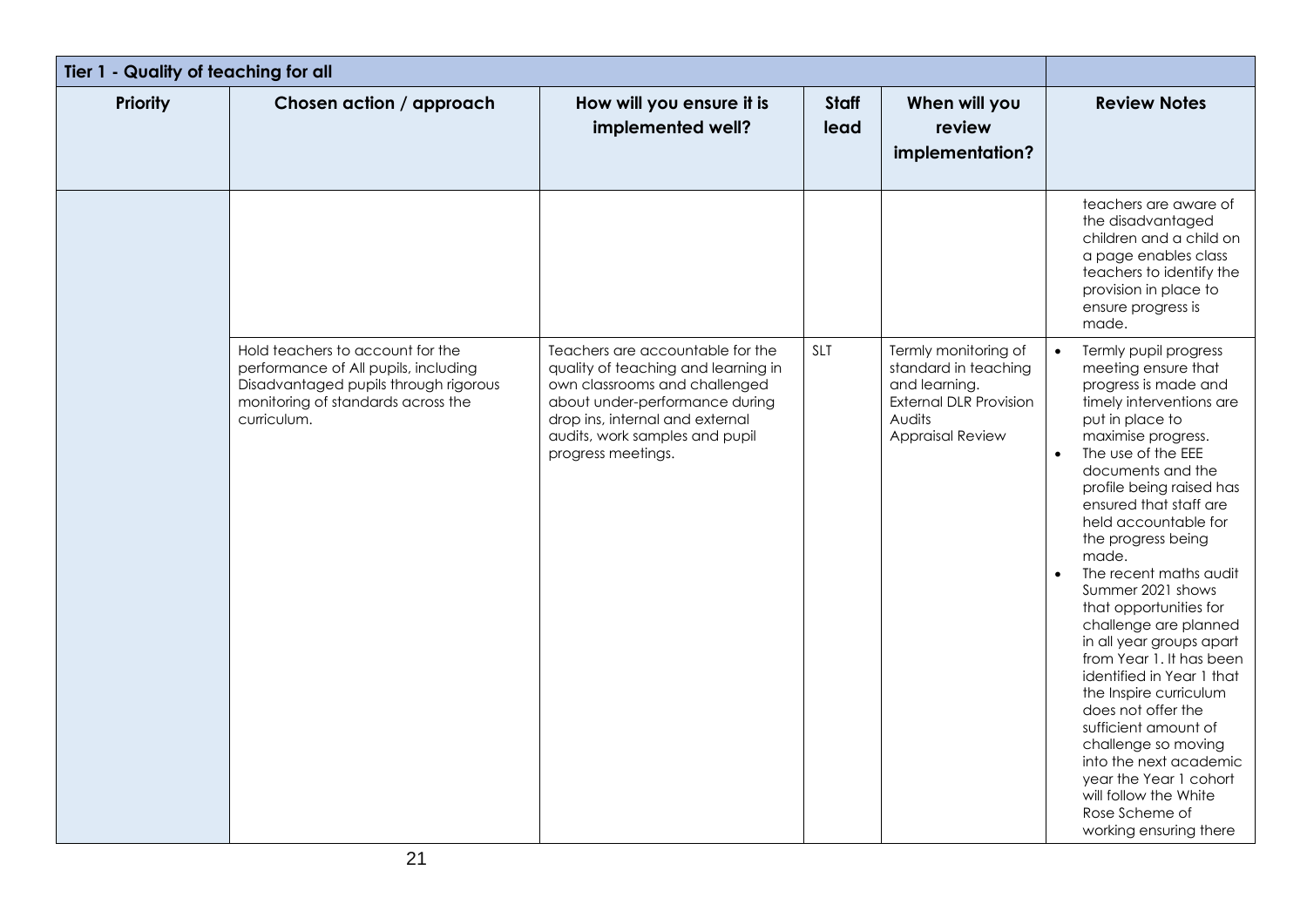| Tier 1 - Quality of teaching for all |                                                                                                                                                                                                                               |                                                                                                                                                                                           |                      |                                                                           |                                                                                                                                                                                                                                                                                                                  |
|--------------------------------------|-------------------------------------------------------------------------------------------------------------------------------------------------------------------------------------------------------------------------------|-------------------------------------------------------------------------------------------------------------------------------------------------------------------------------------------|----------------------|---------------------------------------------------------------------------|------------------------------------------------------------------------------------------------------------------------------------------------------------------------------------------------------------------------------------------------------------------------------------------------------------------|
| <b>Priority</b>                      | Chosen action / approach                                                                                                                                                                                                      | How will you ensure it is<br>implemented well?                                                                                                                                            | <b>Staff</b><br>lead | When will you<br>review<br>implementation?                                | <b>Review Notes</b>                                                                                                                                                                                                                                                                                              |
|                                      |                                                                                                                                                                                                                               |                                                                                                                                                                                           |                      |                                                                           | is a consistent<br>approach to maths<br>across the school.                                                                                                                                                                                                                                                       |
|                                      | Further enhance SALT provision as an early<br>intervention to develop children's<br>communication and language within the<br>Foundation Stage.                                                                                | Children achieving above national<br>in Communication, Language and<br>Literacy from low baseline.                                                                                        | RBe<br>EDa           | Termly during pupil<br>progress meetings.<br>Individual pupil<br>reports. | SALT provision for EYFS<br>$\bullet$<br>and KS1 continued to<br>be in place with<br>excellent attainment<br>gains with all children<br>achieving success.<br>Regular pupil progress<br>$\bullet$<br>meetings ensured that<br>bespoke SALT<br>interventions were<br>identified and delivered<br>for key children. |
|                                      | SALT provision to be rolled out into KS2 to<br>focus on vocabulary development and<br>understanding.                                                                                                                          | Children's progress from baseline<br>assessments.                                                                                                                                         | EDa                  | Termly during pupil<br>progress meetings.<br>Individual pupil<br>reports. | Due to COVID the SALT<br>$\bullet$<br>provision has been<br>unable to take place<br>across KS2. Therefore,<br>this has been addressed<br>through first quality<br>teaching and use of<br>Associate Professionals<br>has ensured that<br>children have made<br>progress.                                          |
|                                      | Further enhance Log book planning<br>ensuring that low attaining pupils secure<br>gaps in learning, building on prior<br>knowledge. AfL strategies implemented<br>to adapt teaching so that it meets the<br>children's needs. | Staff CPD focussing on support to<br>ensure all teachers know how to use<br>prior attainment reports to identify<br>gaps in knowledge and plan for<br>appropriate learning opportunities. | SLT                  | Termly monitoring of<br>standard in teaching<br>and learning.             | Logbook planning has<br>not been as consistent<br>due to teachers<br>prioritising the teaching<br>and remote learning.<br>However, this has not<br>impacted the quality of<br>teaching and learning<br>and progress as<br>teaching and learning                                                                  |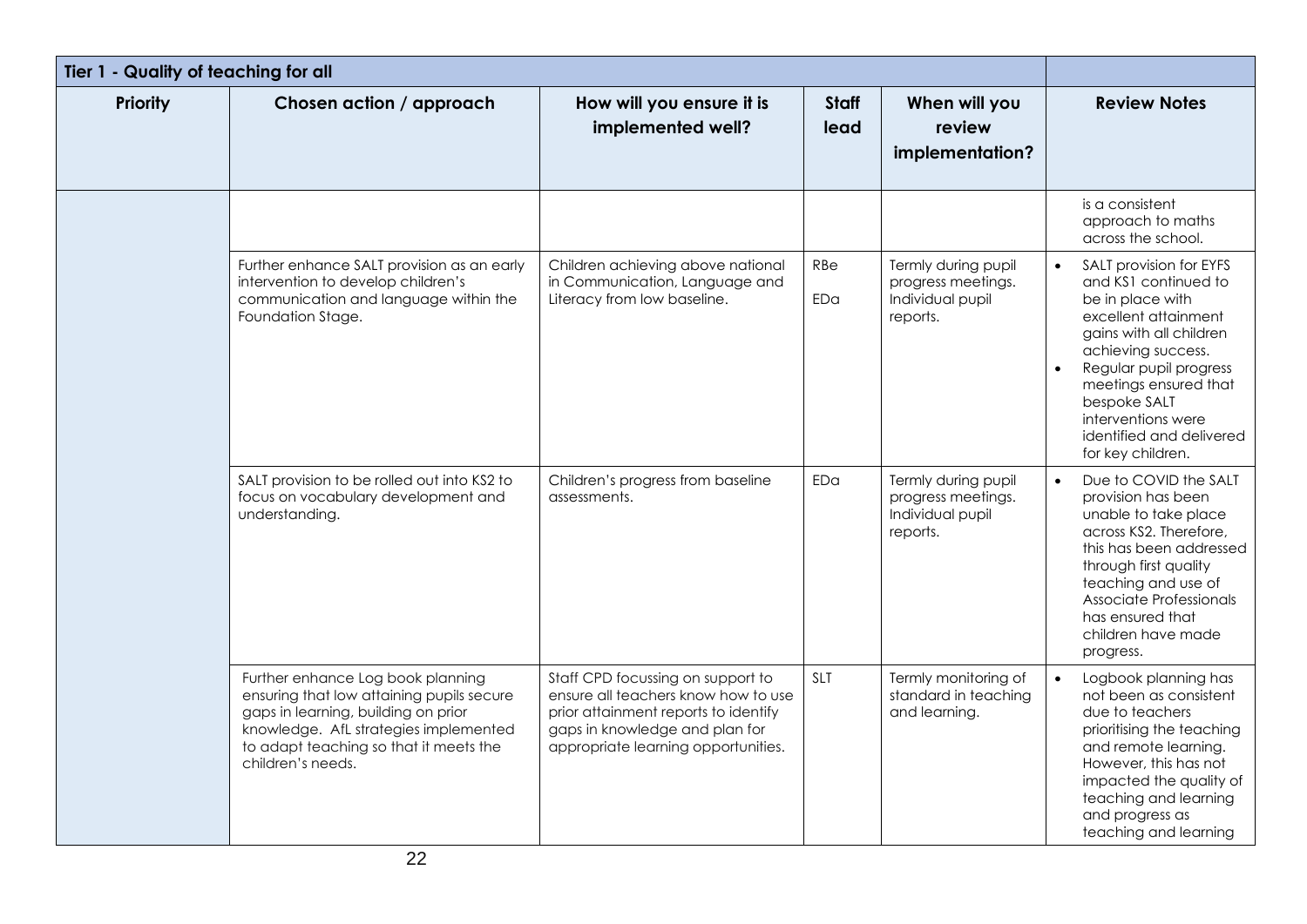| Tier 1 - Quality of teaching for all                                                                                                                                                                                  |                                                                                                                                                   |                                                                                                      |                      |                                                                                                                                                               |                                                                                                                                                                                                                                                                                                                                                                                             |
|-----------------------------------------------------------------------------------------------------------------------------------------------------------------------------------------------------------------------|---------------------------------------------------------------------------------------------------------------------------------------------------|------------------------------------------------------------------------------------------------------|----------------------|---------------------------------------------------------------------------------------------------------------------------------------------------------------|---------------------------------------------------------------------------------------------------------------------------------------------------------------------------------------------------------------------------------------------------------------------------------------------------------------------------------------------------------------------------------------------|
| <b>Priority</b>                                                                                                                                                                                                       | Chosen action / approach                                                                                                                          | How will you ensure it is<br>implemented well?                                                       | <b>Staff</b><br>lead | When will you<br>review<br>implementation?                                                                                                                    | <b>Review Notes</b>                                                                                                                                                                                                                                                                                                                                                                         |
|                                                                                                                                                                                                                       |                                                                                                                                                   |                                                                                                      |                      |                                                                                                                                                               | remains consistently<br>good across the school.<br>Moving into the next<br>academic year this will<br>be reintroduced to all<br>staff old and new.                                                                                                                                                                                                                                          |
| <b>Priority 2:</b><br>To engage all teach-<br>ers in high quality<br><b>CPD</b><br>and<br>utilise<br>effective<br>highly<br>coaching<br>$\overline{\phantom{a}}$<br>de-<br>velop teaching and<br>learning strategies. | Provision of targeted Teacher<br>Improvement Plans which are responsive to<br>the outcomes of monitoring the quality of<br>teaching and learning. | Ensure the quality of provision is at<br>least good or better across all<br>phases/classes.          | <b>SLT</b>           | Termly monitoring of<br>standard in teaching<br>and Learning.<br><b>External DLR Provision</b><br>Audits<br><b>Appraisal Review</b><br>T.I.P. review meetings | <b>TIPs reviewed October</b><br>$\bullet$<br>and January showed<br>an improvement in the<br>standard of teaching<br>and learning across the<br>academy where there<br>were pockets for<br>development further<br>support was identified<br>and implemented.                                                                                                                                 |
|                                                                                                                                                                                                                       | Provision of individualised coaching and<br>mentor support through phase leaders so<br>that all succeed.                                          | All teachers moving strongly<br>towards the next level of<br>performance for quality of<br>teaching. | <b>SLT</b>           | Termly monitoring of<br>standard in teaching<br>and Learning.                                                                                                 | 'New to Career'<br>$\bullet$<br>coaching and CPD<br>opportunities continued<br>to take place but<br>online.<br>Two members of SLT are<br>currently completing<br>the NPQSL.<br>New teachers in Y3 and<br>$\bullet$<br>Y4 have been<br>supported by Phase<br>Leaders and Vice<br>Principal.<br>Year 3 teachers<br>$\bullet$<br>engaged in CPD<br>focussing on the<br>improvement of writing. |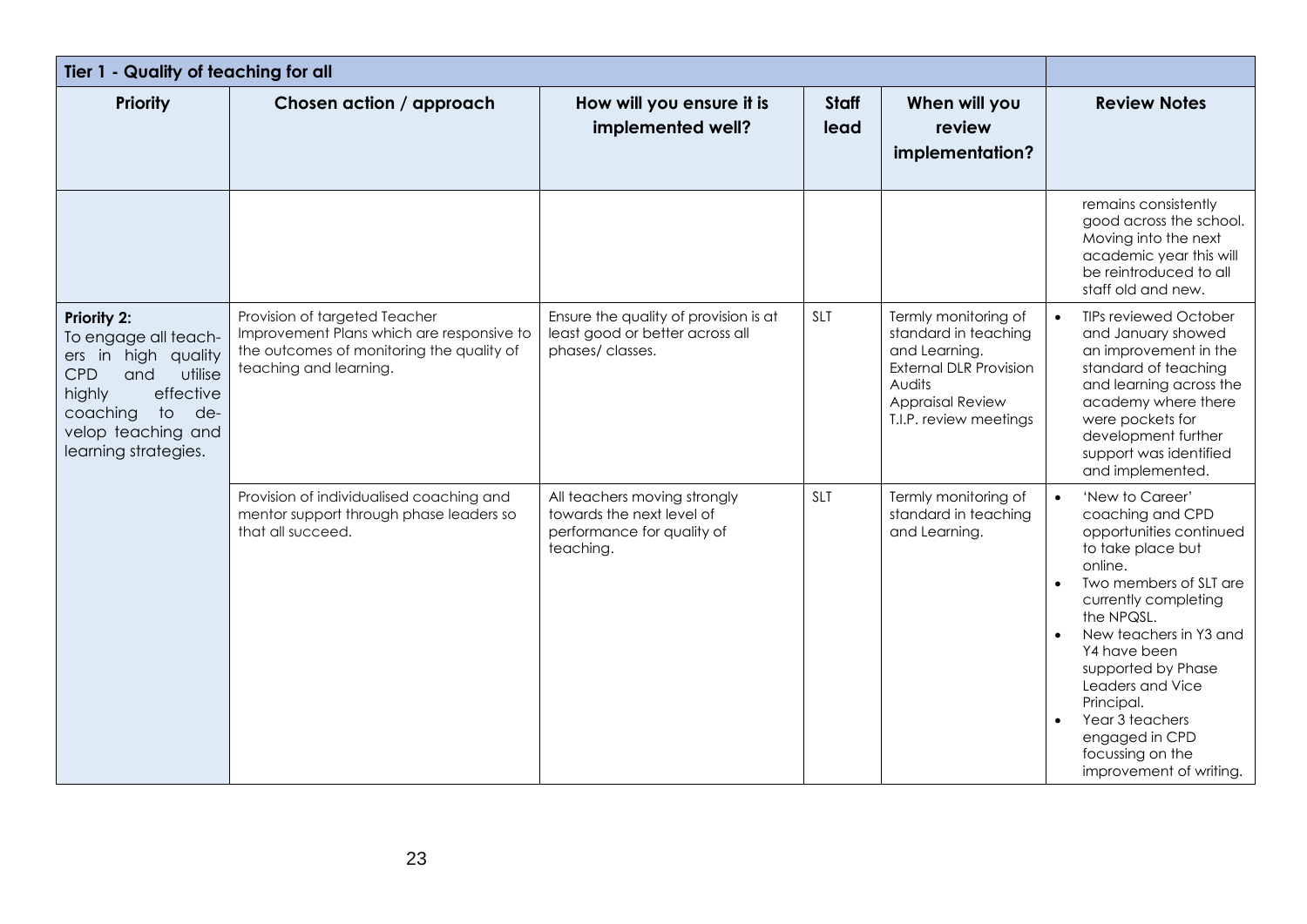| Tier 1 - Quality of teaching for all |                                                                                                                                                                                                                           |                                                                                              |                      |                                                                                                |                                                                                                                                                                                                                                                                                                                                                                                                                                                                                                                                                                                                                                                                                                                                                                                                                                                             |
|--------------------------------------|---------------------------------------------------------------------------------------------------------------------------------------------------------------------------------------------------------------------------|----------------------------------------------------------------------------------------------|----------------------|------------------------------------------------------------------------------------------------|-------------------------------------------------------------------------------------------------------------------------------------------------------------------------------------------------------------------------------------------------------------------------------------------------------------------------------------------------------------------------------------------------------------------------------------------------------------------------------------------------------------------------------------------------------------------------------------------------------------------------------------------------------------------------------------------------------------------------------------------------------------------------------------------------------------------------------------------------------------|
| <b>Priority</b>                      | Chosen action / approach                                                                                                                                                                                                  | How will you ensure it is<br>implemented well?                                               | <b>Staff</b><br>lead | When will you<br>review<br>implementation?                                                     | <b>Review Notes</b>                                                                                                                                                                                                                                                                                                                                                                                                                                                                                                                                                                                                                                                                                                                                                                                                                                         |
|                                      | Provision of a tailored package of external<br>CPD (including subscription to RoSIS)<br>support to enable teachers to address<br>identified weaknesses in their practice and<br>improve the overall quality of provision. | Teachers show rapid improvement<br>as a result of targeted CPD from<br>external consultants. | SLT                  | Termly monitoring of<br>standard in teaching<br>and Learning.<br><b>External DLR Provision</b> | CPD through staff meetings:<br>o 9/9/2020- Reading<br>strategies<br>16/9/2020- PSHE/RE<br>$\circ$<br>14/9/2020- DFE Ready<br>$\circ$<br>to Progress Statements<br>Maths<br>11/11/2020-SEND-Every<br>$\circ$<br>teacher is a teacher of<br>SEND.<br>27/1/2021- Character of<br>$\circ$<br>Education<br>24/1/2021 - Pupil<br>$\circ$<br>Premium EEE<br>documents and<br>enrichment.<br>10/3/2021- Bob Cox<br>$\circ$<br>Poetry<br>14/4/2021 - Reading<br>$\circ$<br>Fluency<br>11/5/2021 - AET - Making<br>$\circ$<br>sense of Autism<br>Curriculum<br>Due to the continuation<br>$\bullet$<br>of COVID the majority<br>of CPD has been online.<br>Staff have been given<br>ownership to seek out<br>their own CPD<br>opportunities linking to<br>their specific subject.<br>ROSIS has been used to<br>facilitate subject<br>leadership CPD<br>opportunities. |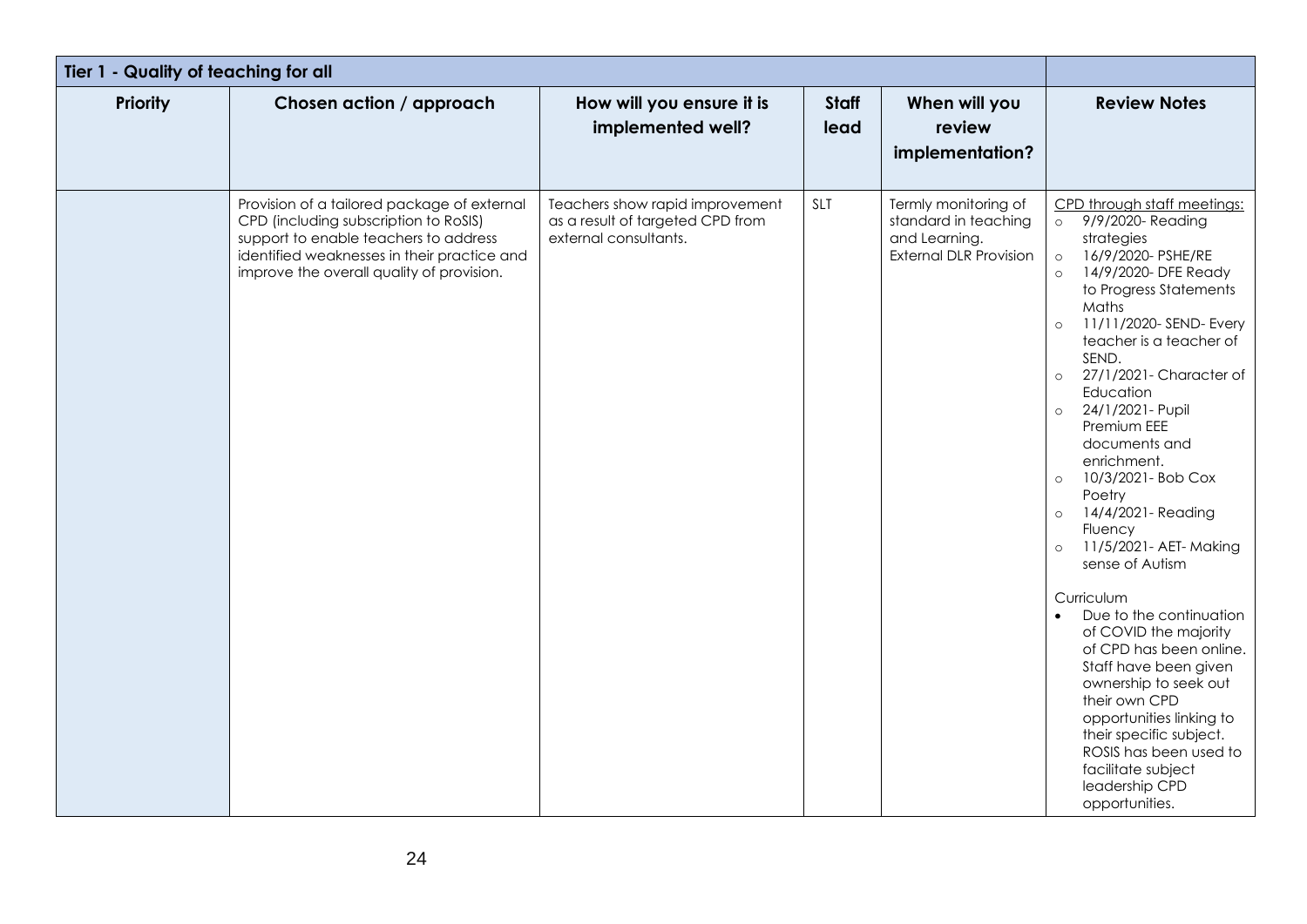| Tier 1 - Quality of teaching for all |                          |                                                |               |                                            |                                                                                                                                                                                                                                                                                                                                                                                                                                                                                                                                                                                                               |
|--------------------------------------|--------------------------|------------------------------------------------|---------------|--------------------------------------------|---------------------------------------------------------------------------------------------------------------------------------------------------------------------------------------------------------------------------------------------------------------------------------------------------------------------------------------------------------------------------------------------------------------------------------------------------------------------------------------------------------------------------------------------------------------------------------------------------------------|
| <b>Priority</b>                      | Chosen action / approach | How will you ensure it is<br>implemented well? | Staff<br>lead | When will you<br>review<br>implementation? | <b>Review Notes</b>                                                                                                                                                                                                                                                                                                                                                                                                                                                                                                                                                                                           |
|                                      |                          |                                                |               |                                            | Drop ins show that a<br>$\bullet$<br>wide and varied<br>curriculum is continuing<br>to be taught weekly.<br>Further CPD needs to<br>be delivered linking to<br>delivering exceptional<br>experiences that are<br>not just linked to trips<br>and delivered in house.<br>Members of SLT have<br>$\bullet$<br>been successful in<br>planning exceptional<br>experiences in house<br>which needs to now be<br>shared wider.<br>The new LTP and MTP<br>$\bullet$<br>documents which will<br>be implemented in<br>September 2021 will<br>ensure that teachers<br>think and plan for<br>exceptional<br>experiences. |
| <b>PROJECTED SPENDING</b>            |                          |                                                | £15,370.10    |                                            |                                                                                                                                                                                                                                                                                                                                                                                                                                                                                                                                                                                                               |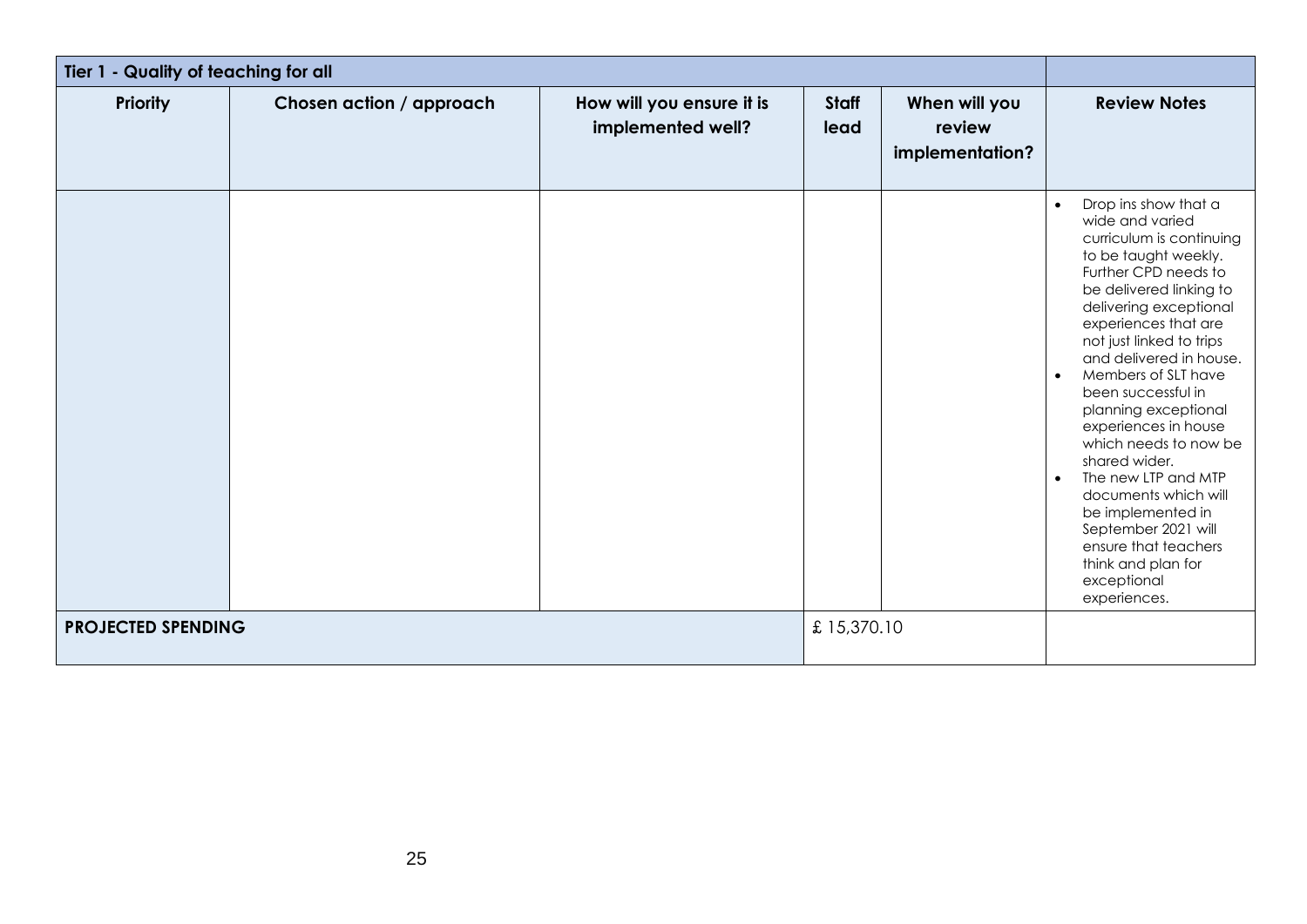| Tier 2 - Targeted academic support for current academic year                                                                                                    |                                                                                                                                                                                   |                                                                                                                       |                      |                                                                                                                                                                                                                                                    |                                                                                                                                                                                                                                                                                                                                                                                                                                                                                                                                                                                                                                                                                                                                                                                                                                                                                                                                                               |
|-----------------------------------------------------------------------------------------------------------------------------------------------------------------|-----------------------------------------------------------------------------------------------------------------------------------------------------------------------------------|-----------------------------------------------------------------------------------------------------------------------|----------------------|----------------------------------------------------------------------------------------------------------------------------------------------------------------------------------------------------------------------------------------------------|---------------------------------------------------------------------------------------------------------------------------------------------------------------------------------------------------------------------------------------------------------------------------------------------------------------------------------------------------------------------------------------------------------------------------------------------------------------------------------------------------------------------------------------------------------------------------------------------------------------------------------------------------------------------------------------------------------------------------------------------------------------------------------------------------------------------------------------------------------------------------------------------------------------------------------------------------------------|
| <b>Priority</b>                                                                                                                                                 | Chosen action / approach                                                                                                                                                          | How will you ensure it is<br>implemented well?                                                                        | <b>Staff</b><br>lead | When will you<br>review<br>implementation?                                                                                                                                                                                                         |                                                                                                                                                                                                                                                                                                                                                                                                                                                                                                                                                                                                                                                                                                                                                                                                                                                                                                                                                               |
| Priority 1:<br>Disadvantaged<br>children will show<br>greater engage-<br>ment and confi-<br>dence in lessons,<br>ensuring that they<br>make good pro-<br>gress. | Support and challenge Disadvantaged pupils<br>in lessons so their engagement levels are high.<br>Target questioning during lessons to ensure on<br>focus and engaged in learning. | Comprehensive programme of<br>pastoral support in place to support<br>the emotional needs of<br>Disadvantaged pupils. | Pastoral<br>Team     | Wellbeing of<br>Disadvantaged<br>pupils/ Attitudes to<br>school improves on<br>PASS survey<br>(Sept/Dec/May)<br>Termly monitoring of<br>the number of<br>incidences of poor<br>behaviour amongst<br>the most vulnerable<br>Disadvantaged<br>pupils | PASS survey (May)<br>$\bullet$<br>shows that the<br>percentage of<br>disadvantaged children<br>feeling happy and<br>confident in coming to<br>school and about<br>themselves and asking<br>for support, is in line or<br>greater than whole<br>school figures at 96%.<br>100% of PPG children<br>feel safe in school.<br>$\bullet$<br>Home learning was<br>tracked on a weekly<br>basis by pupil premium<br>leader, who liaised with<br>class teachers to ensure<br>that all children were<br>engage whether it was<br>online or via paper<br>learning. From the<br>previous lockdown<br>2020, the majority of<br>disadvantaged pupils<br>who have engaged has<br>increased due to the<br>rigorous monitoring and<br>wellbeing checks.<br><b>Behaviour incidents</b><br>$\bullet$<br>since September has<br>increased. From 23 red<br>cards in the Autumn<br>term to 43 red cards in<br>the Summer term. This is<br>due to the return<br>following the second |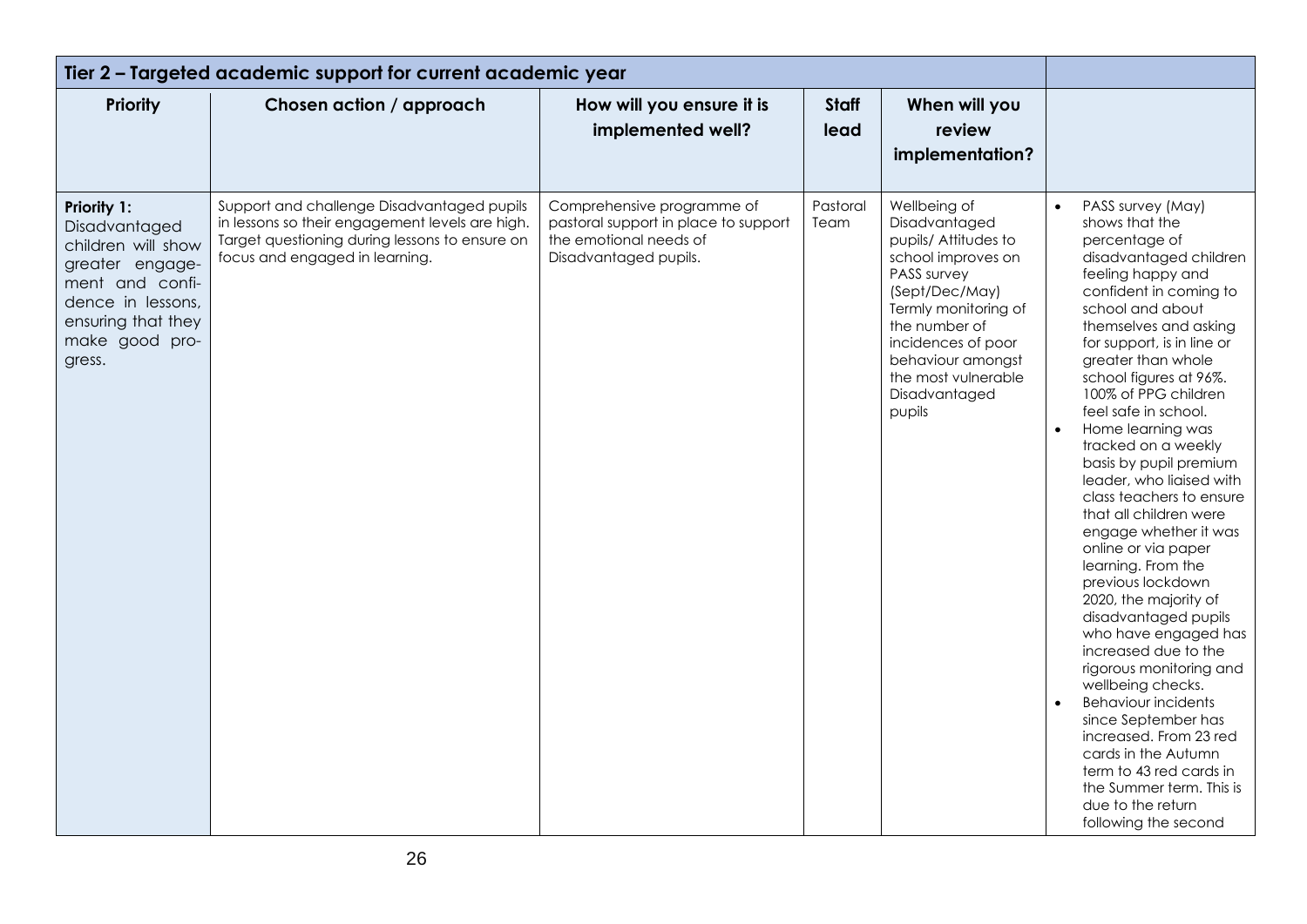| Tier 2 - Targeted academic support for current academic year |                                                                                                                                                                                                                              |                                                                                                                                                                                                                                                    |                          |                                                                                 |                                                                                                                                                                                                                                                                                                                                                                                                                                                                                                                                                                                                                                                                            |
|--------------------------------------------------------------|------------------------------------------------------------------------------------------------------------------------------------------------------------------------------------------------------------------------------|----------------------------------------------------------------------------------------------------------------------------------------------------------------------------------------------------------------------------------------------------|--------------------------|---------------------------------------------------------------------------------|----------------------------------------------------------------------------------------------------------------------------------------------------------------------------------------------------------------------------------------------------------------------------------------------------------------------------------------------------------------------------------------------------------------------------------------------------------------------------------------------------------------------------------------------------------------------------------------------------------------------------------------------------------------------------|
| <b>Priority</b>                                              | Chosen action / approach                                                                                                                                                                                                     | How will you ensure it is<br>implemented well?                                                                                                                                                                                                     | <b>Staff</b><br>lead     | When will you<br>review<br>implementation?                                      |                                                                                                                                                                                                                                                                                                                                                                                                                                                                                                                                                                                                                                                                            |
|                                                              |                                                                                                                                                                                                                              |                                                                                                                                                                                                                                                    |                          |                                                                                 | lockdown and routines<br>and expectations being<br>reinforced. However,<br>the red cards from<br>Summer 1 being 31 to<br>Summer 2 have<br>reduced to 12.                                                                                                                                                                                                                                                                                                                                                                                                                                                                                                                   |
|                                                              | Utilise tracking systems which closely monitor<br>the impact of interventions and support for<br>Disadvantaged children.<br>Termly assessments using NGRT/NFER to<br>ascertain progress and gaps in learning<br>through QLA. | Half termly pupil progress meetings<br>will use Otrack data and gap<br>analysis from tests to focus on the<br>progress and attainment of all<br>pupils; identifying the gaps in<br>learning so that purposeful<br>intervention can be planned for. | RBe<br>SHa<br>CWi<br>EDa | Termly monitoring<br>during pupil progress<br>meetings.<br>AP appraisal reviews | Tracking systems are in<br>place for each phase<br>to track interventions.<br>Gap analysis used to<br>identify GAPs and<br>interventions planned<br>to use this information.<br>Teachers are held to<br>account through pupil<br>progress meetings.<br>The further<br>$\bullet$<br>development of the EEE<br>documents has ensured<br>that all children,<br>regardless of their<br>ability, make good<br>progress.<br>APs appraisals are now<br>$\bullet$<br>1/2 termly which has<br>increased the level of<br>monitoring and ensures<br>that first quality<br>interventions and being<br>planned for and<br>delivered as well as<br>further training needs<br>identified. |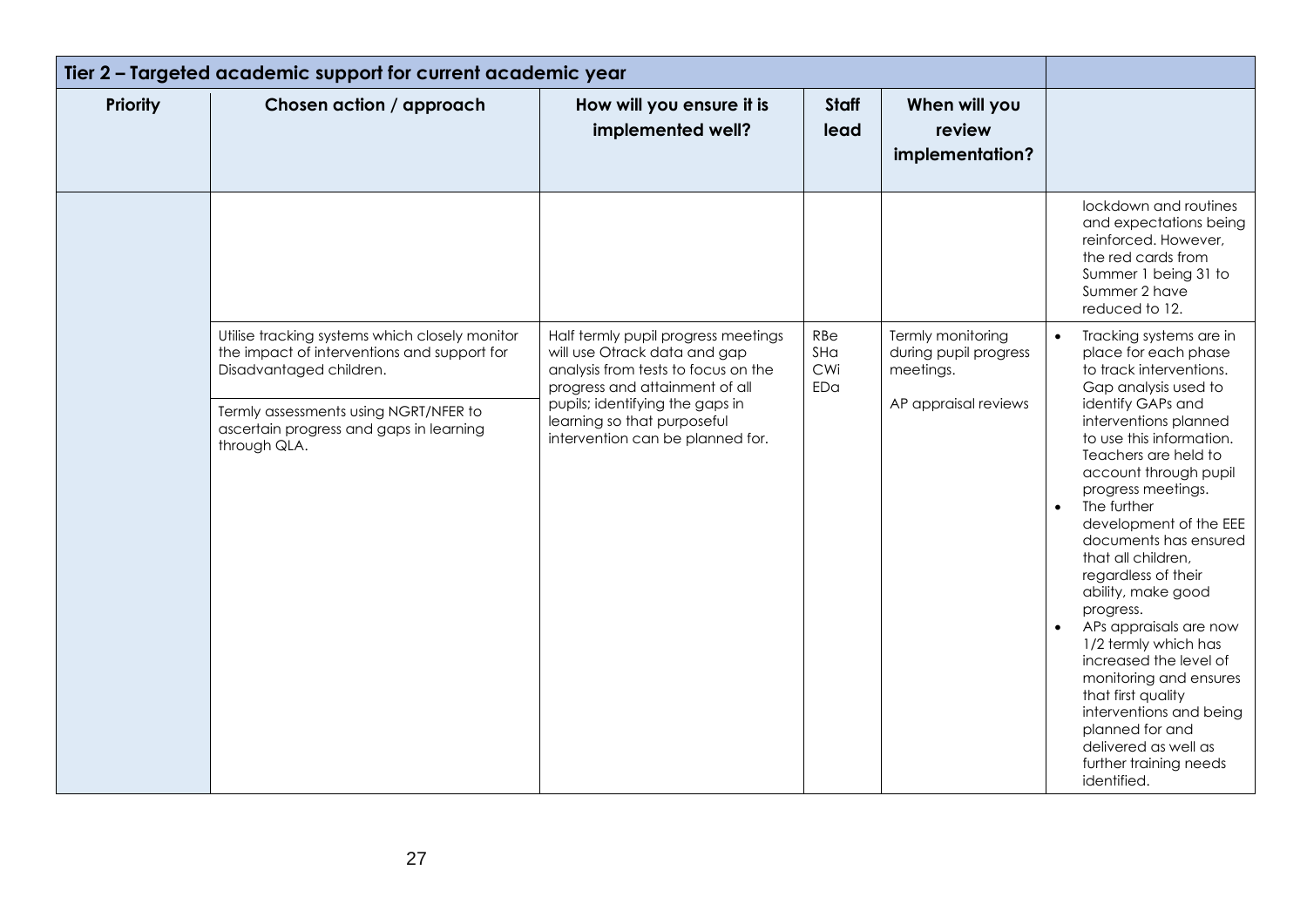| Tier 2 - Targeted academic support for current academic year                                                                                                                      |                                                                                                                                                                    |                                                                                                                                                                                                |                          |                                                                                                                                                |                                                                                                                                                                                                                                                                                                                                |
|-----------------------------------------------------------------------------------------------------------------------------------------------------------------------------------|--------------------------------------------------------------------------------------------------------------------------------------------------------------------|------------------------------------------------------------------------------------------------------------------------------------------------------------------------------------------------|--------------------------|------------------------------------------------------------------------------------------------------------------------------------------------|--------------------------------------------------------------------------------------------------------------------------------------------------------------------------------------------------------------------------------------------------------------------------------------------------------------------------------|
| <b>Priority</b>                                                                                                                                                                   | Chosen action / approach                                                                                                                                           | How will you ensure it is<br>implemented well?                                                                                                                                                 | <b>Staff</b><br>lead     | When will you<br>review<br>implementation?                                                                                                     |                                                                                                                                                                                                                                                                                                                                |
|                                                                                                                                                                                   | Implement structured programmes of<br>intervention and quality first teaching in order<br>to raise the attainment and aspirations of<br>pupils in key year groups. | Personalised support and coaching<br>put in place as identified on Triple E<br>document.                                                                                                       | RBe<br>SHa<br>CWi<br>EDa | Termly monitoring<br>during pupil progress<br>meetings.<br>Individual pupil EEE<br>reports                                                     | Monitoring of EEE<br>$\bullet$<br>documents shows first<br>quality interventions are<br>in place.<br>The amendments to the<br>$\bullet$<br>EEE documents now<br>ensure that progression<br>is being tracked and<br>has a higher profile with<br>class teachers holding<br>them account.                                        |
| Priority 2:<br>To ensure attend-<br>ance/ punctuality<br>of children in re-<br>ceipt of PPG is<br>monitored and in-<br>line with other chil-<br>dren in school and<br>nationally. | Monitor and action initiatives to improve the<br>attendance, engagement and punctuality of<br>Disadvantaged pupils.                                                | Ensure that attendance is promoted<br>through rewards in school, leaflet,<br>newsletters and regular attendance<br>updates on website to raise<br>attendance levels.                           | SBa<br><b>JCI</b>        | Termly monitoring of<br>attendance of the<br>Disadvantaged<br>cohort<br>Termly review of<br>number of<br>Disadvantaged<br>pupils arriving late | Attendance has<br>$\bullet$<br>continued to be shared<br>through bubble<br>assembly to continue to<br>raise the profile.<br>Newsletters remind<br>$\bullet$<br>parents of importance<br>of attendance and<br>punctuality and inform<br>on attendance targets.<br>PP attendance 94.2%<br>$\bullet$<br>Non PP 96.8%<br>$\bullet$ |
|                                                                                                                                                                                   | Specific tracking/targeting of Disadvantaged<br>pupils to ensure rates of PA amongst<br>Disadvantaged pupils are comparable to<br>numbers nationally.              | Half termly meetings will focus on<br>attendance of pupils ensuring that<br>a programme of support for families<br>of Disadvantaged pupils linked with<br>Early Help where needed is in place. | SBa<br><b>JCI</b>        | Half termly monitoring<br>of attendance of the<br>Disadvantaged<br>cohort                                                                      | Following RMBC<br>Attendance Pathways-<br>accessing Early Help<br>support where<br>necessary.<br>Late letters are sent to<br>$\bullet$<br>target families<br>During the COVID the<br>Pupil Premium lead<br>identified the<br>vulnerable children who<br>did not engage with<br>home learning and this                          |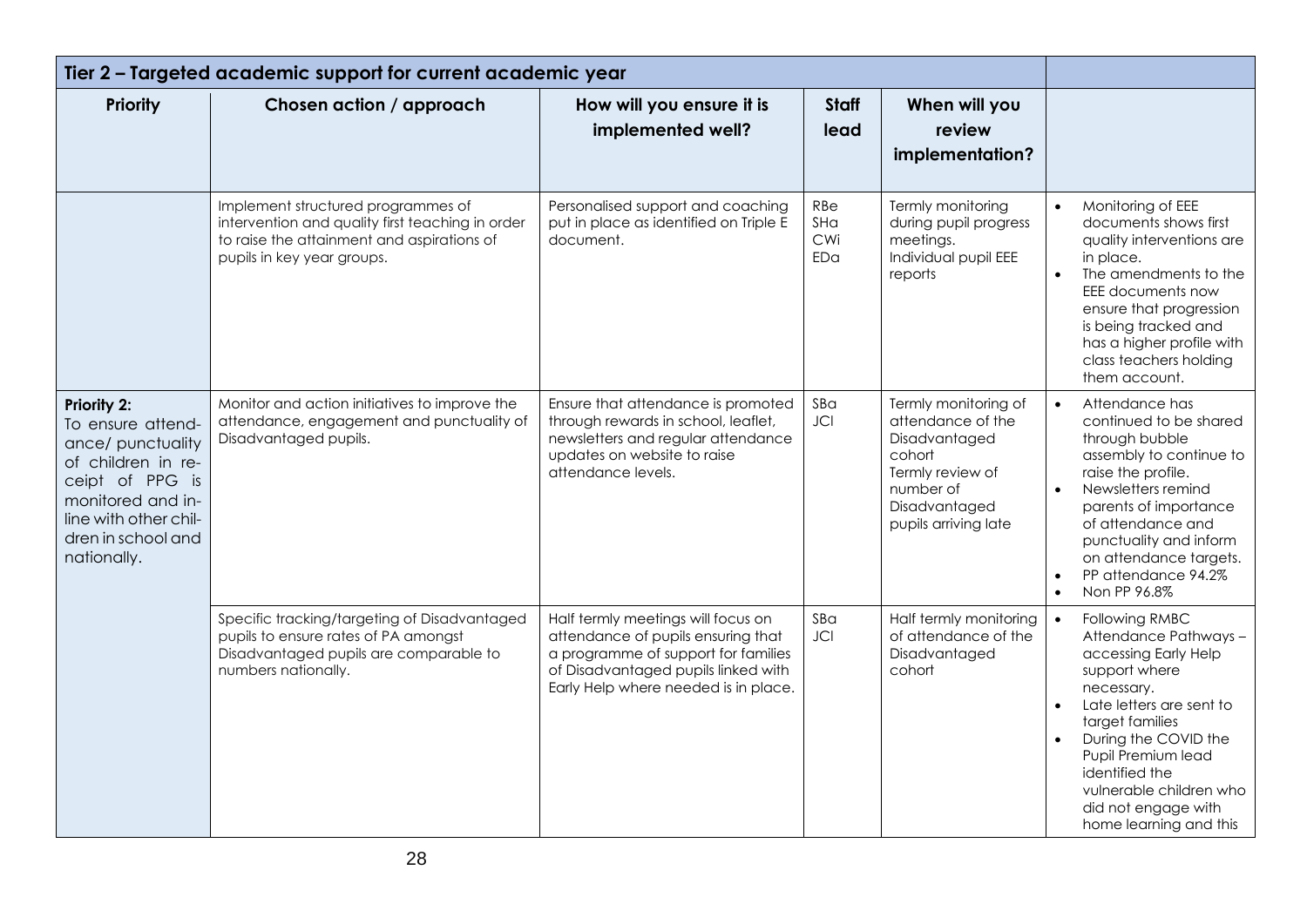| Tier 2 - Targeted academic support for current academic year |                                                                                                         |                                                                                                  |                      |                                                                                                                                                |                                                                                                                                                                                                                                                                                                                                 |
|--------------------------------------------------------------|---------------------------------------------------------------------------------------------------------|--------------------------------------------------------------------------------------------------|----------------------|------------------------------------------------------------------------------------------------------------------------------------------------|---------------------------------------------------------------------------------------------------------------------------------------------------------------------------------------------------------------------------------------------------------------------------------------------------------------------------------|
| <b>Priority</b>                                              | Chosen action / approach                                                                                | How will you ensure it is<br>implemented well?                                                   | <b>Staff</b><br>lead | When will you<br>review<br>implementation?                                                                                                     |                                                                                                                                                                                                                                                                                                                                 |
|                                                              |                                                                                                         |                                                                                                  |                      |                                                                                                                                                | was then followed up<br>with phone calls and<br>home visits. During the<br>Spring term lockdown,<br>the vulnerable families<br>who did not engage in<br>the Summer were<br>offered places in school<br>to ensure that the<br>impact on lost learning<br>was minimised.                                                          |
|                                                              | Provision of MLT Attendance Lead in order to<br>research best practice and implement new<br>strategies. | Ensure that new initiatives are<br>researched, implemented and<br>monitored throughout the year. | SBa<br><b>JCI</b>    | Termly monitoring of<br>attendance of the<br>Disadvantaged<br>cohort<br>Termly review of<br>number of<br>Disadvantaged<br>pupils arriving late | The attendance officer<br>$\bullet$<br>is now meeting on a<br>regular basis with<br>Inclusion and the<br>Principal. Key targets<br>are identified and next<br>steps addressed.<br>Due to the lack of a<br>$\bullet$<br>pastoral lead there<br>have been no meetings<br>taking place this has<br>been via the Inclusion<br>lead. |
| <b>PROJECTED SPENDING</b>                                    |                                                                                                         |                                                                                                  | £133,817.50          |                                                                                                                                                |                                                                                                                                                                                                                                                                                                                                 |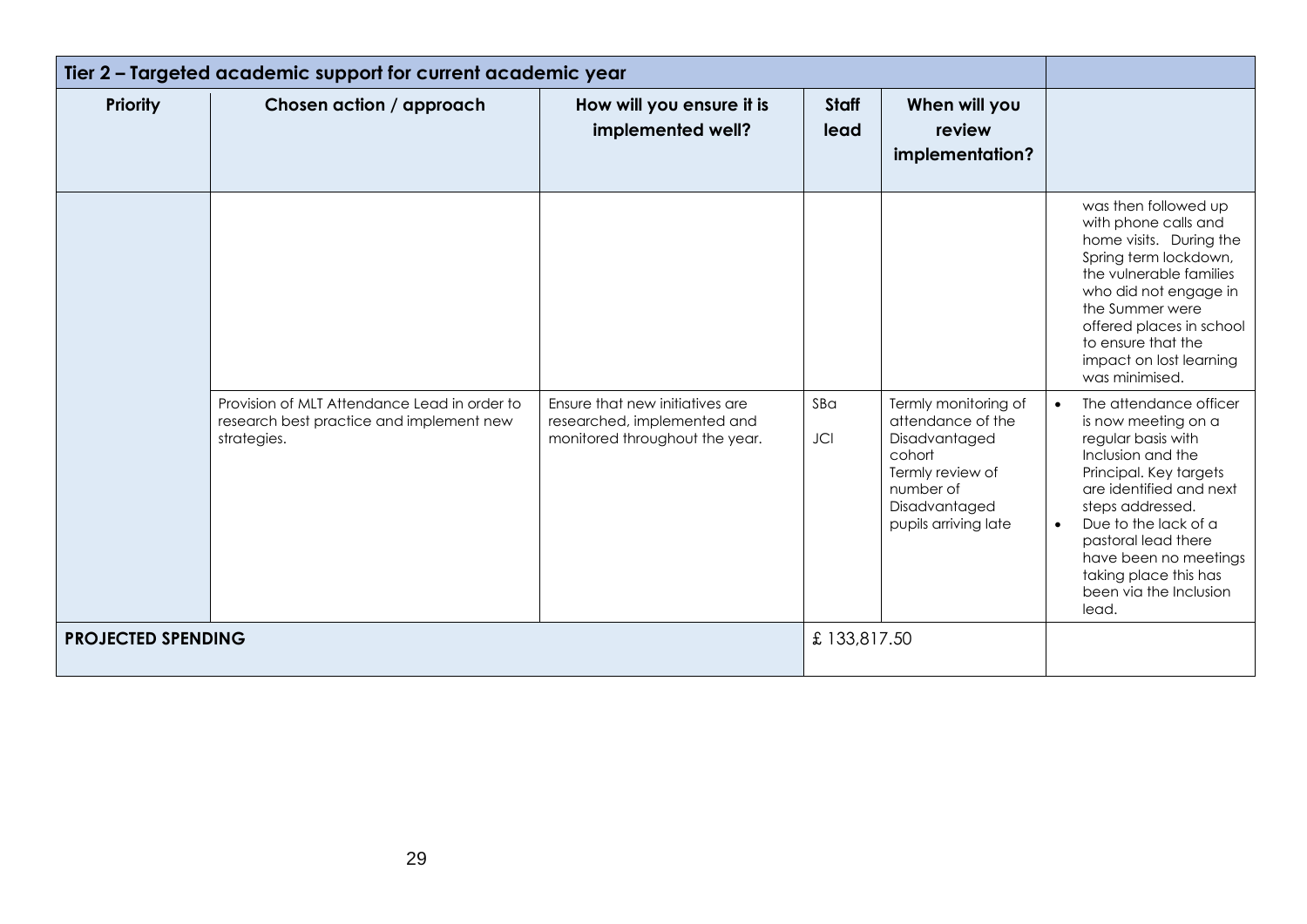| Tier 3 - Wider strategies for current academic year                                                                                                      |                                                                                                                                                                                                       |                                                                                                                                                                                                                                                                   |                      |                                                                                      |                                                                                                                                                                                                                                                                                                                                                                                                                                                          |
|----------------------------------------------------------------------------------------------------------------------------------------------------------|-------------------------------------------------------------------------------------------------------------------------------------------------------------------------------------------------------|-------------------------------------------------------------------------------------------------------------------------------------------------------------------------------------------------------------------------------------------------------------------|----------------------|--------------------------------------------------------------------------------------|----------------------------------------------------------------------------------------------------------------------------------------------------------------------------------------------------------------------------------------------------------------------------------------------------------------------------------------------------------------------------------------------------------------------------------------------------------|
| Priority                                                                                                                                                 | Chosen action / approach                                                                                                                                                                              | How will you ensure it is<br>implemented well?                                                                                                                                                                                                                    | <b>Staff</b><br>lead | When will you review<br>implementation?                                              | <b>Review Notes</b>                                                                                                                                                                                                                                                                                                                                                                                                                                      |
| Priority 1:<br>Intervention and<br>other wider op-<br>portunities will<br>improve access<br>to the curricu-<br>lum for disad-<br>vantaged chil-<br>dren. | Enable a number of wider opportunities<br>(both inside and outside the academy) for<br>Disadvantaged pupils so that they have<br>improved access to the curriculum.<br>(COVID restrictions dependant) | Expectation of a range of<br>opportunities to be shown on<br>Curriculum overview planning.<br>Underperformance through lack of<br>engagement will be questioned<br>during drop ins, internal and<br>external audits, work samples and<br>pupil progress meetings. | RBe<br>SHa<br>CWi    | Termly monitoring of<br>curriculum overviews.<br>Pupil voice through PASS<br>Survey. | The continuation of<br>Curriculum Fridays<br>ensures that all children<br>have a wide and varied<br>curriculum through a<br>focus on non-core<br>subjects. Audits show that<br>children are engaged<br>and enthusiastic. Pupil<br>survey shows that 98% felt<br>confident to contribute<br>to lessons and 100% are<br>happy to ask for help if<br>needed.<br>Year 3 children all have<br>access to music lessons<br>through Rotherham Music<br>Services. |
|                                                                                                                                                          | Teachers continue to develop and refine<br>the curriculum to engage and hook<br>learners through visits, 'Wow' experiences<br>and quality resourcing.                                                 | Learning hooks to be shown on all<br>curriculum planning, ensuring that<br>the quality of provision is good or<br>better and children are enthused<br>within lessons.                                                                                             | RBe<br>SHa<br>CWi    | Termly monitoring of<br>curriculum overviews.<br>Pupil voice.                        | All children experience<br>$\bullet$<br>'Wow experiences'<br>through the Friday<br>curriculum days. Trips and<br>visits have not been able<br>to take place due to<br>COVID.<br>$Y6 -$ Peat Rigg, WW2<br>days, Mayan hot<br>chocolate experience.<br>Y5 - Survival Day, MP visit<br>from Alexander Stafford.<br>Y4 - Roman and Greek<br>day, Pizza's flown in from<br>Naples.<br>Y3 - Egyptian day,<br>Y2 - Cleethorpes Day trip,<br>TTRockstar day,     |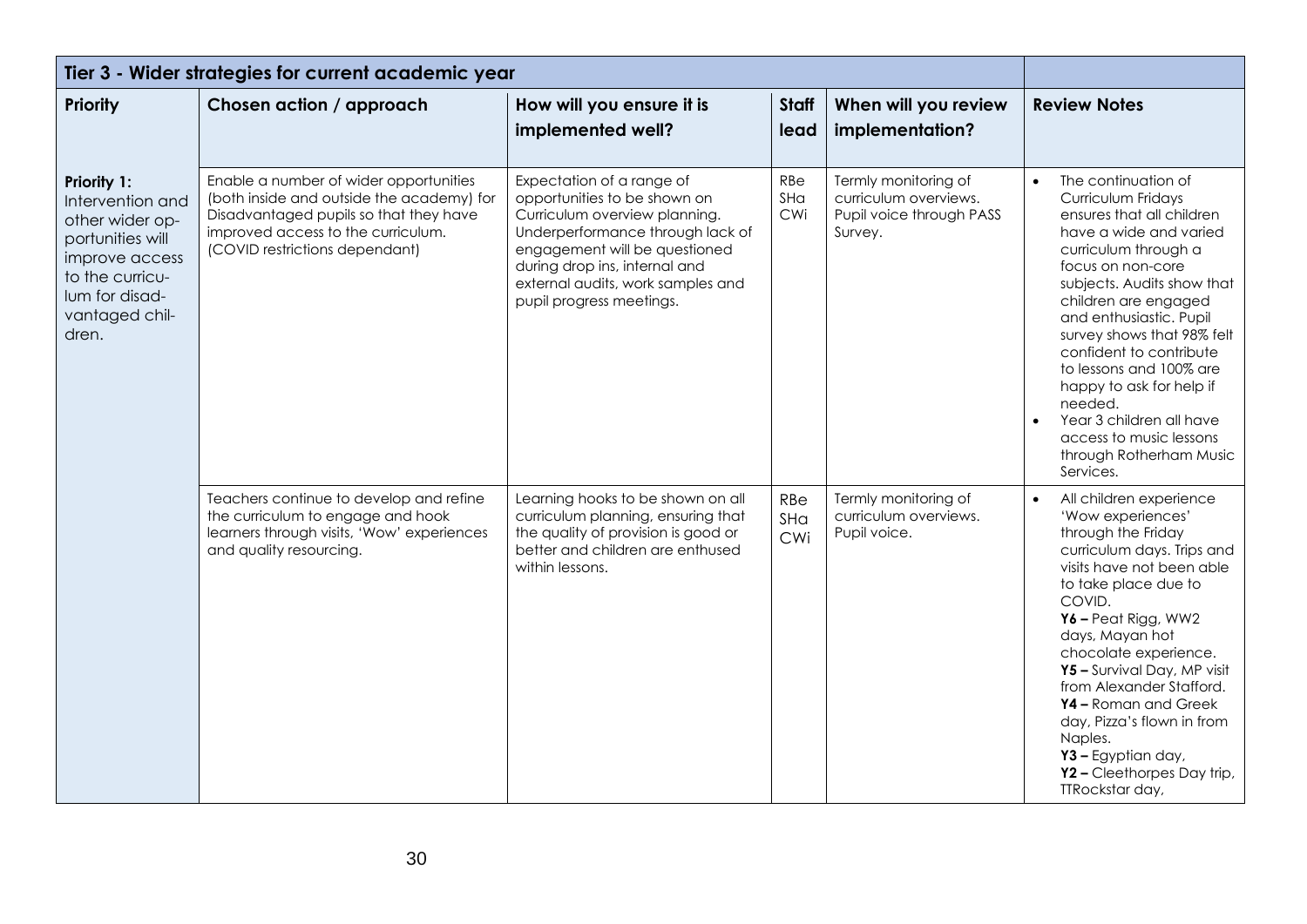| Tier 3 - Wider strategies for current academic year                                                                                          |                                                                                                                                                                          |                                                                                                                                                                           |                      |                                                                                                          |                                                                                                                                                                                                                                                                                                                                                        |
|----------------------------------------------------------------------------------------------------------------------------------------------|--------------------------------------------------------------------------------------------------------------------------------------------------------------------------|---------------------------------------------------------------------------------------------------------------------------------------------------------------------------|----------------------|----------------------------------------------------------------------------------------------------------|--------------------------------------------------------------------------------------------------------------------------------------------------------------------------------------------------------------------------------------------------------------------------------------------------------------------------------------------------------|
| <b>Priority</b>                                                                                                                              | Chosen action / approach                                                                                                                                                 | How will you ensure it is<br>implemented well?                                                                                                                            | <b>Staff</b><br>lead | When will you review<br>implementation?                                                                  | <b>Review Notes</b>                                                                                                                                                                                                                                                                                                                                    |
|                                                                                                                                              |                                                                                                                                                                          |                                                                                                                                                                           |                      |                                                                                                          | Y1-Nurse, Florence<br>Nightingale Hospital,<br>Theatre experience.<br><b>Reception - Owl visitor,</b><br>Minibeast, Museum visit.<br><b>Nursery-</b> Tractor and<br>vehicle museum<br>Wow experiences and<br>school trips deliver a<br>wider experience for the<br>children.                                                                           |
|                                                                                                                                              | Increase the opportunities for<br>Disadvantaged pupils to engage in quality<br>music teaching through the First Access<br>Programme and choir.                           | Offer whole class teaching of an<br>instrument throughout the year to<br>enable engagement.                                                                               | EDa                  | Termly monitoring of the<br>number of children<br>learning to play an<br>instrument                      | All children in Year 3 have<br>$\bullet$<br>had weekly music lessons<br>from Rotherham Music<br>Services (Brass and<br>Violin).<br>Choir as not been able to<br>take place due to COVID<br>restrictions.                                                                                                                                               |
| <b>Priority 2:</b><br>To ensure that<br>children have<br>high aspirations<br>for their attain-<br>ment and strive<br>to achieve tar-<br>gets | Raise aspirations of children's futures<br>through career and jobs education for<br>targeted children. Make links with local<br>businesses to provide wider experiences. | Ensure that links are made through<br>curriculum planning to careers and<br>jobs and, where possible, trips out or<br>key speakers are used to enhance<br>the curriculum. | CWi                  | Termly monitoring of<br>curriculum overviews.<br>Pupil voice.                                            | Alexander Stafford the<br>$\bullet$<br>local MP visited Year 5.<br>Due to COVID restrictions<br>the career fayre has<br>been put on hold; plans<br>are beginning to be<br>developed to run in<br>Summer 2022.<br>Virtual links with business<br>and workshops have<br>been utilised during the<br>COVID period, e.g Anti-<br>bullying and anti-racism. |
|                                                                                                                                              | Personalised support and coaching put in<br>place as identified on Triple E document.                                                                                    | Half termly pupil progress meetings<br>will focus on the progress and<br>attainment of all pupils and use the<br>Triple E report to identify gaps and                     | CWi                  | Termly monitoring of<br>standard in teaching and<br>Learning.<br><b>External DLR Provision</b><br>Audits | Pupil Premium leader met<br>with the link Governor to<br>share updates of PPG<br>within school.                                                                                                                                                                                                                                                        |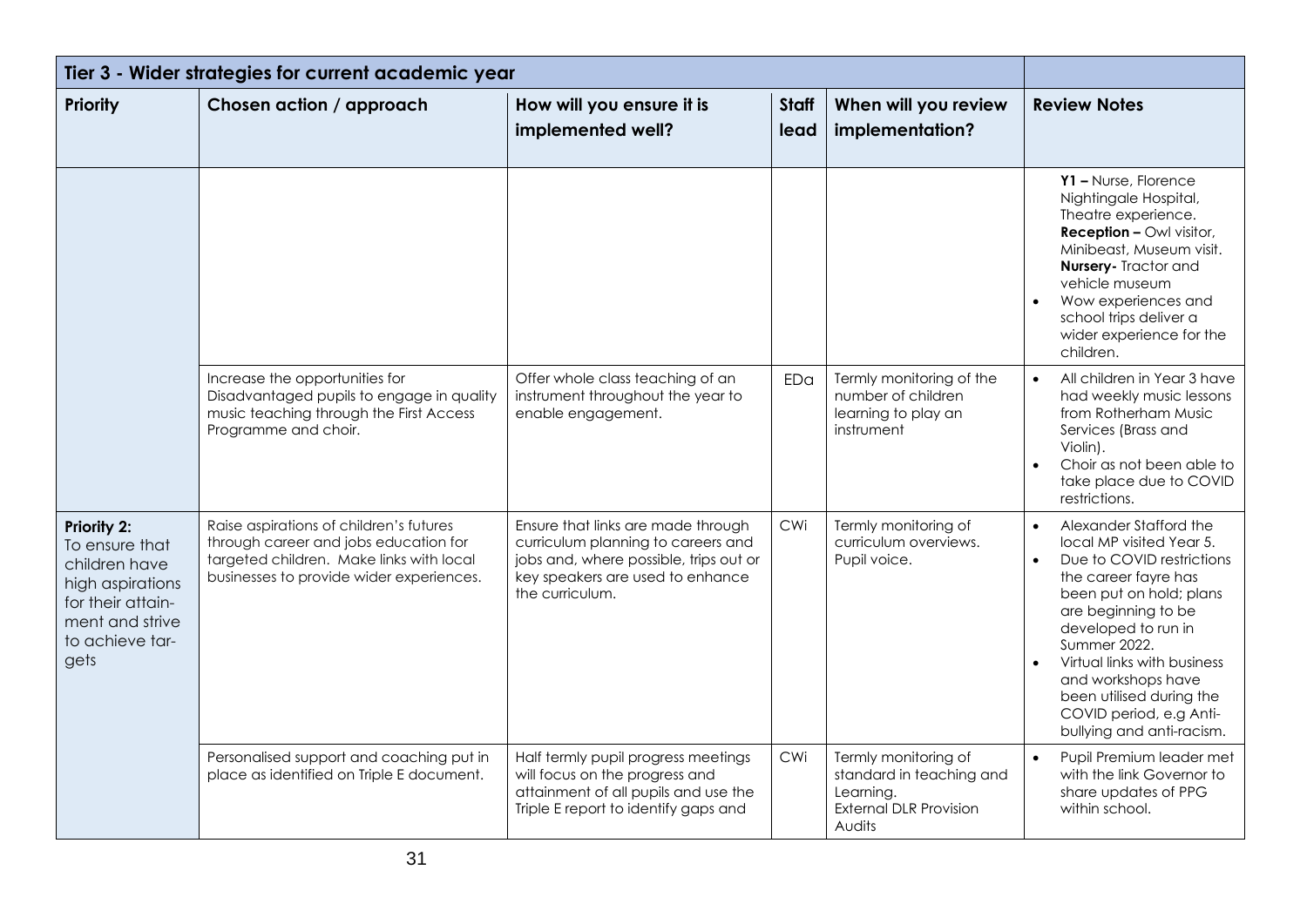| Tier 3 - Wider strategies for current academic year                                                                         |                                                                                  |                                                                                                                                  |                      |                                                                                         |                                                                                                                                                                                                                                                                                                                                                                                                                                                                                                                   |
|-----------------------------------------------------------------------------------------------------------------------------|----------------------------------------------------------------------------------|----------------------------------------------------------------------------------------------------------------------------------|----------------------|-----------------------------------------------------------------------------------------|-------------------------------------------------------------------------------------------------------------------------------------------------------------------------------------------------------------------------------------------------------------------------------------------------------------------------------------------------------------------------------------------------------------------------------------------------------------------------------------------------------------------|
| <b>Priority</b>                                                                                                             | Chosen action / approach                                                         | How will you ensure it is<br>implemented well?                                                                                   | <b>Staff</b><br>lead | When will you review<br>implementation?                                                 | <b>Review Notes</b>                                                                                                                                                                                                                                                                                                                                                                                                                                                                                               |
|                                                                                                                             |                                                                                  | personalised support for the<br>Disadvantaged pupils.                                                                            |                      |                                                                                         | EEE documents have<br>been reviewed and<br>amended to provide<br>more of a child on a<br>page approach. This<br>shows a clear picture of<br>the provision which is in<br>place for each<br>disadvantaged child.<br>Documents are updated<br>each term to keep track<br>of the provision and<br>intervention provided for<br>the disadvantaged<br>pupils.<br>EEE documents show that<br>personalised support and<br>access to support from<br>MAST and pastoral.                                                   |
| <b>Priority 3:</b><br>To promote self-<br>esteem and lev-<br>els of engage-<br>ment of Disad-<br>vantaged<br>chil-<br>dren. | MAST mental health support in place to<br>meet the needs of most complex pupils. | The mental health of<br>Disadvantaged pupils is proactively<br>addressed and support put in place<br>through effective services. | <b>NHo</b><br>JCI    | Wellbeing of<br>Disadvantaged pupils/<br>Attitudes to school<br>improves on PASS survey | A MAST waiting list is up<br>and running so that<br>children's mental health<br>needs are being<br>addressed.<br>MAST referrals increased<br>$\bullet$<br>this year during the Spring<br>term lockdown showing<br>that staff were<br>responding in a timely<br>manner to the challenges<br>the children were facing.<br>MAST support continued<br>for children during<br>lockdowns as we saw this<br>as a school priority.<br>Flexible working between<br>$\bullet$<br>MAST and school have<br>meant that we have |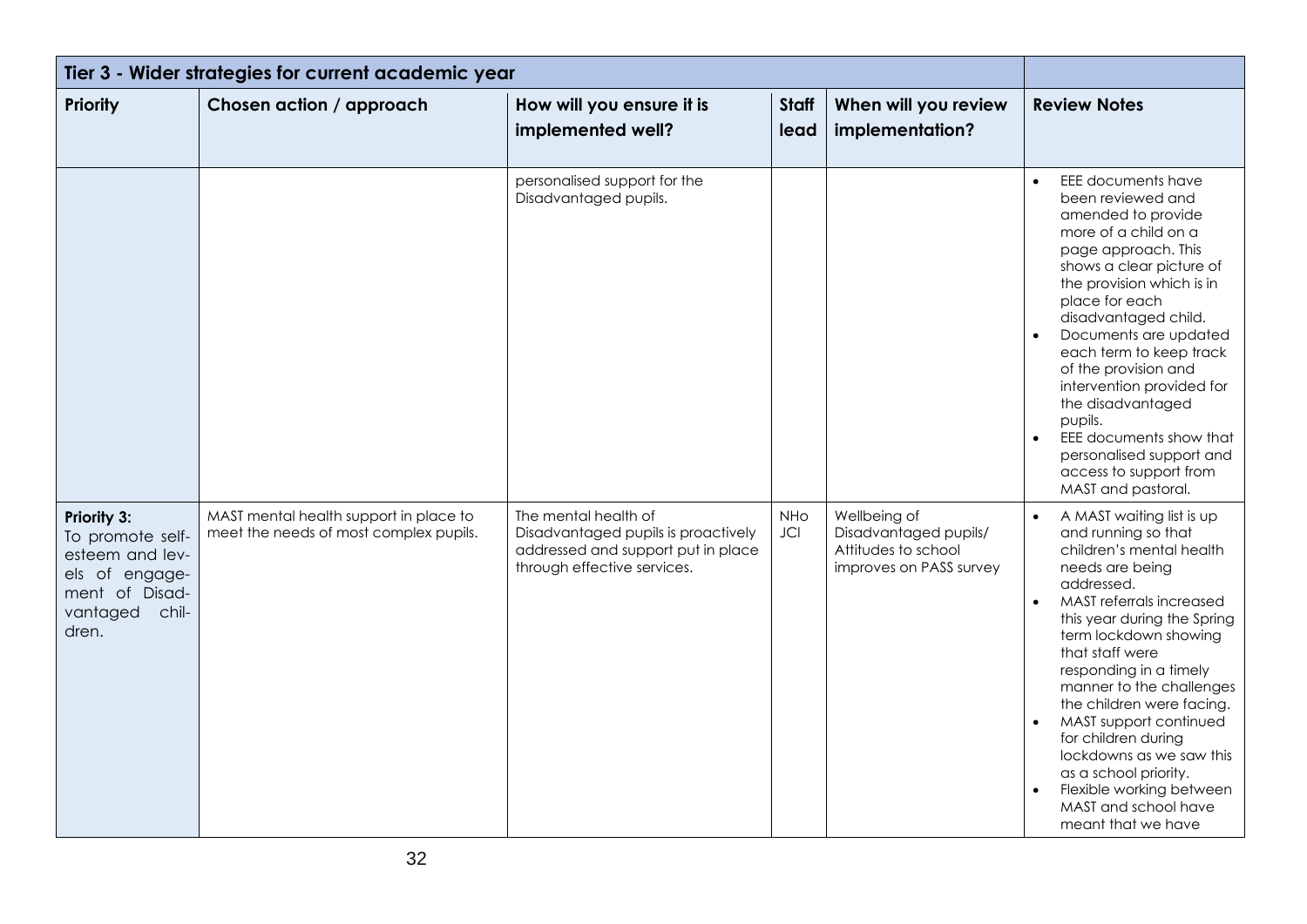| Tier 3 - Wider strategies for current academic year |                                                                                                                                                  |                                                                                                                                                                                                                       |                      |                                                                                                                        |                                                                                                                                                                                                                                                                                                                                                                                                                                                                                                                                                                                                                                                                                                                                                                                                    |
|-----------------------------------------------------|--------------------------------------------------------------------------------------------------------------------------------------------------|-----------------------------------------------------------------------------------------------------------------------------------------------------------------------------------------------------------------------|----------------------|------------------------------------------------------------------------------------------------------------------------|----------------------------------------------------------------------------------------------------------------------------------------------------------------------------------------------------------------------------------------------------------------------------------------------------------------------------------------------------------------------------------------------------------------------------------------------------------------------------------------------------------------------------------------------------------------------------------------------------------------------------------------------------------------------------------------------------------------------------------------------------------------------------------------------------|
| <b>Priority</b>                                     | Chosen action / approach                                                                                                                         | How will you ensure it is<br>implemented well?                                                                                                                                                                        | <b>Staff</b><br>lead | When will you review<br>implementation?                                                                                | <b>Review Notes</b>                                                                                                                                                                                                                                                                                                                                                                                                                                                                                                                                                                                                                                                                                                                                                                                |
|                                                     |                                                                                                                                                  |                                                                                                                                                                                                                       |                      |                                                                                                                        | been able to adjust<br>provision to meet very<br>specific and complex<br>needs as well as address<br>the impact of COVID.                                                                                                                                                                                                                                                                                                                                                                                                                                                                                                                                                                                                                                                                          |
|                                                     | Pastoral strategic approach in managing<br>the emotional well-being of<br>Disadvantaged pupils through supporting<br>both parents and the child. | The family support worker will<br>promote the well-being and mental<br>health of the Disadvantaged cohort<br>and proactively address issues as<br>they arise - BOXALL profiles show<br>improvement in SEMH over time. | <b>NHo</b><br>EDa    | Wellbeing of<br>Disadvantaged pupils/<br>Attitudes to school<br>improves on PASS survey<br>during December and<br>May. | A strategic plan for<br>pastoral support has<br>been developed and<br>implemented this year.<br>This includes identification<br>of need and a clear<br>graduated response to<br>meeting the need.<br>Pastoral support has<br>been targeted half termly<br>so that needs are met in<br>a timely manner before<br>they escalate. This early<br>intervention has been<br>crucial in ensuring the<br>wellbeing of the children<br>is supported.<br>Tracking of pastoral<br>progress has begun more<br>closely through Boxall<br>SDQ's and wellbeing<br>scales although due to<br>staff shortages this was<br>unable to be completed.<br>The inclusion team have<br>facilitated theraplay<br>workshops with CAMHs<br>for staff and specific<br>parents of<br>disadvantaged children<br>with SEMH needs. |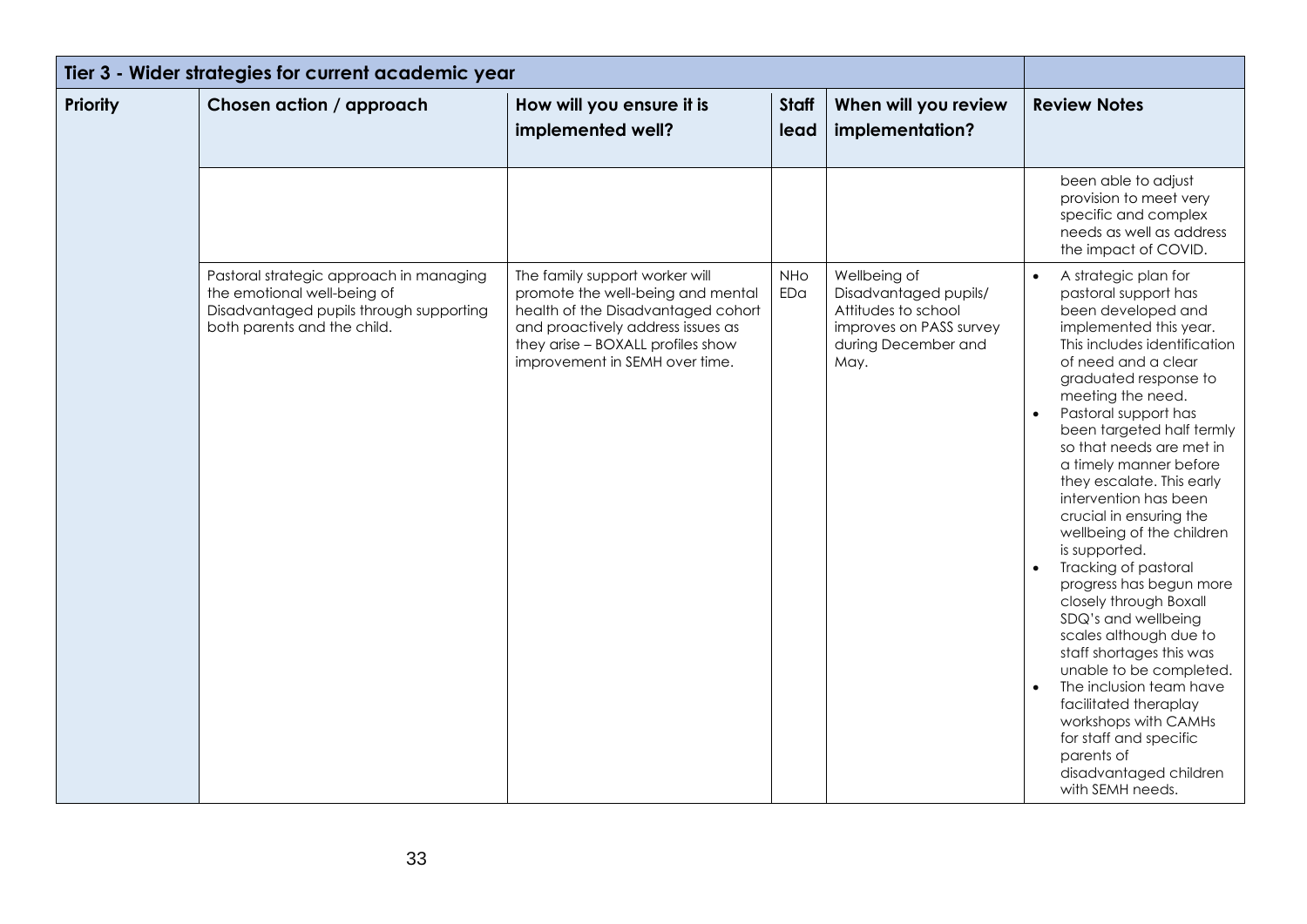| Tier 3 - Wider strategies for current academic year                                                                                                 |                                                                                                                                                                                                                   |                                                                                                                                                                   |                                        |                                                                                                                                                     |                                                                                                                                                                                                                                                                                                                                                                                                                                                                                                                                                                                                                         |
|-----------------------------------------------------------------------------------------------------------------------------------------------------|-------------------------------------------------------------------------------------------------------------------------------------------------------------------------------------------------------------------|-------------------------------------------------------------------------------------------------------------------------------------------------------------------|----------------------------------------|-----------------------------------------------------------------------------------------------------------------------------------------------------|-------------------------------------------------------------------------------------------------------------------------------------------------------------------------------------------------------------------------------------------------------------------------------------------------------------------------------------------------------------------------------------------------------------------------------------------------------------------------------------------------------------------------------------------------------------------------------------------------------------------------|
| <b>Priority</b>                                                                                                                                     | Chosen action / approach                                                                                                                                                                                          | How will you ensure it is<br>implemented well?                                                                                                                    | <b>Staff</b><br>lead                   | When will you review<br>implementation?                                                                                                             | <b>Review Notes</b>                                                                                                                                                                                                                                                                                                                                                                                                                                                                                                                                                                                                     |
|                                                                                                                                                     | Comprehensive programme of pastoral<br>support in place to support the emotional<br>needs of Disadvantaged pupils.                                                                                                | The Pastoral Team use dedicated<br>time to work with the<br>Disadvantaged pupils on their<br>emotional needs. Impact monitored<br>through entry/exit assessments. | <b>NHo</b><br>EDa                      | Termly monitoring of<br>number of exclusions and<br>behaviour incidences.<br>Number of children who<br>are present on the SEMH<br>register reduces. | Pastoral IEP's have been<br>$\bullet$<br>kept up to date and<br>show small steps of<br>progress.<br>Exclusions and numbers<br>of SEMH needs have<br>increased following the<br>Spring lockdown.<br>However, the inclusion<br>team have responded to<br>this by implementing<br>weekly relationship<br>workshops and through<br>close working with the<br>MAST team. Due to the<br>increasing needs, SEMH<br>will continue to be a<br>priority over the next<br>year.<br>Disadvantaged children<br>are represented on the<br>pastoral timetable termly<br>and flexible approaches<br>have been used during<br>this time. |
| Priority 4:<br>To actively en-<br>gage parents in<br>school life so<br>that they are<br>more effective<br>when support-<br>ing their chil-<br>dren. | Develop parental engagement through a<br>range of informal and formal strategies<br>including; coffee mornings, specific<br>parents targeted for aspirational<br>discussions and promotion of PP MLT<br>document. | Ensure that parents are more<br>engaged with their children's<br>learning experiences which is<br>impacting on the quality of provision<br>and pupil outcomes     | <b>NHo</b><br>CWi<br>RBe<br><b>JCI</b> | Parental surveys in<br>October and February.<br>Parental feedback<br>following events.                                                              | Due to Covid, parents<br>have not been able to<br>come onsite, however,<br>staff have liaised with<br>parents in other ways.<br>The inclusion team were<br>all allocated families to<br>target for engagement<br>and to promote high<br>aspirations. This took the<br>form of weekly phone                                                                                                                                                                                                                                                                                                                              |